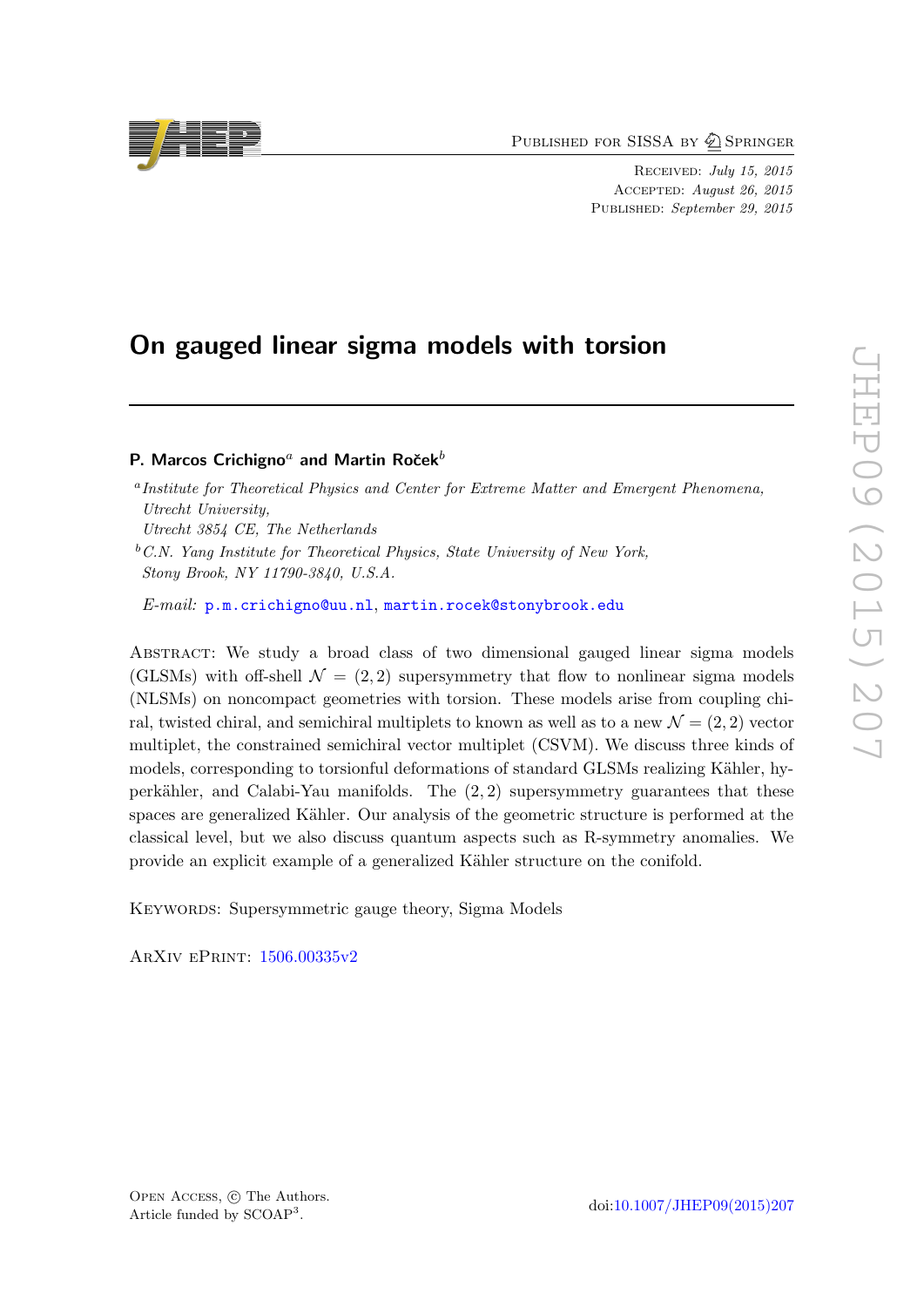# Contents

| $\mathbf 1$ | Introduction                                              | $\mathbf{1}$     |  |  |  |  |
|-------------|-----------------------------------------------------------|------------------|--|--|--|--|
| $\bf{2}$    | <b>Background</b>                                         |                  |  |  |  |  |
|             | $\mathcal{N} = (2, 2)$ SUSY and matter multiplets<br>2.1  | 3                |  |  |  |  |
|             | Linear sigma models<br>2.2                                | $\overline{4}$   |  |  |  |  |
|             | Gauging and vector multiplets<br>2.3                      | $\boldsymbol{6}$ |  |  |  |  |
|             | Vector and twisted vector multiplets<br>2.3.1             | $\boldsymbol{6}$ |  |  |  |  |
|             | 2.3.2<br>Semichiral vector multiplet                      | $\overline{7}$   |  |  |  |  |
| 3           | New GLSMs for semichiral fields                           |                  |  |  |  |  |
|             | Constrained SVM<br>$3.1\,$                                | 8                |  |  |  |  |
|             | Coupling to matter<br>3.2                                 | 9                |  |  |  |  |
|             | Relation to complex linear superfields<br>3.3             | 12               |  |  |  |  |
|             | R-Symmetry<br>3.4                                         | 13               |  |  |  |  |
|             | 4 Low energy behavior                                     |                  |  |  |  |  |
|             | SVM<br>4.1                                                | 15               |  |  |  |  |
|             | Constrained SVM<br>4.2                                    | 16               |  |  |  |  |
|             | 4.3<br>The <i>type</i> of the target space                | 18               |  |  |  |  |
| $\bf{5}$    | An example: the conifold with torsion                     | 19               |  |  |  |  |
| 6           | Discussion and outlook                                    | 21               |  |  |  |  |
|             | A Target space geometry                                   |                  |  |  |  |  |
|             | B Gauging and $\mathcal{N} = (2, 2)$ vector multiplets    | 24               |  |  |  |  |
|             | C Reduction to components                                 |                  |  |  |  |  |
|             | C.1 Reduction to $\mathcal{N} = (1, 1)$                   | 27               |  |  |  |  |
|             | C.2 Reduction to $\mathcal{N}=0$ and the scalar potential | 30               |  |  |  |  |
|             | C.3 Components of semichiral multiplets                   | 31               |  |  |  |  |
|             |                                                           |                  |  |  |  |  |

# JHEP09 (2015) 207 JHEP09(2015)207

# <span id="page-1-0"></span>1 Introduction

Two-dimensional nonlinear sigma models (NLSMs) with  $\mathcal{N} = (2, 2)$  supersymmetry are an essential tool in string theory. When the b-field is a closed two-form,  $H = db = 0$ , they describe strings propagating on Kähler backgrounds. For  $H$  not necessarily zero, they describe strings propagating on generalized Kähler manifolds, the most general target space of  $\mathcal{N} = (2, 2)$  NLSMs [\[1\]](#page-32-0). Due to their nonlinear character, the nonperturbative quantum properties of NLSMs can be difficult to untangle, even with a large amount of supersymmetry. An approach that has proven to be extremely successful is to realize NLSMs as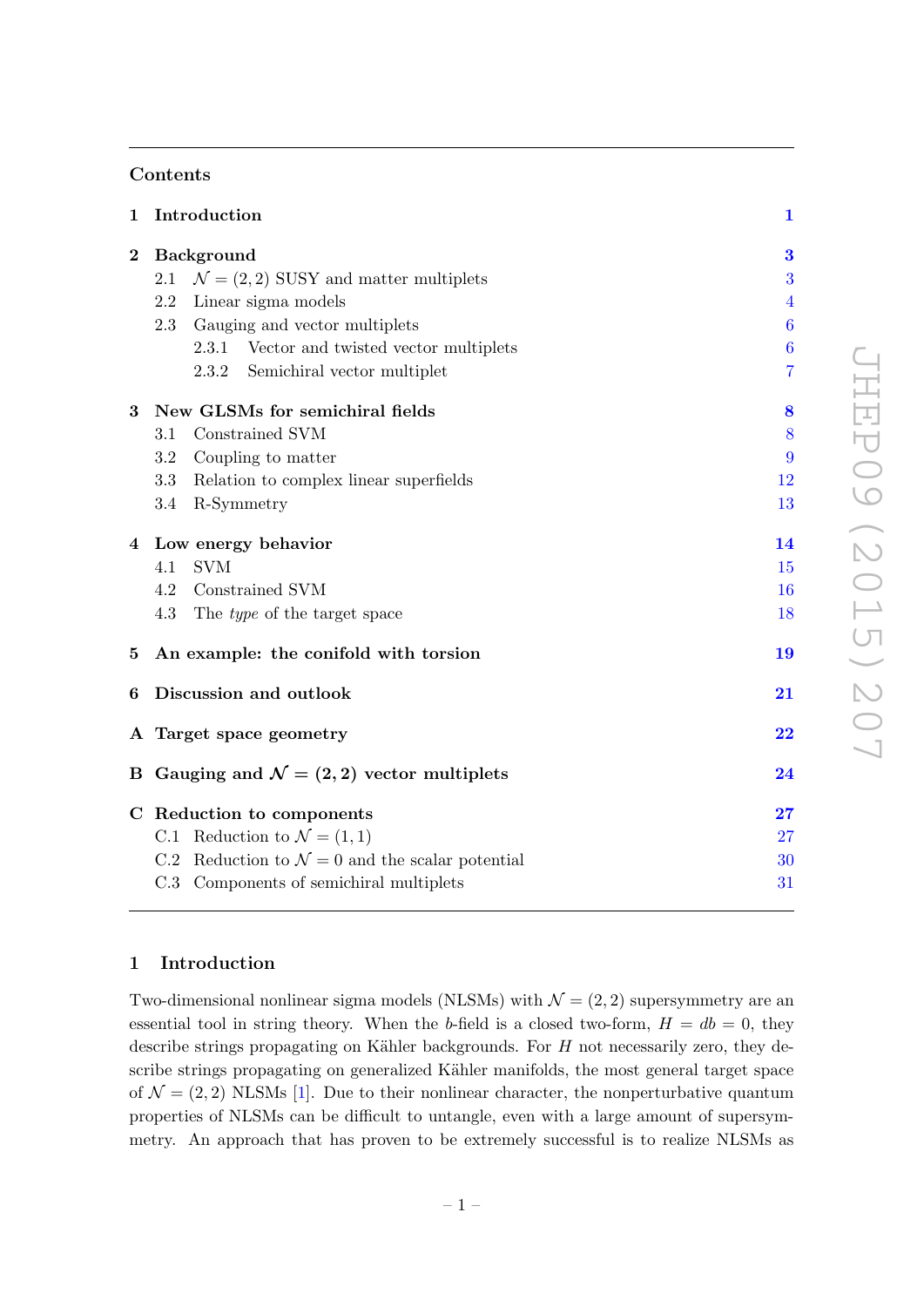gauged linear sigma models (GLSMs) in the UV [\[2\]](#page-32-1). Although much is understood about the gauge theory description of NLSMs on Kähler manifolds, much less is known about generalized Kähler manifolds.

In this paper we describe certain GLSMs with off-shell  $\mathcal{N} = (2, 2)$  supersymmetry realizing NLSMs on noncompact generalized Kähler manifolds. These models arise from coupling semichiral multiplets to known as well as to new  $\mathcal{N} = (2, 2)$  vector multiplets which we describe here. The generalized Kähler structure is controlled by a set of continuous parameters, and only for a special value of such parameters it becomes Kähler.

Previous work on GLSMs for semichiral fields includes [\[3,](#page-32-2) [4\]](#page-32-3); more general couplings of gauge fields to semichiral fields were discussed in [\[5](#page-32-4)[–9\]](#page-32-5). The gauging of sigma models with a Wess-Zumino term was studied in [\[10,](#page-32-6) [11\]](#page-32-7). The case with on-shell  $\mathcal{N} = (2, 2)$ supersymmetry was studied in [\[12\]](#page-32-8). For  $\mathcal{N} = (0, 2)$  GLSMs with torsion see [\[4,](#page-32-3) [13](#page-32-9)[–18\]](#page-33-0).

Let us briefly review some relevant aspects of generalized Kähler geometry. A generalized Kähler structure on a manifold M consists of the triplet  $(g, J_{\pm}, H)$ , where g is a Riemannian metric,  $J_{\pm}$  are two integrable complex structures, and H is a closed threeform (which locally can be written as  $H = db$ ). The complex structures are covariantly conserved, i.e.,  $\nabla^{\pm} J_{\pm} = 0$  with respect to a connection with torsion  $\nabla^{\pm} = \nabla^0 \pm \frac{1}{2}$  $\frac{1}{2}g^{-1}H,$ where  $\nabla^0$  is the Levi-Civita connection. The presence of torsion implies that the geometry is generically not Kähler: the forms  $\omega_{\pm} = gJ_{\pm}$  are not closed. This structure was originally discovered in the context of nonlinear sigma models in [\[1\]](#page-32-0), where it was called bihermitian geometry. More recently, it was reformulated as the analogue of Kähler geometry in the context of generalized complex geometry [\[19,](#page-33-1) [20\]](#page-33-2). For introductory lectures on generalized complex geometry and its relation to supersymmetry, see for instance [\[21,](#page-33-3) [22\]](#page-33-4). For a review of generalized Kähler geometry and general  $\mathcal{N} = (2, 2)$  NLSMs see [\[23\]](#page-33-5).

As shown in [\[23](#page-33-5)[–25\]](#page-33-6), one may always choose (locally) coordinates in the generalized Kähler manifold M which are adapted to the decomposition of  $T^*\mathcal{M} = \text{ker}(J_+ - J_-) \oplus$  $\ker(J_+ + J_-) \oplus \text{coim}[J_+, J_-]$ . In terms of the  $\mathcal{N} = (2, 2)$  sigma model, each of these directions is parametrized by different multiplets: chiral  $(\Phi)$ , twisted chiral  $(\chi)$ , left and right semichiral  $(X_L, X_R)$ , respectively. As in Kähler geometry, the geometric data is locally encoded by a single scalar function  $K$ , the generalized Kähler potential, which serves as the action of the NLSM in  $\mathcal{N} = (2, 2)$  superspace [\[26\]](#page-33-7):

<span id="page-2-0"></span>
$$
\mathcal{L} = \int d^4\theta \, K(\Phi, \bar{\Phi}; \chi, \bar{\chi}; \mathbb{X}_L, \bar{\mathbb{X}}_L, \mathbb{X}_R, \bar{\mathbb{X}}_R), \tag{1.1}
$$

where  $d^4\theta = d\theta^+d\theta^-d\bar{\theta}^+d\bar{\theta}^-$  is the usual Grassmann measure. Apart from certain inequalities that guarantee the target metric is positive definite,  $K$  is arbitrary. If  $K$  depends only on chiral (or only twisted chiral) fields, the target geometry is necessarily Kähler. If it depends on semichiral fields, or both chiral and twisted chiral fields, the target manifold M typically has torsion. The GLSMs we discuss here are described, at low energies, by a NLSM with an action of the form  $(1.1)$  which generically contains all three kinds of multiplets. As we shall discuss, the number of each kind of multiplet depends on the specific model.

One may distinguish different classes of GLSMs depending on how the gauge symmetry acts and correspondingly, which vector multiplet couples to the model: (i) chiral(twisted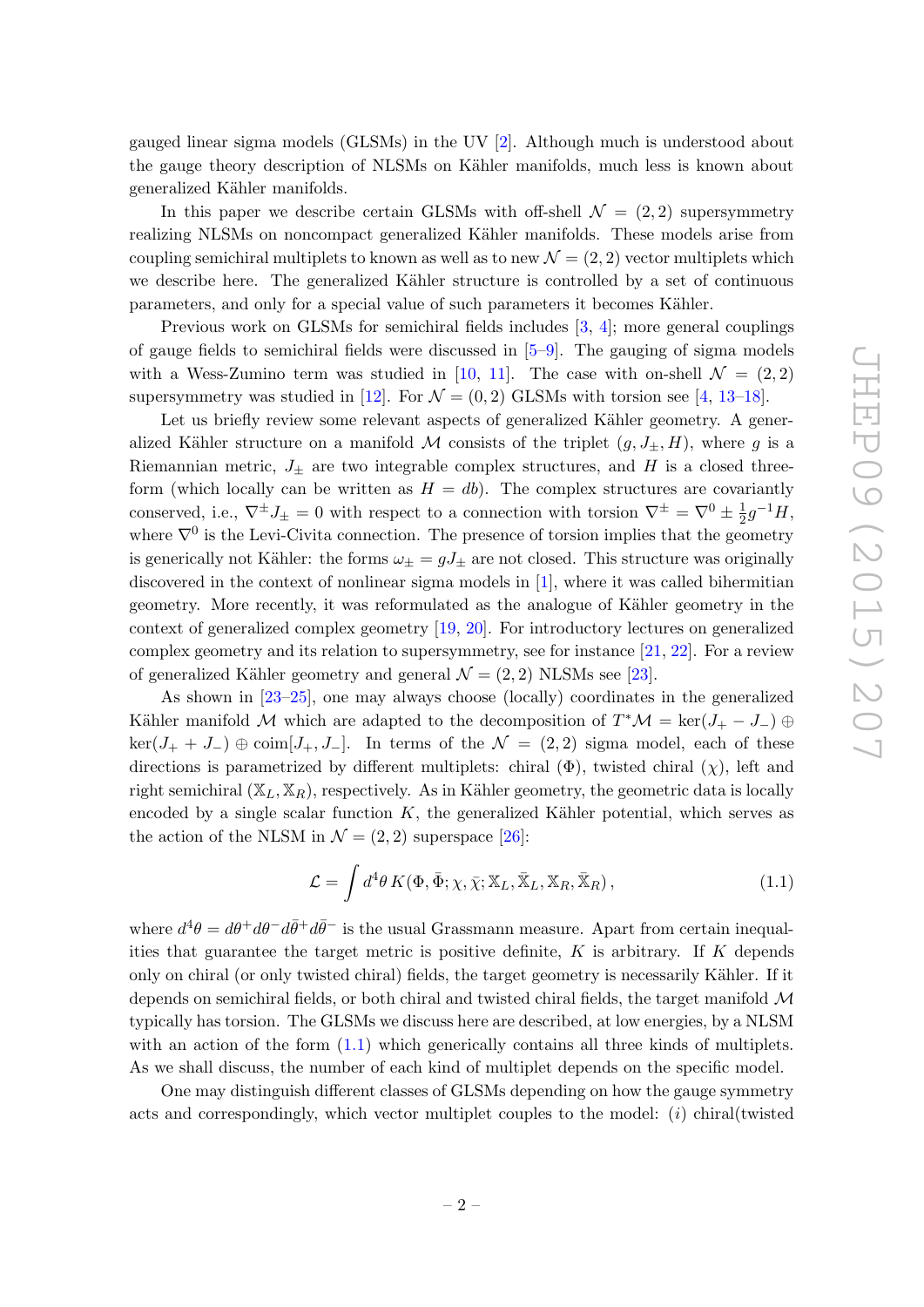chiral) and semichiral fields can be coupled to the standard(twisted) vector multiplets, respectively;  $(ii)$  semichiral fields can be coupled to the semichiral vector multiplet (SVM); and *(iii)* semichiral fields can be coupled to a new kind of vector multiplet, the constrained semichiral vector multiplet  $(CSVM)^{1}$  $(CSVM)^{1}$  $(CSVM)^{1}$ . As we shall see, in all these cases, the gauge theories are continuous deformations of standard gauge theories realizing NLSMs on noncompact Kähler manifolds. The deformations are controlled by a set of continuous parameters  $\beta_i$ which determine (among other couplings) a gauged  $b$ -field term in the action. The deformations typically break rigid flavor symmetries but preserve R-symmetry at the quantum level. We study the classical moduli space of these theories and show that they lead to a family of generalized Kähler structures on the Higgs branch. Class  $(i)$  leads generically to deformations of Kähler manifolds, class  $(ii)$  leads to deformations of hyperkähler manifolds, and class *(iii)* leads to deformations of GLSMs realizing Calabi-Yau manifolds. Our analysis of the target space geometry is carried out only in the  $UV$  — an important question is what is the behavior of these theories in the deep IR, but we do not address this here.

The GLSMs studied here provide a useful method to study explicit generalized Kähler metrics. In section [5](#page-19-0) we discuss a particular example in class  $(iii)$  which describes a family of generalized K¨ahler structures on the resolved conifold. Although our main focus in this paper are geometries with torsion, the generalized Kähler description of a manifold is useful even in the absence of torsion. For instance, any hyperkähler manifold admits a description in terms of semichiral fields [\[23\]](#page-33-5) and the generalized potential gives not only the metric and (closed) b-field, but also all three anticommuting complex structures. See [\[9,](#page-32-5) [28\]](#page-33-8) for the semichiral description of gravitational instantons.

In recent years, the application of supersymmetric localization techniques [\[29–](#page-33-9)[31\]](#page-33-10) to the two dimensional case [\[32,](#page-33-11) [33\]](#page-33-12) has shed new light into standard  $\mathcal{N} = (2, 2)$  GLSMs and their relation to various aspects of Kähler geometry, e.g. the works  $[34-37]$ . The supersymmetric localization on  $S^2$  of the GLSMs described here is studied in [\[38\]](#page-34-1).

This paper is organized as follows. In section [2](#page-3-0) we review some background material. In section [3](#page-8-0) we introduce the constrained semichiral vector multiplet and its coupling to semichiral matter. In section [4](#page-14-0) we discuss the low energy behavior of various GLSMs for semichiral fields and the generalized Kähler structure on the moduli space. In section [5](#page-19-0) we give an explicit example; the conifold with torsion and finally in section [6](#page-21-0) we discuss open questions and future work.

#### <span id="page-3-0"></span>2 Background

## <span id="page-3-1"></span>2.1  $\mathcal{N} = (2, 2)$  SUSY and matter multiplets

We begin by reviewing some basic elements of 2d  $\mathcal{N} = (2, 2)$  supersymmetry in flat space with Lorentzian signature. The algebra of  $\mathcal{N} = (2, 2)$  spinor derivatives is

$$
\{\mathbb{D}_{\pm}, \bar{\mathbb{D}}_{\pm}\} = 2i \,\partial_{\pm \pm} \,, \tag{2.1}
$$

<span id="page-3-2"></span> $1$ One can also consider models involving gauge symmetries that act on chiral and twisted chiral fields simultaneously; these involve the Large Vector Multiplet [\[5,](#page-32-4) [8,](#page-32-10) [27\]](#page-33-14) and are not discussed here.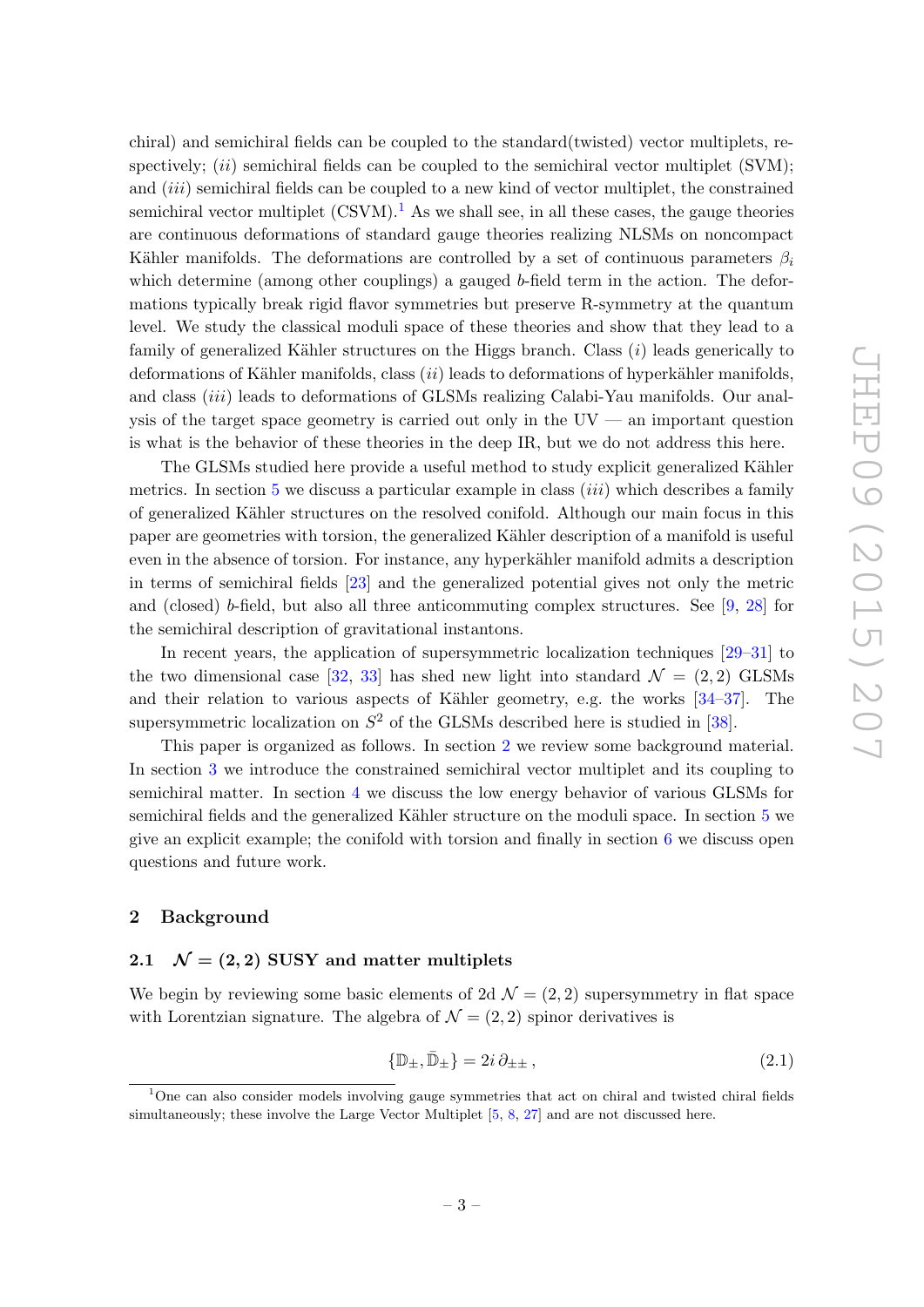with all other anticommutators vanishing. These anticommute with the supersymmetry generators  $\mathbb{Q}_+, \overline{\mathbb{Q}}_+$ .

A chiral multiplet  $\Phi$  and a twisted chiral multiplet  $\chi$  are defined by the supersymmetric constraints

$$
\bar{\mathbb{D}}_{+}\Phi = \bar{\mathbb{D}}_{-}\Phi = 0, \qquad \bar{\mathbb{D}}_{+}\chi = \mathbb{D}_{-}\chi = 0, \tag{2.2}
$$

as well as their dual complex linear and twisted linear superfields [\[39,](#page-34-2) [40\]](#page-34-3) ( $\Xi$  and  $\Xi$ , respectively)

$$
\bar{\mathbb{D}}_{+}\bar{\mathbb{D}}_{-}\Xi = \mathbb{D}_{+}\mathbb{D}_{-}\bar{\Xi} = 0, \qquad \bar{\mathbb{D}}_{+}\mathbb{D}_{-}\tilde{\Xi} = \mathbb{D}_{+}\bar{\mathbb{D}}_{-}\bar{\Xi} = 0.
$$
\n(2.3)

These multiplets are well known and have been thoroughly studied; semichiral multiplets [\[26\]](#page-33-7), however, less so. They come in two types, left and right, and are defined by the constraints

$$
\bar{\mathbb{D}}_+ \mathbb{X}_L = \mathbb{D}_+ \bar{\mathbb{X}}_L = 0, \qquad \qquad \bar{\mathbb{D}}_- \mathbb{X}_R = \mathbb{D}_- \bar{\mathbb{X}}_R = 0. \qquad (2.4)
$$

The field content of a single left or right semichiral multiplet is (3 scalars, 4 Weyl fermions, 1 chiral vector), where all fields are complex (see appendix [C.3](#page-31-0) for definitions). As discussed below, we are interested in models containing pairs  $(X_L, X_R)$  of left and right semichiral fields. Together, these combine into the field content

$$
(\mathbb{X}_L, \mathbb{X}_R):
$$
  $(2 \text{ scalars}, 4 \text{ Weyl fermions}) \oplus (4 \text{ scalars}, 1 \text{ vector}, 4 \text{ Weyl fermions})$   
<sub>physical</sub> <sub>auxiliary</sub>

R-symmetry plays an important role in  $\mathcal{N} = (2, 2)$  theories. Classically, there is a  $U(1)_V \times U(1)_A$  R-symmetry, acting on the superspace coordinates by

$$
U(1)_V: \quad \theta^{\pm} \to e^{i\alpha} \theta^{\pm} , \qquad U(1)_A: \quad \theta^{\pm} \to e^{\mp i\beta} \theta^{\pm} ,
$$

and on superfields as:

$$
U(1)_V: \mathbb{X}(x^{\pm}, \theta^{\pm}, \bar{\theta}^{\pm}) \to e^{iq_V \alpha} \mathbb{X}(x^{\pm}, e^{i\alpha} \theta^{\pm}, e^{-i\alpha} \bar{\theta}^{\pm}),
$$
  

$$
U(1)_A: \mathbb{X}(x^{\pm}, \theta^{\pm}, \bar{\theta}^{\pm}) \to e^{iq_A \beta} \mathbb{X}(x^{\pm}, e^{\mp i\beta} \theta^{\pm}, e^{\pm i\beta} \bar{\theta}^{\pm}),
$$

where  $q_{VA}$  are the corresponding R-charges of the lowest component of the multiplet. The R-charge of the component fields is easily found from the definitions in appendix [C.3.](#page-31-0)

#### <span id="page-4-0"></span>2.2 Linear sigma models

We now discuss dynamics. Consider the simplest class of sigma models; linear sigma models. Already at this level models with semichiral fields exhibit some important differences with models for chiral or twisted chiral fields. In some respects semichiral models are more restricted, but in other respects they are less restricted. Consider first a single left semichiral field. A kinetic action would naturally be given by [\[26\]](#page-33-7)

$$
\int d^4\theta \, \bar{\mathbb{X}}_L \mathbb{X}_L \,. \tag{2.5}
$$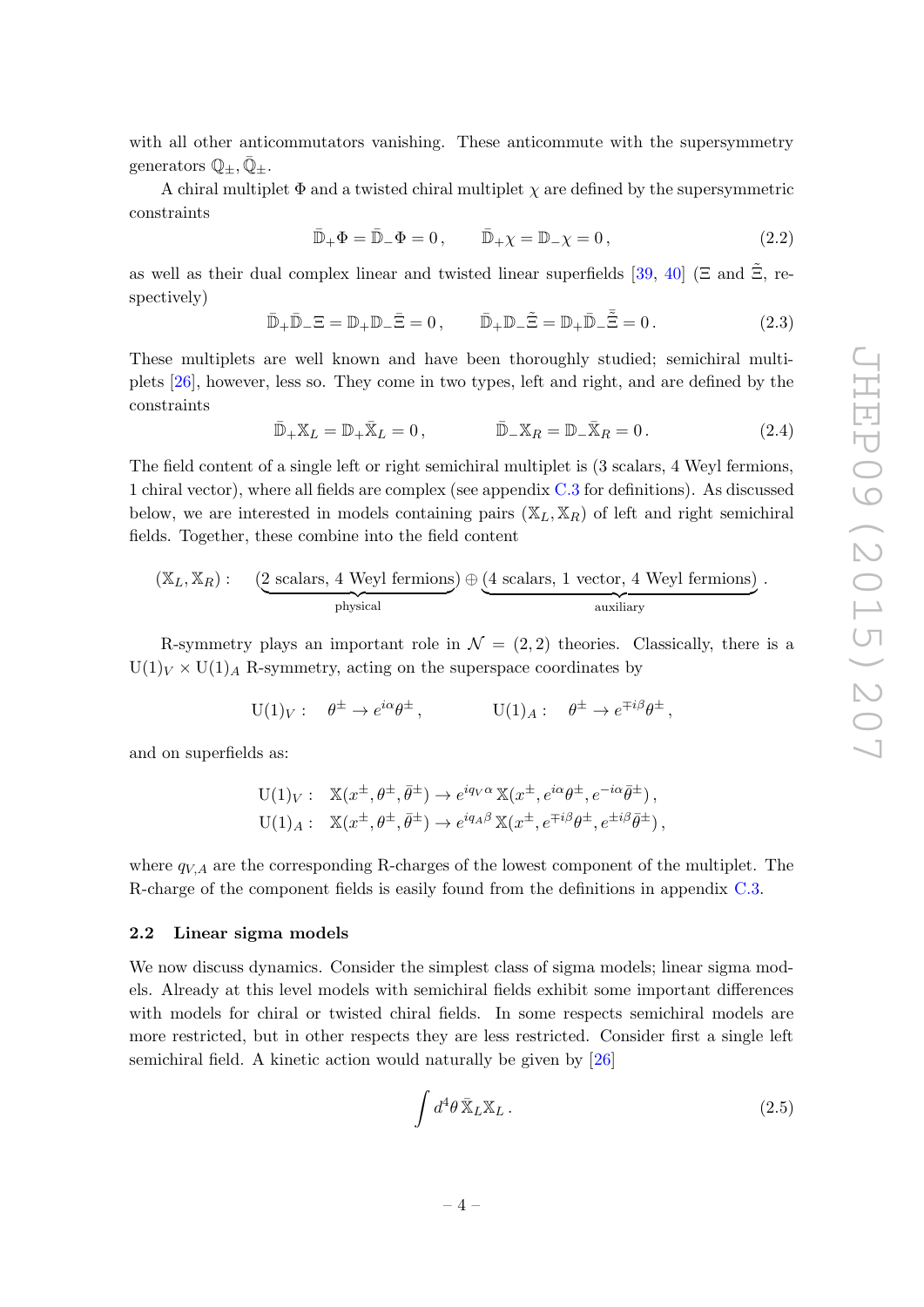However, it is easy to see that this action leads to linear kinetic terms rather than quadratic. The equations of motion for the components fields<sup>[2](#page-5-0)</sup> set  $M_{-+} = \bar{M}_{-+} = \psi_{+}^{l} = \bar{\psi}_{+}^{l} = 0$  and

$$
\begin{split} \partial_{++}X_L &= \partial_{++}\bar{X}_L = \partial_{++}M_{--} = \partial_{++}\bar{M}_{--} = 0\,,\\ \partial_{++}\psi_-^l &= \partial_{++}\bar{\psi}_-^l = \partial_{++}\chi_-^l = \partial_{++}\bar{\chi}_-^l = 0\,, \end{split}
$$

which describe two left-moving bosonic and two left-moving fermionic modes (of course, the analogous statement holds for a single right semichiral field). Although interesting, here we will focus on standard sigma models and do not discuss these models further.

To obtain a sigma model with standard kinetic terms one must consider an equal number of left and right semichiral fields, with couplings between them. For a single left and right semichiral field the most general linear model one can write is

<span id="page-5-1"></span>
$$
\mathcal{L}_{\text{matter}} = \int d^4 \theta \left[ a \, \bar{\mathbb{X}}_L \mathbb{X}_L + b \, \bar{\mathbb{X}}_R \mathbb{X}_R + (c \, \bar{\mathbb{X}}_L \mathbb{X}_R + \text{c.c.}) + (d \, \mathbb{X}_L \mathbb{X}_R + \text{c.c.}) \right] \,, \tag{2.6}
$$

where  $a, b$  are real and  $c, d$  are complex parameters. As long as c and d are not both zero, one obtains standard kinetic terms [\[26\]](#page-33-7). Though  $a, b \neq 0$  can be scaled to  $\pm 1$ , the parameters  $c/\sqrt{ab}$  and  $d/\sqrt{ab}$  cannot be absorbed by field redefinitions. The requirement of a positive definite kinetic term imposes minor conditions on the signs of  $a, b$  and the range of the remaining parameters. Thus even for flat space, the action depends on nontrivial parameters; their significance is that they determine a choice of complex structures  $J_{\pm}$  on the space (see  $A.6$  for explicit expressions).

Semichiral models typically have fewer (rigid) flavor symmetries than models for chiral fields. For instance, for  $c, d \neq 0$ , [\(2.6\)](#page-5-1) has no U(1) isometries (although there are shift isometries). In the special case  $c = 0$  there is a U(1) isometry acting by

<span id="page-5-2"></span>
$$
\mathbb{X}_L \to e^{iq\lambda} \mathbb{X}_L \,, \qquad \mathbb{X}_R \to e^{-iq\lambda} \mathbb{X}_R \,, \tag{2.7}
$$

where  $\lambda$  is a real parameter. In the special case  $d = 0$  there is a U(1) isometry acting by

<span id="page-5-3"></span>
$$
\mathbb{X}_L \to e^{iq\lambda} \mathbb{X}_L \,, \qquad \mathbb{X}_R \to e^{iq\lambda} \mathbb{X}_R \,. \tag{2.8}
$$

More generally, if  $(\mathbb{X}_L, \mathbb{X}_R)$  are valued in the Lie algebra of a group G, one can write a linear sigma model with an isometry if they are either in a representation  $(\mathfrak{R}, \mathfrak{R})$  or  $(\mathfrak{R}, \mathfrak{R})$  of G.

Since we are interested in models with isometries, we will consider models in which either  $c = 0$  or  $d = 0$ . In fact, these two cases are equivalent due to semichiral-semichiral duality [\[41\]](#page-34-4).

Semichiral-semichiral duality. In general, T-dualities change the target space geometry, but there are other kinds of dualities that amount to nothing more than a change of coordinates. The oldest example is the duality between chiral and complex linear superfields [\[40\]](#page-34-3); another is a duality that relates semichiral superfields to themselves [\[41\]](#page-34-4).

<span id="page-5-0"></span><sup>&</sup>lt;sup>2</sup>We denote the  $\mathcal{N}=0$  components of a left semichiral multiplet by  $(X_L, F_L, M_{-+}, \psi^l_{\pm}, \bar{\chi}^l_{-}, \bar{\eta}^l_{-}, M_{--})$ and their conjugates, and for right semichiral multiplet by  $(X_R, F_R, M_{+-}, \psi^r_\pm, \bar{\chi}^r_+, \bar{\eta}^r_+, M_{++})$  and their conjugates. See appendix [C.3](#page-31-0) for definitions.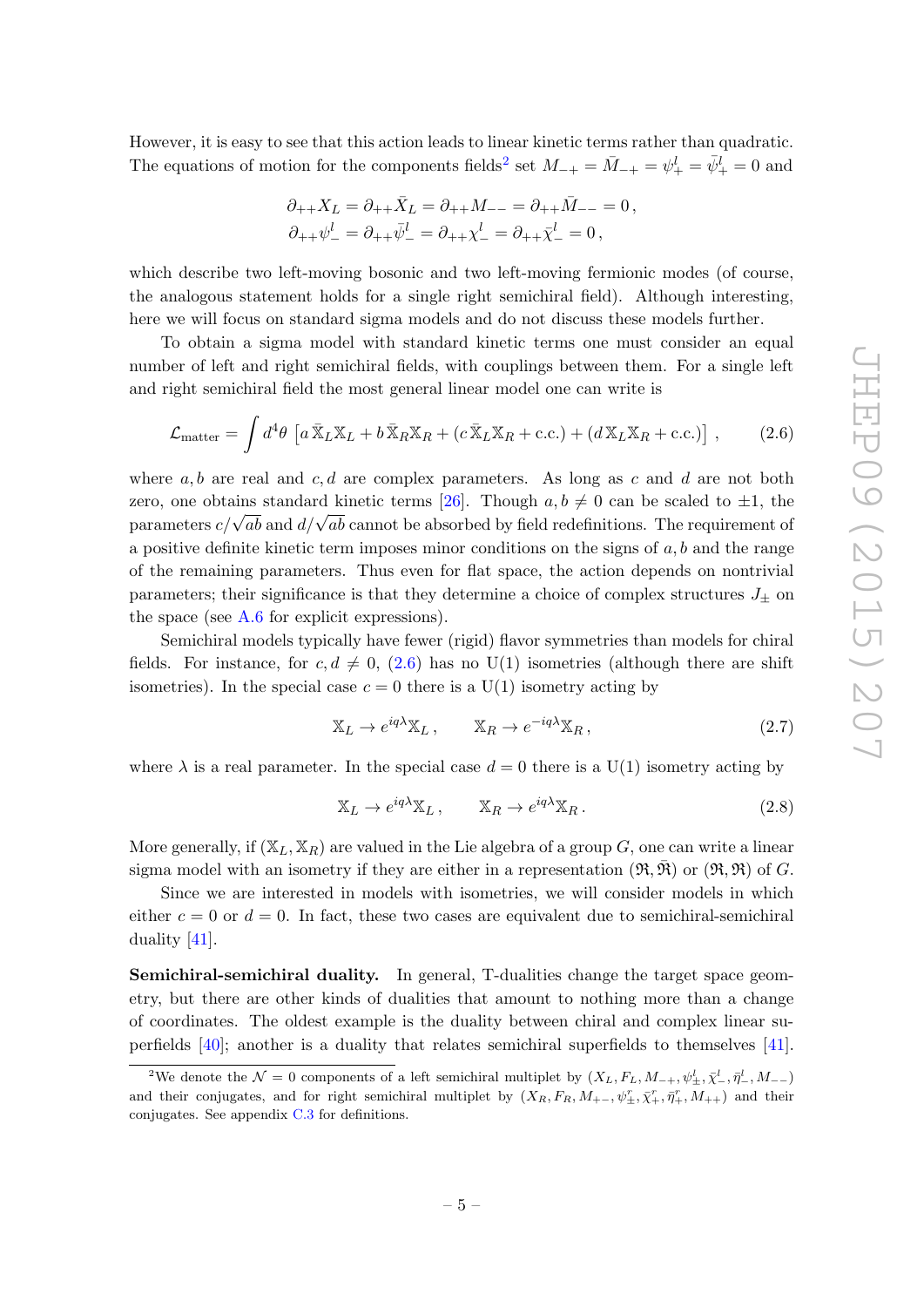Both of these have the property that they change the gauge charge Q of the dualized multiplet to  $-Q$ . Starting with a model [\(2.6\)](#page-5-1) with  $c = 0$ , one may dualize  $\mathbb{X}_R$  by relaxing the semichiral condition and imposing it by a right-semichiral Lagrange multiplier term  $\mathbb{X}_R\mathbb{X}_R +$  c.c. where  $\mathbb{X}_R$  is a right semichiral Lagrange multiplier field. Integrating out  $\mathbb{X}_R$ leads to the original model, while integrating out  $\mathbb{X}_R$  we find a model with  $\tilde{d} = 0$  and  $\tilde{a} = a - |d|^2 / b, \tilde{b} = -1/b, \tilde{c} = \bar{d}/b.$ 

We stress that this duality does not change the geometry since it is simply a change of coordinates, and hence we call this a coordinate duality. Thus, without loss of generality one may consider models where all pairs of semichiral fields  $(\mathbb{X}_{L}^{i}, \mathbb{X}_{R}^{i})$  have charges either  $(Q_i, -Q_i)$  or  $(Q_i, Q_i)$ . Depending on the type of computation, one or the other choice may be more convenient; in this paper we mostly make the former.

Finally, we note that traditional superpotential terms for semichiral fields are not allowed; a term of the form  $\int d^2\theta f(X_L, X_R)$  breaks  $\mathcal{N} = (2, 2)$  supersymmetry.

#### <span id="page-6-0"></span>2.3 Gauging and vector multiplets

We now discuss the supersymmetric gauging of these models; this is where semichiral models are less restricted than chiral models. For simplicity we describe the Abelian case (see appendix [B](#page-24-0) for a review of the nonabelian case).

To gauge an isometry while preserving supersymmetry, one promotes the rigid symmetry parameter  $\lambda$  to a superfield which is compatible with the supersymmetric constraint on the fields the isometry acts on. To ensure the invariance of Lagrangians such as the ones just discussed under the local transformations, one introduces an appropriate vector multiplet.

#### <span id="page-6-1"></span>2.3.1 Vector and twisted vector multiplets

If the isometry acts on chiral and semichiral fields, the symmetry parameter  $\lambda$  is promoted to a chiral superfield  $\Lambda$ . The corresponding vector multiplet is the standard multiplet V with gauge transformation  $\delta_q V = i(\bar{\Lambda} - \Lambda)$ . The gauge-invariant field strength is given by

<span id="page-6-2"></span>
$$
\Sigma = i \, \bar{\mathbb{D}}_+ \mathbb{D}_- V \tag{2.9}
$$

and is twisted chiral. The kinetic action for the vector is given by

<span id="page-6-3"></span>
$$
\mathcal{L}_{\Sigma} = -\frac{1}{2e^2} \int d^4\theta \,\bar{\Sigma}\Sigma \,. \tag{2.10}
$$

A unitary gauge on the Higgs branch is found by setting a chiral matter field to its nonzero VEV.

If the isometry acts on twisted chiral and semichiral fields,  $\lambda$  is promoted to a twisted chiral superfield  $\tilde{\Lambda}$ . The corresponding vector multiplet is the twisted vector  $\tilde{V}$  with gauge transformation  $\delta_g \tilde{V} = i(\bar{\tilde{\Lambda}} - \tilde{\Lambda})$ . In this case the gauge-invariant field strength is given by

<span id="page-6-4"></span>
$$
\Theta = i \, \bar{\mathbb{D}}_+ \bar{\mathbb{D}}_- \tilde{V} \,, \tag{2.11}
$$

which is chiral, and the kinetic action is

<span id="page-6-5"></span>
$$
\mathcal{L}_{\Theta} = \frac{1}{2e^2} \int d^4 \theta \,\bar{\Theta} \Theta \,. \tag{2.12}
$$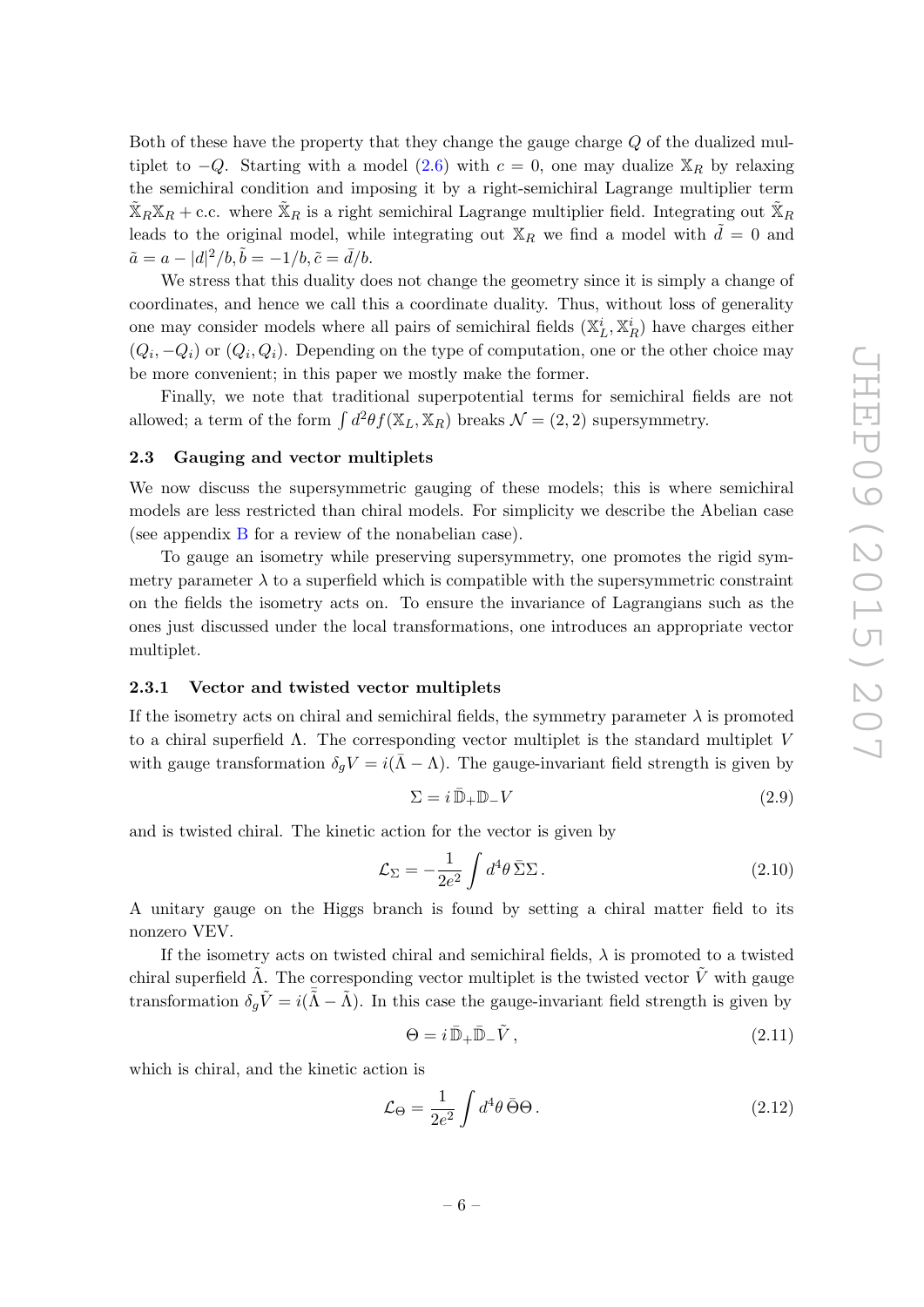|       |      |                          |  | $\mathbb F$ | $\tilde{\mathbb{F}}$ |
|-------|------|--------------------------|--|-------------|----------------------|
| $q_V$ | $-1$ | $\overline{\phantom{0}}$ |  |             | 0                    |
| $q_A$ |      |                          |  |             | $-2$                 |

<span id="page-7-3"></span>Table 1. Axial and vector R-charges of fermionic derivatives and field strengths in the SVM.

In this case, a unitary gauge on the Higgs branch is found by setting a twisted chiral matter field to its nonzero VEV.

#### <span id="page-7-0"></span>2.3.2 Semichiral vector multiplet

Finally, if the isometry acts only on semichiral fields one may promote  $\lambda$  to a pair of left and right semichiral gauge parameters:

$$
\mathbb{X}_L \to e^{iQ_L \Lambda_L} \mathbb{X}_L, \qquad \mathbb{X}_R \to e^{iQ_R \Lambda_R} \mathbb{X}_R. \tag{2.13}
$$

The corresponding vector multiplet is the Semichiral Vector Multiplet (SVM) [\[5,](#page-32-4) [8\]](#page-32-10). The SVM is defined by  $(V_L, V_R, V, \tilde{V})$ , with gauge transformations

<span id="page-7-1"></span>
$$
\delta V_L = i(\bar{\Lambda}_L - \Lambda_L), \quad \delta V_R = i(\bar{\Lambda}_R - \Lambda_R), \quad i\delta V = i(\Lambda_L - \Lambda_R), \quad i\delta \tilde{V} = i(\Lambda_L - \bar{\Lambda}_R); \tag{2.14}
$$

here  $V_{L,R}$  are real but  $\mathbb {V}$  and  $\tilde{\mathbb {V}}$  are complex. These vector multiplets are not completely independent, but satisfy the (gauge-invariant) relations

<span id="page-7-5"></span>
$$
-\frac{1}{2}V' \equiv \text{Re}\,\tilde{\mathbb{V}} = \text{Re}\,\mathbb{V}, \quad V_R = i\,(\mathbb{V}-\tilde{\mathbb{V}}) = i\,(\tilde{\bar{\mathbb{V}}}-\bar{\mathbb{V}})\,, \quad V_L = i\,(\tilde{\bar{\mathbb{V}}}-\mathbb{V}) = i\,(\bar{\mathbb{V}}-\tilde{\mathbb{V}})\,. \tag{2.15}
$$

There are two field strengths which are invariant under the full gauge symmetry  $(2.14)$ :

<span id="page-7-2"></span>
$$
\tilde{\mathbb{F}} \equiv \bar{\mathbb{D}}_{+} \mathbb{D}_{-} \tilde{\mathbb{V}}, \qquad \mathbb{F} \equiv \bar{\mathbb{D}}_{+} \bar{\mathbb{D}}_{-} \mathbb{V}; \tag{2.16}
$$

these are twisted chiral and chiral, respectively. The kinetic action for the SVM is given by

<span id="page-7-6"></span>
$$
\mathcal{L}_{\text{SVM}} = -\frac{1}{2e^2} \int d^4\theta \left( \bar{\tilde{\mathbb{F}}} \tilde{\mathbb{F}} - \bar{\mathbb{F}} \mathbb{F} \right) . \tag{2.17}
$$

The R-charges of  $\mathbb{F}, \tilde{\mathbb{F}}$  follow from the definitions [\(2.16\)](#page-7-2) and for reference are given in table [1.](#page-7-3)

Possible Fayet-Iliopoulos (FI) terms are

<span id="page-7-7"></span>
$$
\mathcal{L}_{\rm FI} = \left( i \, t \int d^2 \tilde{\theta} \, \tilde{\mathbb{F}} + \text{c.c.} \right) + \left( i \, s \int d^2 \theta \, \mathbb{F} + \text{c.c.} \right) \,, \tag{2.18}
$$

where  $d^2\theta = d\theta^+d\theta^-$ ,  $d^2\tilde{\theta} = d\bar{\theta}^-d\theta^+$  and s, t are complex parameters. These terms are compatible with R-symmetry. From the definitions [\(2.16\)](#page-7-2), they can also be written as the D-term<sup>[3](#page-7-4)</sup> i  $\int d^4\theta(t\tilde{\mathbb{V}} + s\mathbb{V}) + \text{c.c.}.$ 

When the isometry acts as in [\(2.7\)](#page-5-2), the gauge-invariant matter Lagrangian is given by

<span id="page-7-8"></span>
$$
\mathcal{L}_{\text{matter}} = + \int d^4 \theta \left[ \bar{\mathbb{X}}_L e^{Q V_L} \mathbb{X}_L + \bar{\mathbb{X}}_R e^{-Q V_R} \mathbb{X}_R + \beta \left( \mathbb{X}_L e^{-i Q V} \mathbb{X}_R + \text{c.c.} \right) \right], \tag{2.19}
$$

<span id="page-7-4"></span><sup>&</sup>lt;sup>3</sup>Here we have dropped the topological term  $\sim \text{Im}(s-t)F_{01}$  which should be included.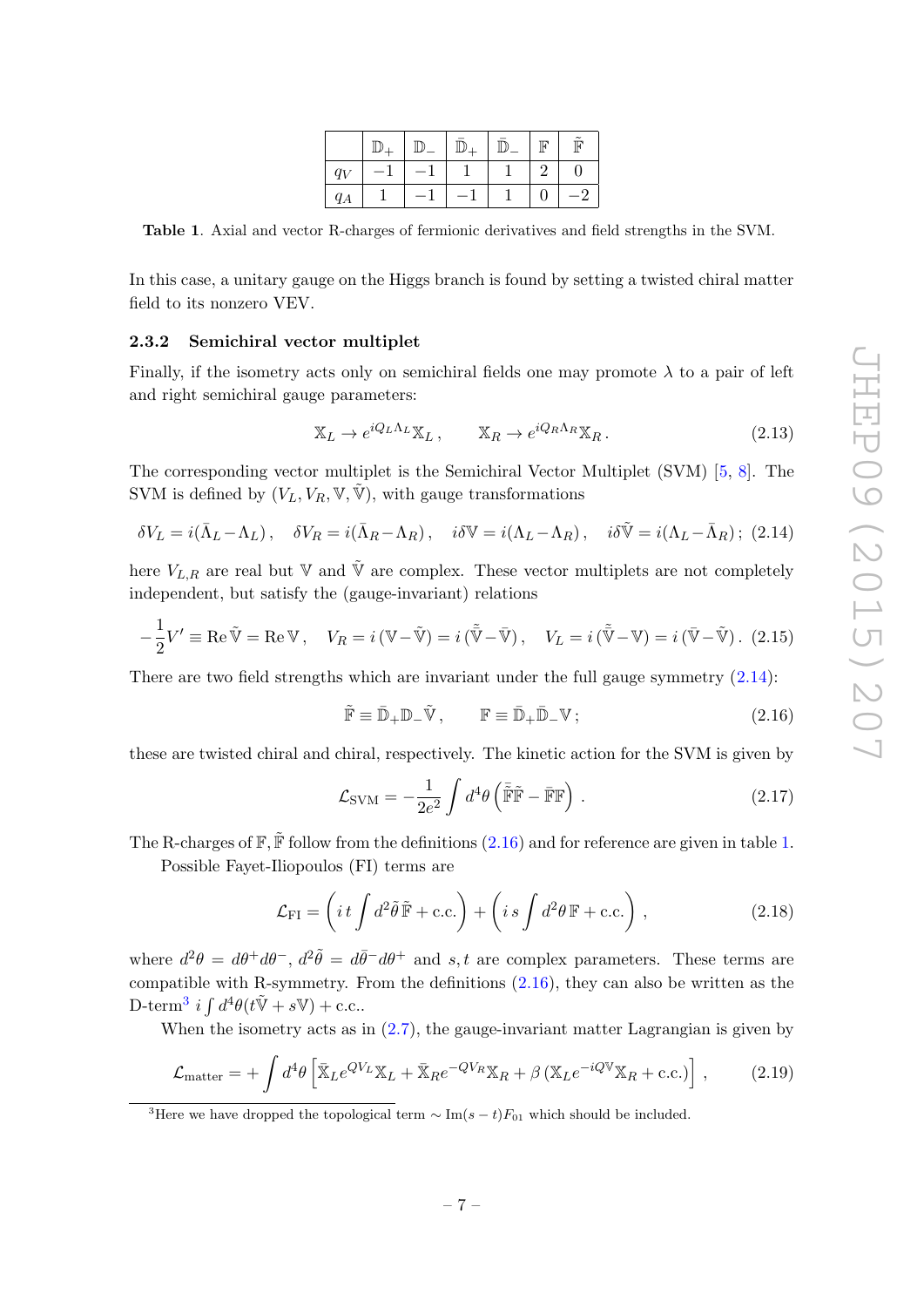where we have rescaled the fields in  $(2.6)$  to set  $|a| = |b| = 1$  and by a further field redefinition we take  $d = \beta$  real and non-negative. Finally, the requirement of a positive definite kinetic term imposes  $a = b = 1$  and  $\beta > 1$ .

Similarly, when the isometry acts as in [\(2.8\)](#page-5-3) the gauge-invariant matter Lagrangian is given by

$$
\tilde{\mathcal{L}}_{\text{matter}} = -\int d^4\theta \left[ \bar{\mathbb{X}}_L e^{QV_L} \mathbb{X}_L + \bar{\mathbb{X}}_R e^{QV_R} \mathbb{X}_R + \alpha \left( \bar{\mathbb{X}}_L e^{iQ \bar{\tilde{\mathbb{V}}}} \mathbb{X}_R + \text{c.c.} \right) \right],\tag{2.20}
$$

where  $\alpha > 1$  for a positive definite metric. In both cases, a unitary gauge on the Higgs branch is found by setting a semichiral pair  $\mathbb{X}_L, \mathbb{X}_R$  to its nonzero VEV.

#### <span id="page-8-0"></span>3 New GLSMs for semichiral fields

In this section we introduce a new vector multiplet that couples to semichiral fields and discuss various aspects of GLSMs including R-symmetry and twisted masses.

#### <span id="page-8-1"></span>3.1 Constrained SVM

We introduce a new *constrained* semichiral vector multiplet or CSVM. As reviewed in section [2,](#page-3-0) in the SVM there are two field strengths:  $\mathbb F$  and  $\mathbb F$ , chiral and twisted chiral, respectively. The CSVM is obtained by constraining one of these field strengths (but not both) to vanish:

$$
\mathbb{F} = 0 \qquad \text{or} \qquad \tilde{\mathbb{F}} = 0. \tag{3.1}
$$

After a partial gauge-fixing, the first constraint reduces the SVM to the usual vector multiplet, while the second one reduces it to the twisted vector multiplet; however, the CSVM couples naturally to semichiral fields — its gauge parameters are semichiral and a unitary gauge on the Higgs branch is still found by setting a semichiral pair  $\mathbb{X}_L, \mathbb{X}_R$  to its nonzero VEV. As we discuss below, one may also constrain either of the fields strengths to be a non-zero constant, which is a way to introduce twisted masses.

We first consider the case  $\mathbb{F} = 0$ , which we impose by a chiral Lagrange multiplier  $\Phi$ :

$$
\mathcal{L}_{\text{CSVM}} = -\frac{1}{2e^2} \int d^4\theta \left( \tilde{\mathbb{F}} \tilde{\mathbb{F}} - \bar{\mathbb{F}} \mathbb{F} \right) + \left( i \int d^2\theta \, \Phi \, \mathbb{F} + \text{c.c.} \right) . \tag{3.2}
$$

We wish to understand how the semichiral gauge parameters in  $(2.14)$  are restricted to chiral parameters when we impose  $\mathbb{F} = 0$ ; the constraint implies (locally) that V is pure gauge, i.e.,

$$
i\mathbb{V} = i(\Lambda_L - \Lambda_R). \tag{3.3}
$$

This is invariant under a restricted gauge transformation  $\delta_c$  with parameters

$$
\Lambda_L^c = \Lambda_R^c \equiv \Lambda \qquad \Rightarrow \qquad \Lambda \text{ chiral} \,. \tag{3.4}
$$

Thus, there is a residual gauge symmetry associated to gauge transformations with a chiral parameter. From  $(2.14)$  we have

<span id="page-8-2"></span>
$$
-i\delta_c \tilde{\mathbb{V}} = i(\bar{\Lambda} - \Lambda), \qquad (3.5)
$$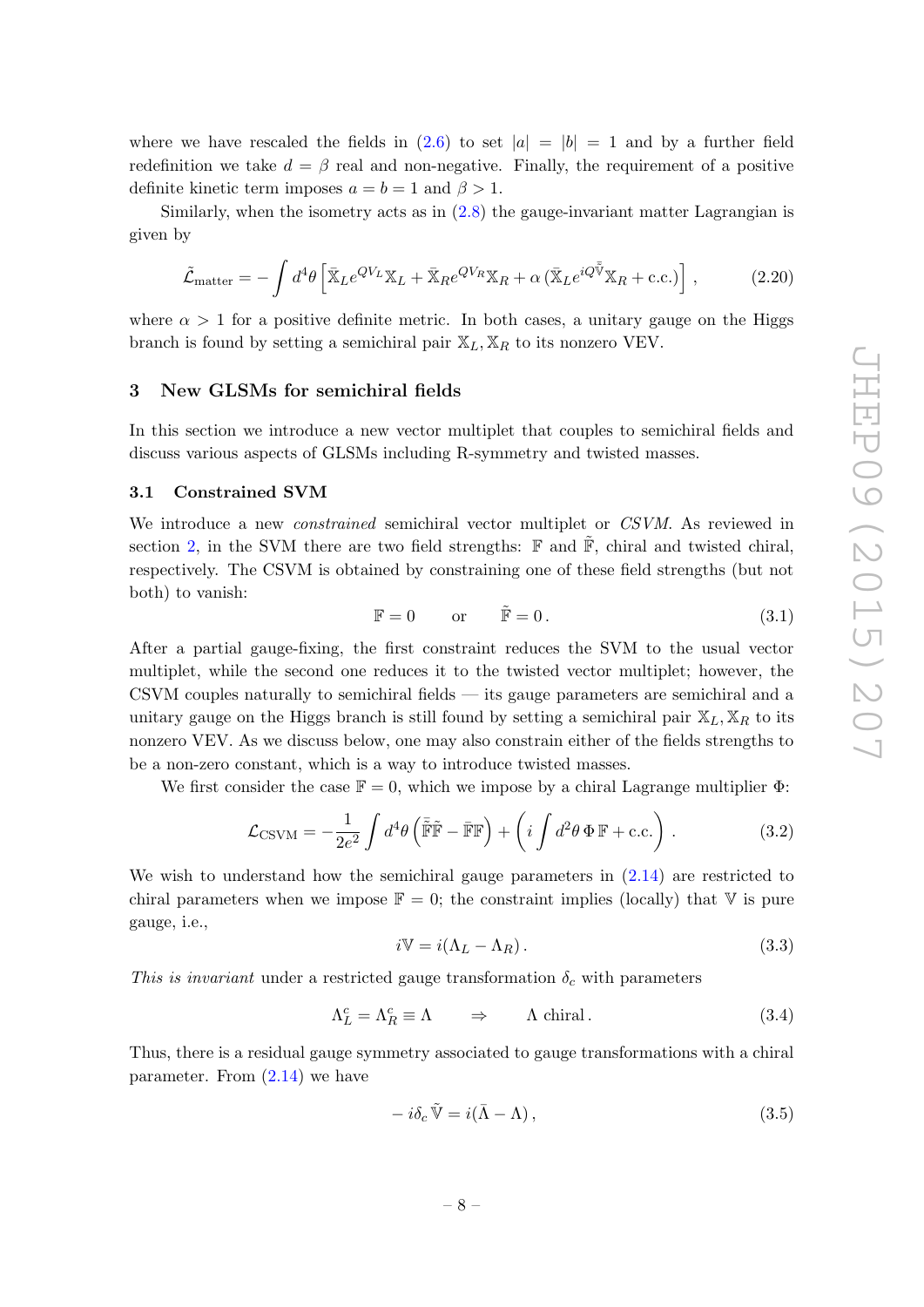which is the gauge transformation for the usual vector multiplet. Now, because  $\nabla$  is pure gauge, we can set  $V = 0$  and using  $(2.15)$  we have

<span id="page-9-1"></span>
$$
V_L = V_R = -i\,\tilde{\nabla} = i\,\tilde{\nabla} \equiv V\,,\tag{3.6}
$$

where we have introduced the real field  $V$ , which from  $(3.5)$  transforms under the residual symmetry as  $\delta_c V = i(\bar{\Lambda} - \Lambda)$ , so it is naturally identified with the usual vector mul-tiplet. Furthermore, from the definition [\(2.16\)](#page-7-2) and [\(3.6\)](#page-9-1), one sees that  $\tilde{\mathbb{F}} = i \bar{\mathbb{D}}_+ \mathbb{D}_- V$ coincides with the usual field strength  $(2.9)$  and the action  $(2.17)$  reduces to the standard action [\(2.10\)](#page-6-3). Thus, we have shown that imposing the constraint  $\mathbb{F} = 0$  on the SVM effectively reduces it to the usual vector multiplet after partial gauge-fixing. At this point, one could simply talk about the usual vector multiplet rather than the CSVM. However, the CSVM description is particularly useful when coupling to matter fields, as we discuss below.

One may instead constrain the twisted chiral field strength  $\tilde{F}$  to vanish by introducing a twisted chiral Lagrange multiplier  $\chi$ :

$$
i \int d^2 \tilde{\theta} \chi \, \tilde{\mathbb{F}} + \text{c.c.} \,. \tag{3.7}
$$

The equation of motion for  $\chi$  imposes  $\tilde{\mathbb{F}} = 0$ , or

<span id="page-9-3"></span>
$$
i\tilde{\mathbb{V}} = i(\Lambda_L - \bar{\Lambda}_R),\tag{3.8}
$$

which is invariant under the residual gauge transformation  $\delta_{tc}$  with parameters

$$
\Lambda_L^{tc} = \bar{\Lambda}_R^{tc} \equiv \tilde{\Lambda} \qquad \Rightarrow \qquad \tilde{\Lambda} \text{ twisted chiral} \,. \tag{3.9}
$$

This remaining gauge invariance is gauged by the twisted vector multiplet  $\tilde{V} = -i\mathbb{V}$ with gauge transformation  $\delta_{tc}\tilde{V} = i(\tilde{\tilde{\Lambda}} - \tilde{\Lambda})$ . With this constraint  $\mathbb F$  becomes the field strength  $(2.11)$  and the action  $(2.17)$  reduces to  $(2.12)$ .

Thus, we have shown that the Abelian SVM can be constrained to effectively be-come either the usual vector or the twisted vector multiplet.<sup>[4](#page-9-2)</sup> As we discuss below, this perspective is useful to study the coupling of semichiral fields to the various vector multiplets, introduce twisted masses, and describe the target space geometry compactly by a generalized potential in  $\mathcal{N} = (2, 2)$  superspace.

#### <span id="page-9-0"></span>3.2 Coupling to matter

Here we discuss the coupling of the CSVM to semichiral matter multiplets. Consider a pair of semichiral fields with opposite charges, coupled to the SVM constrained by  $\mathbb{F} = 0$ :

$$
\mathcal{L} = -\frac{1}{2e^2} \int d^4\theta \left( \tilde{\mathbb{F}} \tilde{\mathbb{F}} - \tilde{\mathbb{F}} \mathbb{F} \right) + \left( i \int d^2\theta \, \Phi \, \mathbb{F} + \text{c.c.} \right) + \left( i \int d^2\tilde{\theta} \, \tilde{\mathbb{F}} + \text{c.c.} \right) + \int d^4\theta \left[ \bar{\mathbb{X}}_L e^{QV_L} \mathbb{X}_L + \bar{\mathbb{X}}_R e^{-QV_R} \mathbb{X}_R + \beta \left( \mathbb{X}_L e^{-iQV} \mathbb{X}_R + \text{c.c.} \right) \right],
$$
(3.10)

<span id="page-9-2"></span><sup>&</sup>lt;sup>4</sup>In addition to the SVM, there is another novel vector multiplet, the LVM (Large Vector Multiplet), which couples to chiral and twisted chiral fields simultaneously [\[5,](#page-32-4) [8\]](#page-32-10). One might wonder if it can be constrained as well; it seems unlikely, however, as the gauge parameters of the LVM are chiral and twisted chiral, and one cannot make a consistent off-shell constraint relating them.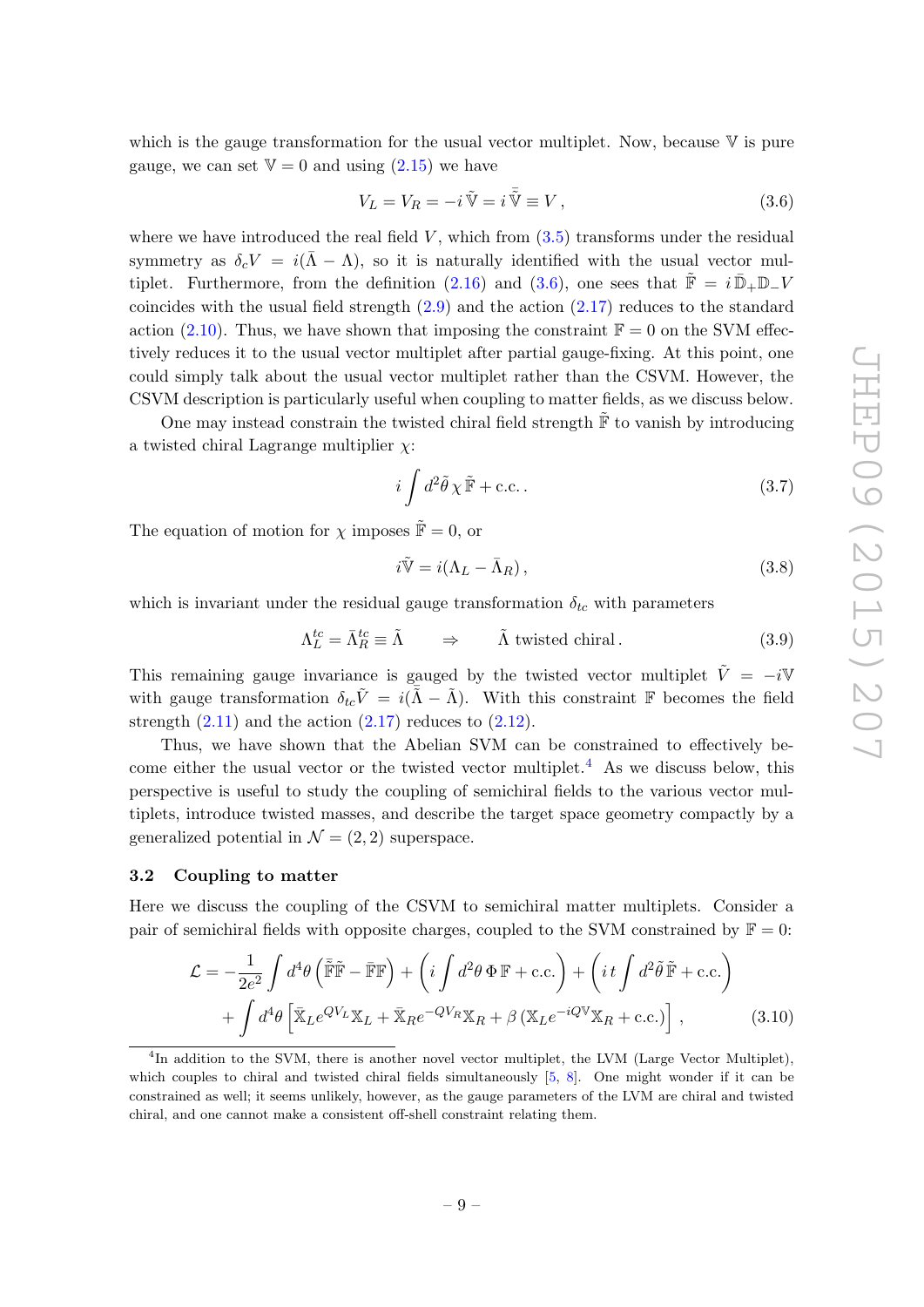where t is an FI parameter (the parameter s in  $(2.18)$  can be set to zero by a shift in  $\Phi$ ). As discussed, the equation of motion for  $\Phi$  sets  $\mathbb{F} = 0$ . Choosing the gauge  $\mathbb{V} = 0$  and using  $(3.6)$ , the action becomes

<span id="page-10-0"></span>
$$
\mathcal{L} = \int d^4\theta \left[ -\frac{1}{2e^2} \bar{\Sigma} \Sigma + \bar{\mathbb{X}}_L e^{QV} \mathbb{X}_L + \bar{\mathbb{X}}_R e^{-QV} \mathbb{X}_R + \beta (\mathbb{X}_L \mathbb{X}_R + \text{c.c.}) \right] + \left( i \, t \int d^2\tilde{\theta} \, \Sigma + \text{c.c.} \right),\tag{3.11}
$$

which is invariant under the residual, chiral, gauge symmetry

$$
\delta V = i(\bar{\Lambda} - \Lambda), \qquad \mathbb{X}_L \to e^{iQ\Lambda} \mathbb{X}_L, \qquad \mathbb{X}_R \to e^{-iQ\Lambda} \mathbb{X}_R. \tag{3.12}
$$

Thus, the model [\(3.10\)](#page-9-3) effectively reduces to a gauge theory of semichiral fields coupled to the usual vector multiplet.

Coupling semichiral fields to the SVM constrained by  $\tilde{F} = 0$  is similar: one finds

$$
\mathcal{L} = \int d^4\theta \left[ \frac{1}{2e^2} \bar{\Theta} \Theta + \bar{\mathbb{X}}_L e^{Q\tilde{V}} \mathbb{X}_L + \bar{\mathbb{X}}_R e^{Q\tilde{V}} \mathbb{X}_R + \beta (\mathbb{X}_L e^{Q\tilde{V}} \mathbb{X}_R + \text{c.c.}) \right] + \left( i \, s \int d^2\theta \Theta + \text{c.c.} \right),\tag{3.13}
$$

where  $s$  is an FI parameter. This is invariant under the residual, twisted chiral, gauge symmetry

$$
\delta \tilde{V} = i(\bar{\tilde{\Lambda}} - \tilde{\Lambda}), \qquad \mathbb{X}_L \to e^{iQ\tilde{\Lambda}} \mathbb{X}_L, \qquad \mathbb{X}_R \to e^{-iQ\tilde{\Lambda}} \mathbb{X}_R. \tag{3.14}
$$

Thus, the gauge theory with matter effectively reduces to a gauge theory of semichiral fields coupled to the twisted vector multiplet. The same analysis can be repeated for the case of opposite charges.

Since by constraining  $\mathbb{F} = 0$  we arrive at a usual vector multiplet, one might wonder if the CSVM can couple to ordinary chiral matter; however, since the original coupling involves semichiral gauge parameters, this is not possible. Of course, when the model includes charged chiral fields, one can directly introduce a standard vector multiplet and add to [\(3.11\)](#page-10-0) the kinetic terms for the chiral fields:

<span id="page-10-2"></span>
$$
\int d^4\theta \,\bar{\Phi}^a e^{q_a V} \Phi^a \,. \tag{3.15}
$$

The corresponding statement holds for the CSVM with  $\tilde{F} = 0$  and the addition of charged twisted chiral fields.

Multiflavor case. The generalization to the multiflavor case is straightforward. Consider  $N_s$  pairs of semichiral fields  $(\mathbb{X}_L^i, \mathbb{X}_R^i)$ ,  $i = 1, \ldots, N_s$ , charged under a single single U(1). If we take the left and right semichiral field in each pair to have opposite charges the action is

$$
\mathcal{L} = -\frac{1}{2e^2} \int d^4\theta \left( \bar{\tilde{\mathbb{F}}} \tilde{\mathbb{F}} - \bar{\mathbb{F}} \mathbb{F} \right) + \left( i \int d^2\theta \, \Phi \, \mathbb{F} + \text{c.c.} \right) \n+ \int d^4\theta \left[ \bar{\mathbb{X}}_L^i e^{Q_i V_L} \mathbb{X}_L^i + \bar{\mathbb{X}}_R^i e^{-Q_i V_R} \mathbb{X}_R^i + \beta_i \left( \mathbb{X}_L^i e^{-i Q_i V} \mathbb{X}_R^i + \text{c.c.} \right) \right],
$$
\n(3.16)

where  $\beta_i > 1$ . Integrating out  $\Phi$  and using [\(3.6\)](#page-9-1) we have

<span id="page-10-1"></span>
$$
\mathcal{L} = \int d^4\theta \left[ -\frac{1}{2e^2} \bar{\Sigma} \Sigma + \bar{\mathbb{X}}_L^i e^{Q_i V} \mathbb{X}_L^i + \bar{\mathbb{X}}_R^i e^{-Q_i V} \mathbb{X}_R^i + \beta_i \left( \mathbb{X}_L^i \mathbb{X}_R^i + \text{c.c.} \right) \right]. \tag{3.17}
$$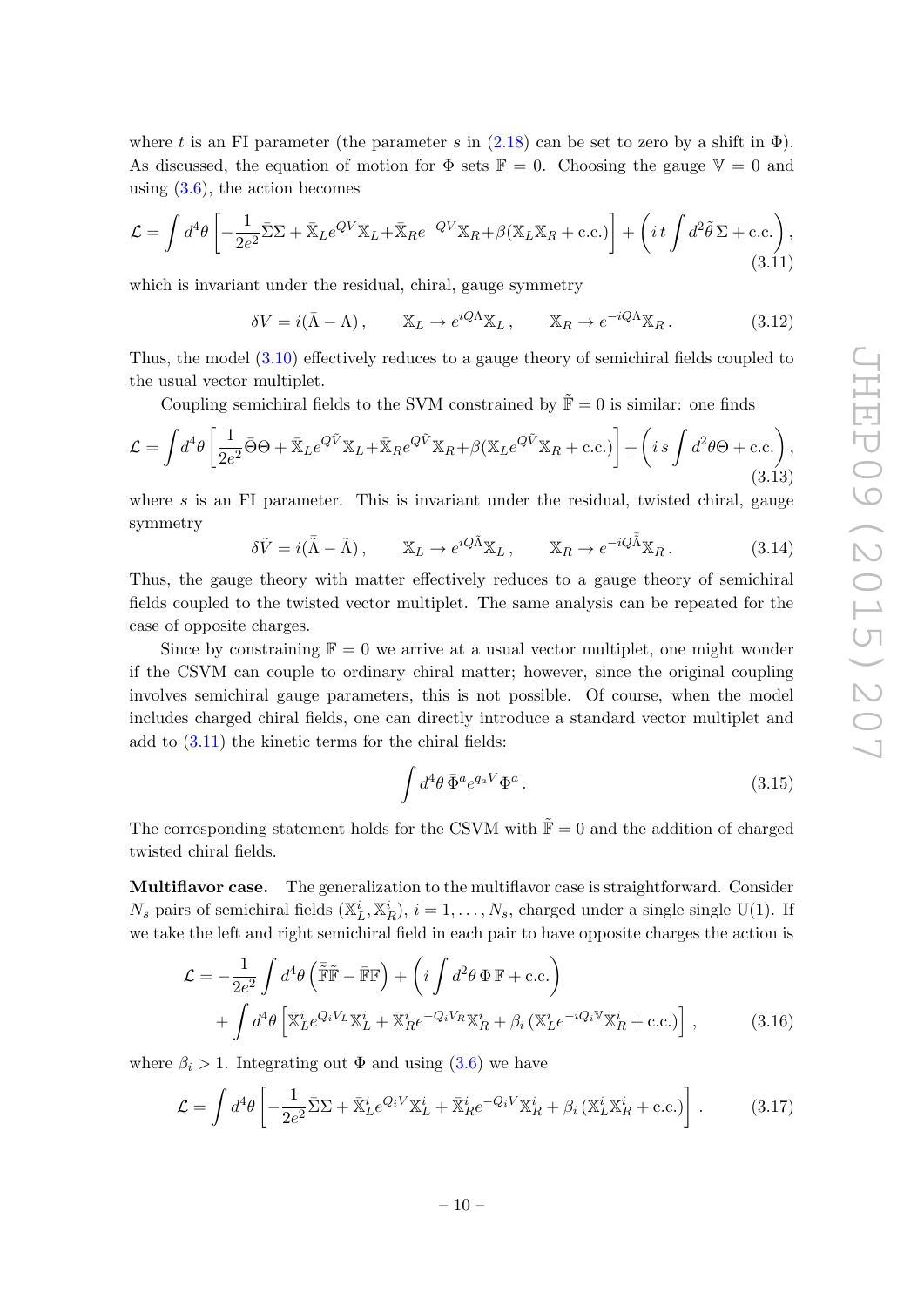Diagonalizing the semichiral GLSM Lagrangian. More generally, for compatible charges, we could consider various kinds of flavor mixing terms. However, it is straightforward to show that we can eliminate them by a combination of field redefinitions and coordinate dualities of the type described at the end of section 2; the argument is as follows: first, note that the only flavors that can interact (other than through gauge-interactions) are fields with the same or opposite charges. So without loss of generality, we can restrict our attention to a block with charges  $\pm Q$ . We distinguish the hermitian terms of type  $a, b$  in [\(2.6\)](#page-5-1) and the complex terms of type c, d, where now a, b are nondegenerate Hermitian matrices obeying certain positivity conditions and  $c, d$  are complex matrices obeying a certain nondegeneracy condition. The  $a, b, c$  matrices are further block-diagonal with separate blocks that do not mix fields with charges  $+Q$  and  $-Q$ , whereas, the d matrix is block off-diagonal, with entries only for fields with opposite charges. We use the coordinate dualities to ensure that all the left semichiral fields  $\mathbb{X}_L$  have charge  $+Q$  and all the right semichiral fields  $X_R$  have charge  $-Q$ ; then  $c = 0$  and d is nondegenerate. At this stage, it is easy to state the positivity condition on  $a, b$ : they have only positive eigenvalues. Next, we temporarily absorb d into a redefinition of  $\mathbb{X}_L$ ; Now we can transform  $\mathbb{X}_L \to \mathbb{X}_L M$ and  $\mathbb{X}_R \to M^{-1}\mathbb{X}_R$  for an arbitrary invertible matrix M; this allows us to transform a into the identity matrix (recall that we have assumed its eigenvalues are positive). So for the moment we have  $a = d = \mathbb{I}$ . This is preserved by arbitrary unitary transformations  $\mathbb{X}_L \to \mathbb{X}_L U$  and  $\mathbb{X}_R \to U^{-1} \mathbb{X}_R$ , which allow us to diagonalize the Hermitian matrix b; finally we rescale the right semichiral fields  $X_R$  to set  $b = \mathbb{I}$ ; now d is a positive diagonal matrix; definiteness of the metric requires that all its eigenvalues  $\beta_i > 1$ .

For generic finite values of the parameters  $\beta_i$  the rigid flavor symmetry of the system is U(1)<sup>N<sub>s</sub>-1</sup> (we will discuss R-symmetry shortly). If some  $\beta_i$ 's are equal the symmetry is enhanced. We will discuss symmetries and special cases in more detail later.

Twisted masses. In the presence of flavor symmetries, it is usually possible to introduce twisted masses by gauging the flavor symmetry and setting the associated field strength to a constant background. As discussed, semichiral models have less flavor symmetries than their chiral counterparts and some twisted masses are not possible. Nonetheless, due to the enlarged gauge symmetry of the SVM one may introduce a new kind of mass parameter, which does not require additional flavor symmetries. This is achieved by constraining one of the field strengths in the SVM (which may be the one gauging the semichiral isometry) not to vanish but instead to be a constant  $M$ . This can be imposed by the term

<span id="page-11-0"></span>
$$
i \int d^2 \theta \, \Phi \left( \mathbb{F} - M \right) + \text{c.c.} \tag{3.18}
$$

Integrating out  $\Phi$  sets  $\mathbb{F} = M$ , or  $\mathbb{V} = \mathbb{V}_M$  with  $\mathbb{D}_+ \mathbb{D}_- \mathbb{V}_M = M$ , and we can write

$$
V_L = V + p \operatorname{Im} V_M, \qquad V_R = V - (2 - p) \operatorname{Im} V_M, \qquad V' = -2 \operatorname{Re} V_M, \tag{3.19}
$$

where p is a real parameter, V is the usual vector multiplet, and  $\tilde{\mathbb{F}} = \bar{\mathbb{D}}_+ \mathbb{D}_- \tilde{\mathbb{V}} = i \bar{\mathbb{D}}_+ \mathbb{D}_- V$ . This should be understood as a gauged linear sigma model with a twisted mass for semichiral fields coupled to a CSVM.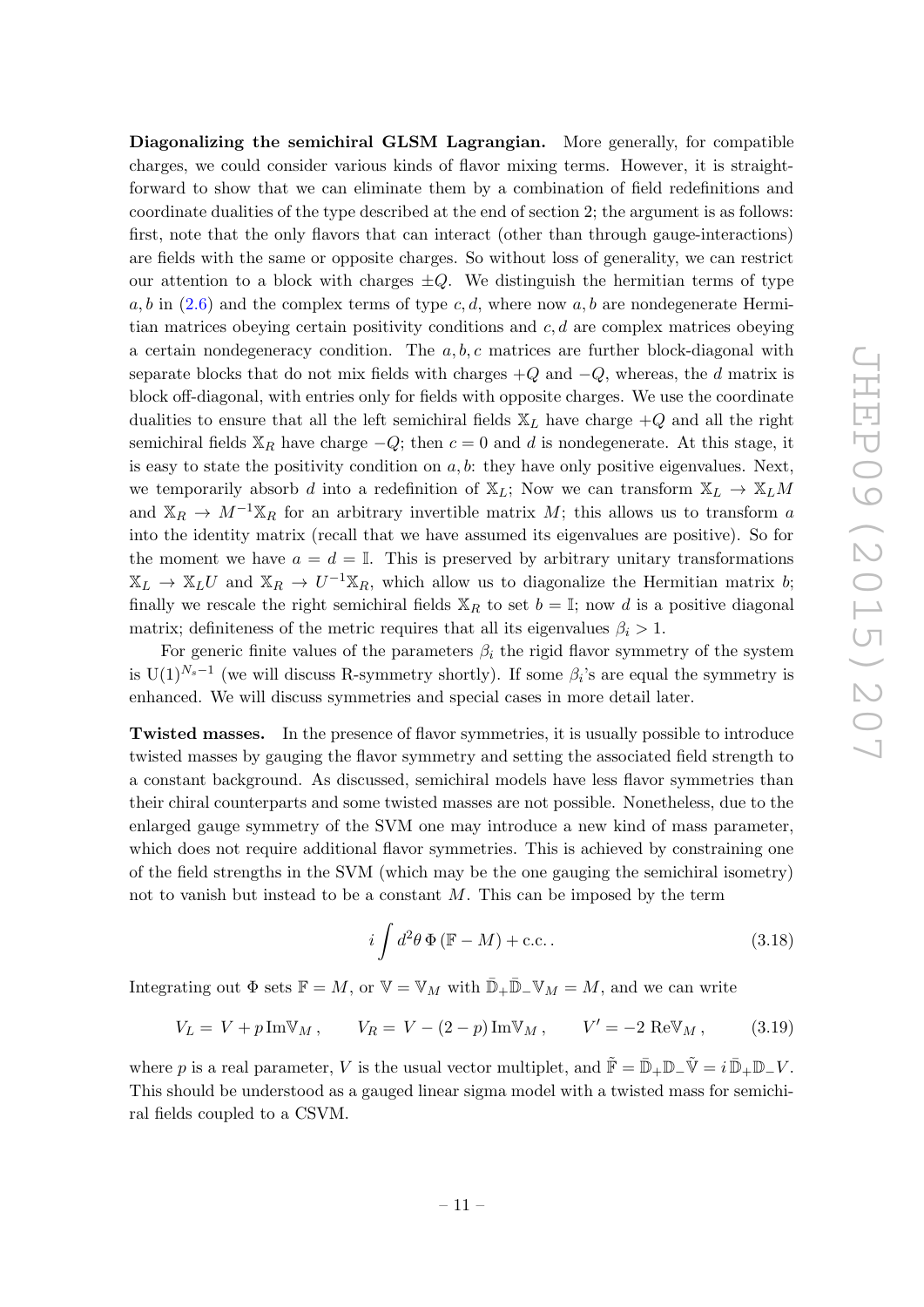Clearly, one could instead constrain the twisted chiral field strength to a constant  $\tilde{\mathbb{F}} = \tilde{M}$  by the term

<span id="page-12-1"></span>
$$
i \int d^2 \tilde{\theta} \chi \left( \tilde{\mathbb{F}} - \tilde{M} \right) + \text{c.c.} \,. \tag{3.20}
$$

Due to the R-charges of the SVM field strengths (see table [1\)](#page-7-3), giving  $\mathbb F$  a non-zero VEV breaks the vector R-symmetry, but not the axial one, while giving  $\tilde{\mathbb{F}}$  a non-zero VEV breaks the axial R-symmetry, but not the vector one.

If one doesn't care about R-symmetry, one can introduce both kinds of twisted masses simultaneously using both the  $\Phi$  and  $\chi$  couplings in [\(3.18\)](#page-11-0), [\(3.20\)](#page-12-1); this does not give rise to a gauge coupling, as the semichiral vector multiplet is completely constrained, and can be interpreted as a T-duality transformation that replaces the semichiral pair  $X_L, X_R$  with the chiral and twisted chiral fields  $\Phi$ ,  $\chi$ ; after this T-duality, the twisted mass terms become ordinary and twisted linear superpotential terms.

#### <span id="page-12-0"></span>3.3 Relation to complex linear superfields

We have shown that gauge fixing the semichiral gauge invariance for a CSVM gives the usual vector multiplet coupled to semichiral fields. Naively, this is very strange-chiral gauge parameters cannot gauge away semichiral fields, i.e., one cannot use them go to a unitary gauge. To understand this, instead of the partial gauge fixing of the CSVM to the usual vector multiplet, we can keep all the fields of the CSVM; then we can choose a unitary gauge, e.g.,  $\mathbb{X}_L = \mathbb{X}_R = 1$ , and impose it in [\(3.10\)](#page-9-3):

$$
\mathcal{L} = -\frac{1}{2e^2} \int d^4\theta \left( \tilde{\mathbb{F}} \tilde{\mathbb{F}} - \tilde{\mathbb{F}} \mathbb{F} \right) + \left( i \int d^2\theta \, \Phi \, \mathbb{F} + \text{c.c.} \right) \n+ \int d^4\theta \left[ e^{QV_L} + e^{-QV_R} + \beta \left( e^{-iQV} + \text{c.c.} \right) \right].
$$
\n(3.21)

We would like to derive this directly from the effective vector multiplet coupling  $(3.11)$ . This is accomplished by shifting  $V$  in  $(3.11)$  such that

<span id="page-12-3"></span>
$$
\bar{\mathbb{X}}_L e^{QV} \mathbb{X}_L \to e^{QV}.
$$
\n(3.22)

Then  $(3.11)$  can be rewritten as:

$$
\mathcal{L} = \int d^4\theta \left[ -\frac{1}{2e^2} (\bar{\Sigma} + \mathbb{D}_+ \bar{\mathbb{D}}_- \Xi)(\Sigma + \bar{\mathbb{D}}_+ \mathbb{D}_- \bar{\Xi}) + e^{QV} + e^{-Q(V + i\Xi - i\bar{\Xi})} + \beta \left( e^{-iQ\Xi} + \text{c.c.} \right) \right],
$$
\n(3.23)

where we defined

<span id="page-12-2"></span>
$$
e^{-iQ\Xi} = \mathbb{X}_R \mathbb{X}_L \tag{3.24}
$$

and  $\Xi$  is a complex linear superfield because  $\bar{\mathbb{D}}_+\bar{\mathbb{D}}_-(\ln X_R + \ln X_L) = 0$ . We now dualize  $\Xi$ to a chiral multiplet  $\Phi$  [\[40\]](#page-34-3) by relaxing the constraint on  $\Xi$  and adding a chiral Lagrange multiplier Φ:

$$
\mathcal{L} = \int d^4\theta \left[ -\frac{1}{2e^2} (\bar{\Sigma} + \mathbb{D}_+ \bar{\mathbb{D}}_- \Xi)(\Sigma + \bar{\mathbb{D}}_+ \mathbb{D}_- \bar{\Xi}) + e^{QV} + e^{-Q(V + i\Xi - i\bar{\Xi})} + \beta (e^{-iQ\Xi} + \text{c.c.}) + (i\Phi \Xi + \text{c.c.}) \right].
$$
\n(3.25)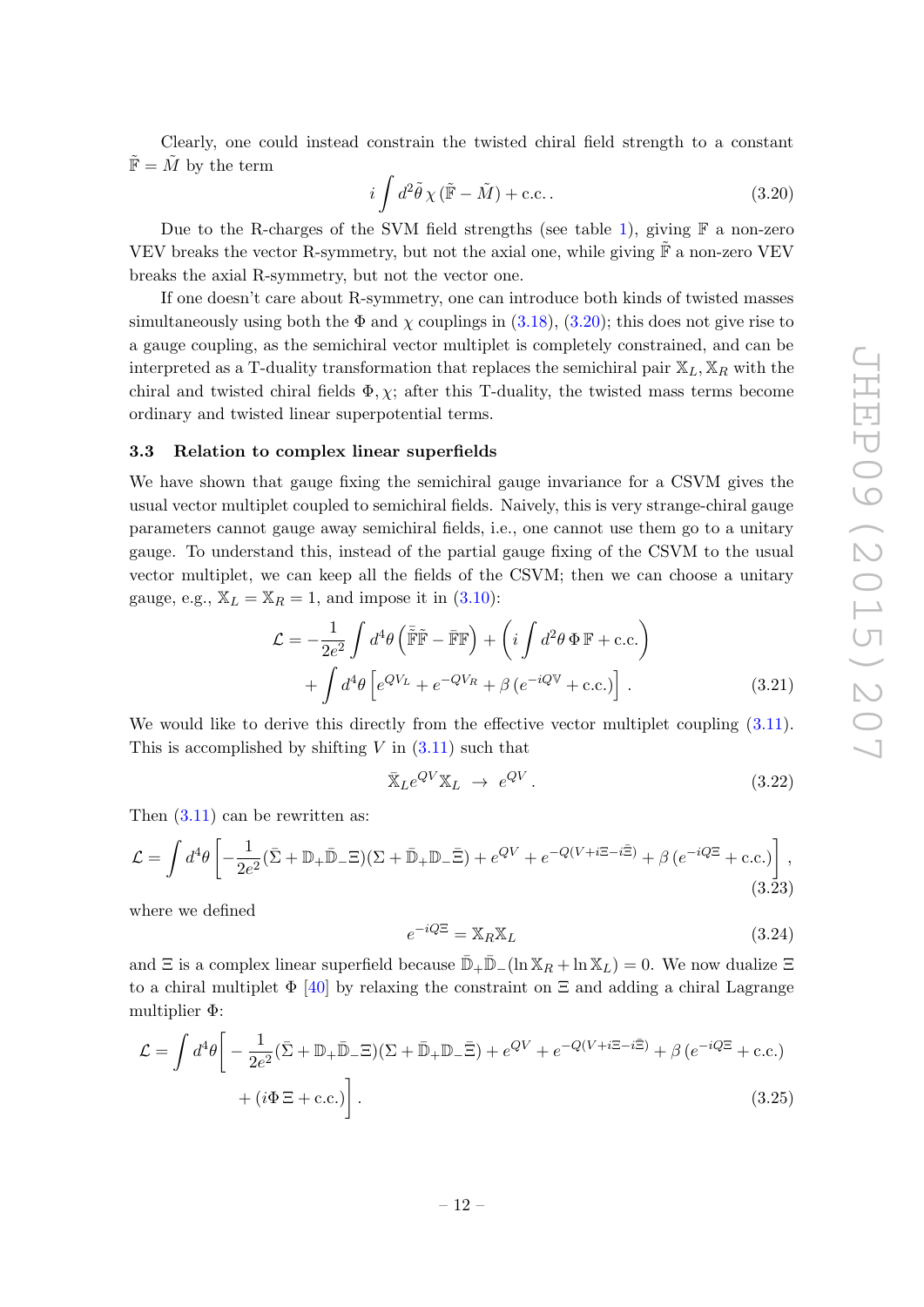

<span id="page-13-2"></span>Figure 1. One loop diagram contributing to the R-symmetry anomaly. One insertion represents the gauge current, the second the R-current, and fermions are running in the loop.

Finally, identifying  $V_L = V$ ,  $V_R = V + i\Xi - i\overline{\Xi}$ ,  $\mathbb{V} = \Xi$ , and using [\(2.15\)](#page-7-5), [\(3.25\)](#page-12-2) becomes

<span id="page-13-1"></span>
$$
\mathcal{L} = \int d^4\theta \left[ -\frac{1}{2e^2} \tilde{\mathbb{F}} \tilde{\mathbb{F}} + e^{QV_L} + e^{-QV_R} + \beta \left( e^{-iQV} + \text{c.c.} \right) + \left( i\Phi \, \mathbb{V} + \text{c.c.} \right) \right],\tag{3.26}
$$

which is almost  $(3.21)$ , except that the term  $\overline{\mathbb{F}}\mathbb{F}$  in the SVM action does not appear in  $(3.26)$ ; if we shift  $\Phi \to \Phi - \frac{i}{4\epsilon}$  $\frac{i}{4e^2}\bar{\mathbb{D}}_+\bar{\mathbb{D}}_-\mathbb{D}_+\bar{\mathbb{D}}_-\bar{\Xi}$  we match  $(3.21)$  $(3.21)$  exactly.

# <span id="page-13-0"></span>3.4 R-Symmetry

The classical R-symmetry may become anomalous at the quantum level. In semichiral models, however, we find that the anomaly is automatically cancelled within each pair of semichiral fields. This may not be too surprising, given that the GLSMs at hand are continuous deformations of anomaly-free theories for chiral fields, as we show in section [4.](#page-14-0) Nevertheless, it is instructive to see how anomaly cancellation occurs in semichiral models.

Possible R-symmetry anomalies arise from the one-loop diagram in figure [1](#page-13-2) and are proportional to

<span id="page-13-3"></span>
$$
\mathcal{A}_V \propto \sum_{\text{fermions}} \gamma^3 Q_G q_V, \qquad \mathcal{A}_A \propto \sum_{\text{fermions}} \gamma^3 Q_G q_A, \qquad (3.27)
$$

where  $\gamma_3$  is the chirality matrix,  $Q_G$  is the gauge charge and  $q_V, q_A$  are the vector and axial R-charge, respectively.

Let us first review the usual case of chiral and twisted chiral multiplets. In a chiral multiplet, there are two Weyl fermions  $(\psi_+, \psi_-)$  with chiralities  $\gamma_3$ :  $(1, -1)$ , vector Rcharges  $q_V$  : (1, 1), and axial R-charges  $q_A$  : (1, -1). Thus, from [\(3.27\)](#page-13-3) it follows that the vector anomaly cancels automatically, but there is an axial anomaly proportional to the gauge charge  $Q_G$ . On the other hand, in a twisted chiral multiplet there are two Weyl fermions  $(\psi_+,\psi_-)$  with chiralities  $(1,-1)$ , vector R-charges  $(1,-1)$ , and axial Rcharges  $(1, 1)$ . Thus, the axial anomaly cancels automatically, but there is a vector anomaly proportional to  $Q_G$ . When there are several multiplets with gauge charges  $Q_a$ , the condition for anomaly cancellation in either multiplet is  $\sum_a Q_a = 0$ .

Semichiral fields contain various fermions, which we denote by  $(\psi^l_{\pm}, \chi_-, \eta_-)$  and  $(\psi^r_\pm, \chi_+, \eta_+)$  for left and right semichiral fields, respectively (see appendix [C.3](#page-31-0) for definitions). However, they are not all propagating and therefore they do not all contribute to the one-loop diagram in figure [1.](#page-13-2) To see which fermions contribute, consider for concreteness the case of opposite charges and the CSVM with  $\mathbb{F} = 0$ , although the final conclusion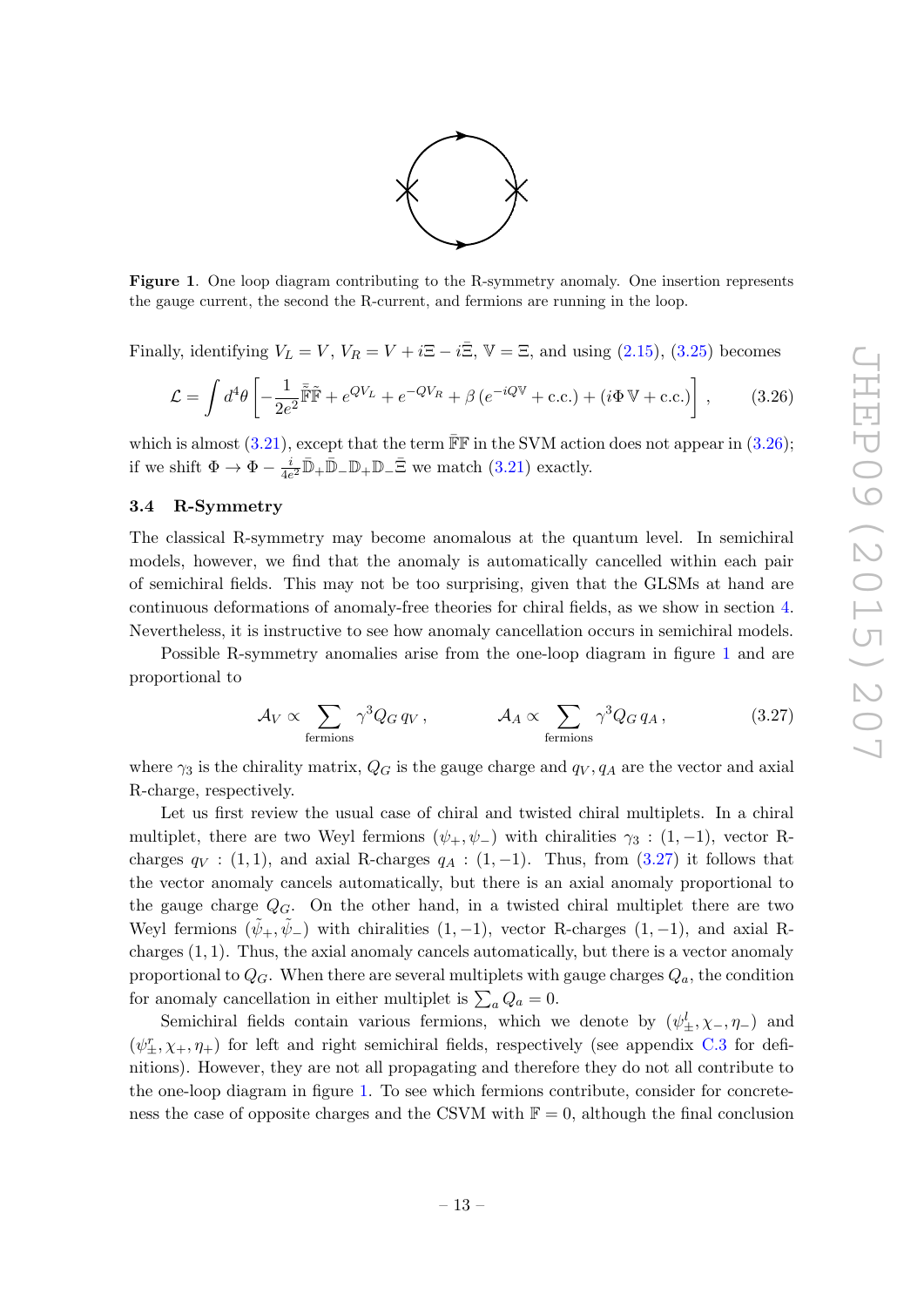is independent of these choices. Reducing the action  $(3.10)$  to components, we see that the fermionic fields  $\eta_{\pm}, \bar{\eta}_{\pm}$  appear only as

$$
\mathcal{L} = \ldots + \eta^+ \psi_+^l + \eta^- \psi_-^r + \bar{\psi}_l^- \bar{\eta}_- + \psi_r^+ \bar{\eta}_+ - \beta (\eta^+ \chi_+ + \eta^- \chi_- + \bar{\eta}^+ \bar{\chi}_+ + \bar{\chi}^+ \bar{\eta}_+), \quad (3.28)
$$

which are simply Lagrange multipliers imposing  $\chi_{+} = \frac{1}{\beta}$  $\frac{1}{\beta}\psi_+^l$  and  $\chi_-\,\frac{1}{\beta}$  $\frac{1}{\beta}\psi^r$ , and similarly for the barred components. Thus, the only fermionic fields remaining are  $(\psi_+^l, \psi_-^l)$  and  $(\psi_+^r, \psi_-^r)$ , which after simple field rescalings, have a canonical kinetic term and coupling to the vector field. Each of these fermions have chiralities  $\gamma_3$  : (1, -1), vector R-charges  $q_V$  : (1, 1), and axial R-charges  $q_A$  : (1, -1), but opposite gauge charges. Thus,

$$
\mathcal{A}_V = \mathcal{A}_A = 0. \tag{3.29}
$$

Anomaly cancellation can also be seen in the case of semichiral fields of equal charges; the Lagrange multipliers  $\eta_{\pm}$  impose a different constraint among the remaining fermions, but the final conclusion is the same (as it should since these theories are related by a change of coordinates). The same analysis holds for the CSVM with  $\mathbb{F} = 0$ . Thus, the R-symmetry anomaly always cancels in the semichiral sector. If an addition to semichiral fields there are charged chiral or twisted chiral fields, coupled to the corresponding vector multiplets, they will give their usual contribution to the R-symmetry anomaly.

The anomalies can also be computed using the Atiyah-Singer index theorem. The two complex structures  $J_{\pm}$  induce two different decompositions of the complexified tangent bundle [\[42\]](#page-34-5)  $T M_C \simeq T_+^{1,0} \oplus T_+^{0,1} \simeq T_-^{1,0} \oplus T_-^{0,1}$  and the conditions for anomaly cancellation for a generalized Kähler manifold are

$$
U(1)_V: c_1(T_-^{1,0}) - c_1(T_+^{1,0}) = 0
$$
  

$$
U(1)_A: c_1(T_-^{1,0}) + c_1(T_+^{1,0}) = 0.
$$

As discussed in [\[42\]](#page-34-5), these conditions are weaker than the Generalized Calabi-Yau condition described by Hitchin [\[43\]](#page-34-6) and Gualtieri [\[19\]](#page-33-1).

#### <span id="page-14-0"></span>4 Low energy behavior

In this section we describe the classical space of vacua of various GLSMs for semichiral fields.

As usual, the space of classical vacua is determined by the space of zero's of the classical potential U, modulo gauge transformations. The structure of the moduli space in GLSMs involving the SVM or the CSVM is very different so we analyze them separately. For simplicity, we restrict ourselves to a  $U(1)$  gauge group.<sup>[5](#page-14-1)</sup>

Instead of reducing to  $\mathcal{N} = 0$  components directly to compute the classical scalar potential, it is convenient to partially reduce to  $\mathcal{N} = (1, 1)$  superspace first; this allows an easy comparison of the GLSMs at hand to standard GLSMs for chiral fields. We denote

<span id="page-14-1"></span><sup>&</sup>lt;sup>5</sup>The generalization to nonabelian gauge groups in the case of the SVM is straightforward. The case of the nonabelian CSVM will be studied elsewhere.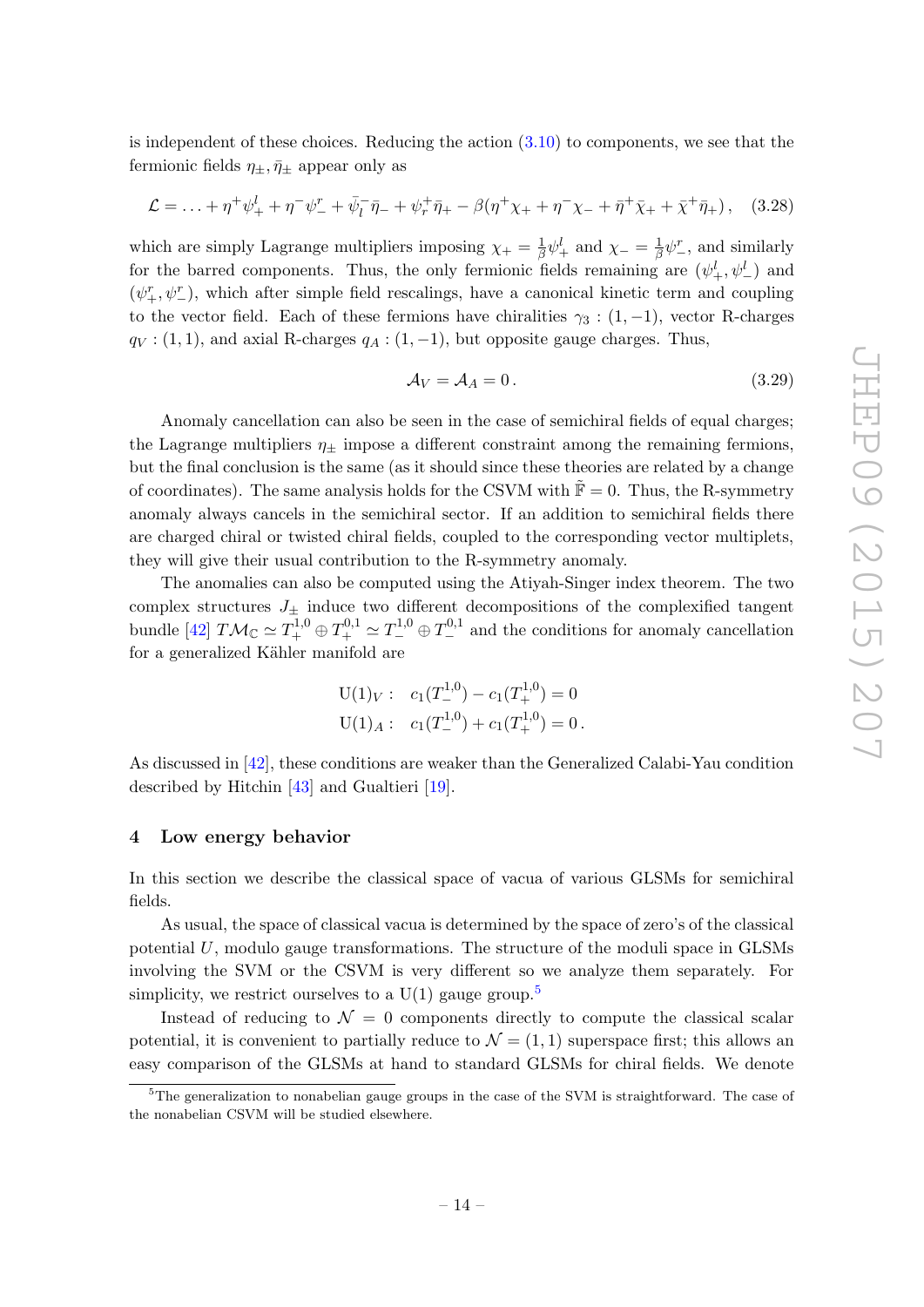the  $\mathcal{N} = (1, 1)$  gauge covariant fermionic derivatives by  $\mathcal{D}_{\pm}$  (see appendix [C.1\)](#page-27-1). The basic multiplets in  $\mathcal{N} = (1, 1)$  SUSY are described by unconstrained bosonic and fermionic superfields and the vector multiplet with superfield strength  $f$ . Chiral and twisted chiral superfields both reduce to a single complex bosonic superfield and the vector multiplet reduces to a  $\mathcal{N} = (1, 1)$  vector multiplet f and a real bosonic superfield  $\sigma$ . Semichiral multiplets  $X_L, X_R$  reduce to complex bosonic superfields  $X_L, X_R$ , and auxiliary fermionic superfields. The SVM reduces to  $(f, \sigma_1, \sigma_2, \sigma_3)$ , where  $\sigma_I$  are real bosonic superfields.

#### <span id="page-15-0"></span>4.1 SVM

Consider the action

<span id="page-15-1"></span>
$$
\mathcal{L} = \mathcal{L}_{\text{SVM}} + \mathcal{L}_{\text{FI}} + \mathcal{L}_{\text{matter}}\,,\tag{4.1}
$$

where each term is given in [\(2.17\)](#page-7-6), [\(2.18\)](#page-7-7) and [\(2.19\)](#page-7-8). Reducing the Lagrangian to  $\mathcal{N} = (1, 1)$ superspace gives (see appendix [C.1](#page-27-1) for details)

$$
\mathcal{L} = \mathcal{L}_{\text{SVM}} + \int \mathcal{D}_+ \mathcal{D}_- \left( \frac{1}{2} \left( g_{\mu\nu} + b_{\mu\nu} \right) \mathcal{D}_+ X^\mu \mathcal{D}_- X^\nu + 2i \sigma_I (\mu_I - r_I) \right), \tag{4.2}
$$

where  $\mathcal{L}_{\text{SVM}}$  is given in [\(C.17\)](#page-28-0),  $X^{\mu} = (X_L, \bar{X}_L, X_R, \bar{X}_R)$  and  $g, b$  are the flat-space metric and b-field of the ungauged case (set  $a = b = 1, d = \beta$  in [A.7\)](#page-24-2):

<span id="page-15-2"></span>
$$
g = 4 \begin{pmatrix} 0 & 1 & \frac{1}{\beta} & 0 \\ 1 & 0 & 0 & \frac{1}{\beta} \\ \frac{1}{\beta} & 0 & 0 & 1 \\ 0 & \frac{1}{\beta} & 1 & 0 \end{pmatrix}, \qquad b = 2 \begin{pmatrix} 2 \\ \frac{1}{\beta} - \beta \end{pmatrix} \begin{pmatrix} 0 & 0 & 1 & 0 \\ 0 & 0 & 0 & 1 \\ -1 & 0 & 0 & 0 \\ 0 & -1 & 0 & 0 \end{pmatrix}, \qquad (4.3)
$$

and we have defined the generalized moment maps

$$
\mu_1 \equiv \bar{X}_L X_L + \bar{X}_R X_R + \beta (X_L X_R + \bar{X}_L \bar{X}_R),
$$
  
\n
$$
\mu_2 \equiv -(\bar{X}_L X_L - \bar{X}_R X_R),
$$
  
\n
$$
\mu_3 \equiv -\frac{i\beta}{2} (X_L X_R - \bar{X}_L \bar{X}_R),
$$
\n(4.4)

and  $r_I$  are real FI parameters defined as  $r_1 = 2 \text{Re } s, r_2 = -2 \text{Re } t, r_3 = \text{Im}(s + t)$ .

The Lagrangian [\(4.2\)](#page-15-1) is not the standard way of writing the matter  $\mathcal{N} = (1, 1)$ Lagrangian; in  $[10-12]$  $[10-12]$  it is written in a way that makes clear the invariance of the action under b-field transformations — see discussion below  $(C.23)$ .

Further reducing to  $\mathcal{N} = 0$  and integrating out the auxiliary fields leads to the scalar potential (see appendix [C.2\)](#page-30-0):

$$
U = 2e^2(\mu_1 - r_1)^2 + 2e^2(\mu_2 - r_2)^2 + 4e^2(\mu_3 - r_3)^2 + \beta^2\left(|\sigma|^2 + \frac{1}{\beta^2 - 1}|\tilde{\sigma}|^2\right)\frac{1}{2}|X|^2, \quad (4.5)
$$

where  $|X|^2 \equiv X^{\mu} g_{\mu\nu} X^{\nu}$ , with g given in [\(4.3\)](#page-15-2) and  $\sigma = \mathbb{F}$  and  $\tilde{\sigma} = \tilde{\mathbb{F}}$  are the complex scalars in the SVM.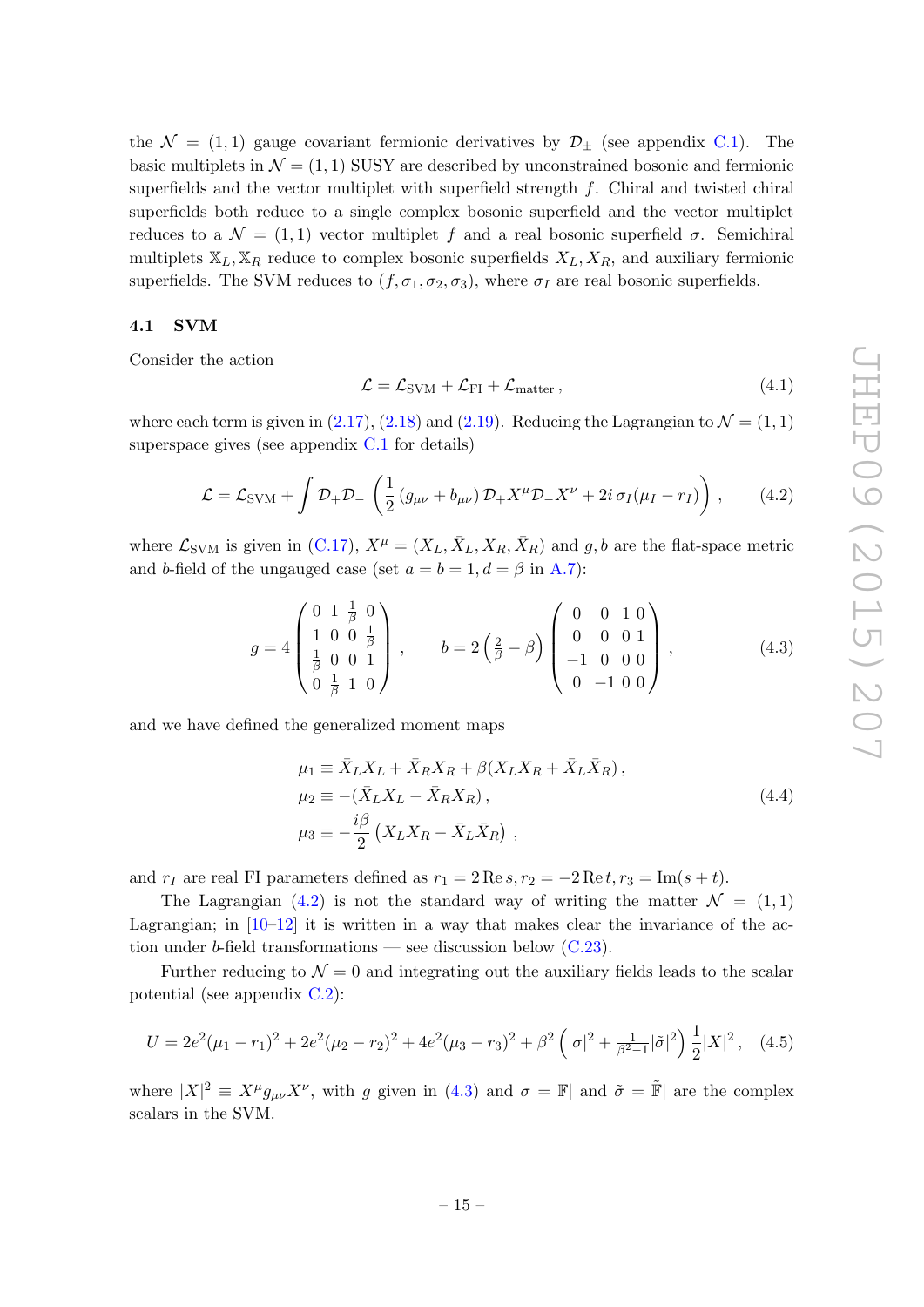There are two branches: the Coulomb branch and the Higgs branch.

- (a) The Coulomb branch is parametrized by the VEVs of  $\sigma$  and  $\tilde{\sigma}$  and  $X_L = X_R = 0$ . This branch exists only for  $r_1 = r_2 = r_3 = 0$ .
- (b) The Higgs branch is given by  $\sigma = \tilde{\sigma} = 0$ , and the space of solutions to

$$
\mu_I = r_I, \qquad I = 1, 2, 3 \tag{4.6}
$$

modulo  $U(1)$  gauge transformations.

In this simple model with a single pair of semichiral fields the Higgs branch is a point. The generalization to the multiflavor case with fields  $(\mathbb{X}_L^i, \mathbb{X}_R^i)$ ,  $i = 1, \ldots, N_s$  (and corresponding parameters  $\beta_i$ ) is straightforward, in which case the complex dimension of the Higgs branch is  $2N_s - 2$ . For generic values of  $\beta_i$  the rigid symmetry of the system is  $U(1)^{N_s-1} \times U(1)_A \times U(1)_V$  and the geometry is generalized Kähler. If some  $\beta_i$  coincide the rigid symmetry is enhanced. In the special case in which all  $\beta_i$  coincide, the system has an additional rigid  $SU(N<sub>s</sub>)$  symmetry and the geometry becomes hyperkähler [\[9\]](#page-32-5) (for  $N<sub>s</sub> = 2$ , it is the Eguchi-Hanson solution). Thus, these models provide continuous deformations of hyperkähler geometries; we leave a detailed study of these spaces for future work.

It may also be interesting to study the geometry on the SVM Coulomb branch, as in the case of the  $\mathcal{N} = (4, 4)$  vector multiplet [\[44\]](#page-34-7). Here we focus on the geometry of the Higgs branch.

#### <span id="page-16-0"></span>4.2 Constrained SVM

Now we consider a GLSM for a pair of semichiral fields with opposite charges, coupled to the CSVM with a twisted mass and FI parameter:

<span id="page-16-1"></span>
$$
\mathcal{L} = \mathcal{L}_{\text{SVM}} + \mathcal{L}_{\Phi;M} + \mathcal{L}_{\text{FI}} + \mathcal{L}_{\text{matter}}\,,\tag{4.7}
$$

where each term is given in [\(2.17\)](#page-7-6), [\(2.18\)](#page-7-7), [\(2.19\)](#page-7-8), and  $\mathcal{L}_{\Phi;M}$  is given by [\(3.18\)](#page-11-0). By a shift in  $\Phi$  we set  $s = 0$  in  $\mathcal{L}_{FI}$  and the only FI parameter left is  $t \equiv \frac{1}{2}$  $\frac{1}{2}(\xi - i\frac{\theta}{2i})$  $\frac{\theta}{2\pi}$ ). As discussed below [\(C.18\)](#page-29-1), in  $\mathcal{N} = (1, 1)$  language, constraining the SVM corresponds to setting  $\sigma_1 = 2 \text{Re } M$  and  $\sigma_3 = f - 4 \text{Im } M$ , while constraining  $\tilde{\mathbb{F}} = \tilde{M}$  corresponds to setting  $\sigma_2 = 2 \text{Re } \tilde{M}$  and  $\sigma_3 = -f + 4 \text{Im } \tilde{M}$ . Using this in [\(4.2\)](#page-15-1) gives

$$
\mathcal{L} = \mathcal{L}_{\text{gauge}} + \int \mathcal{D}_{+} \mathcal{D}_{-} \left( \frac{1}{2} (g_{\mu\nu} + b_{\mu\nu}) \mathcal{D}_{+} X^{\mu} \mathcal{D}_{-} X^{\nu} + 2i \sigma_{2} (\mu_{2} + \xi) + 2i (f \mu_{3} + 2\mu_{1} \text{Re } M - 4\mu_{3} \text{Im } M) \right), \tag{4.8}
$$

where  $\mathcal{L}_{\text{gauge}}$  is the action for the standard vector.

Finally, reducing to  $\mathcal{N} = 0$  components, and integrating out the auxiliary fields we obtain (see appendix [C.2\)](#page-30-0)

$$
U = 2e^2(\mu_2 + \xi)^2 + \beta^2 \left( |M|^2 + \frac{1}{\beta^2 - 1} |\tilde{\sigma}|^2 \right) \frac{1}{2} |X|^2.
$$
 (4.9)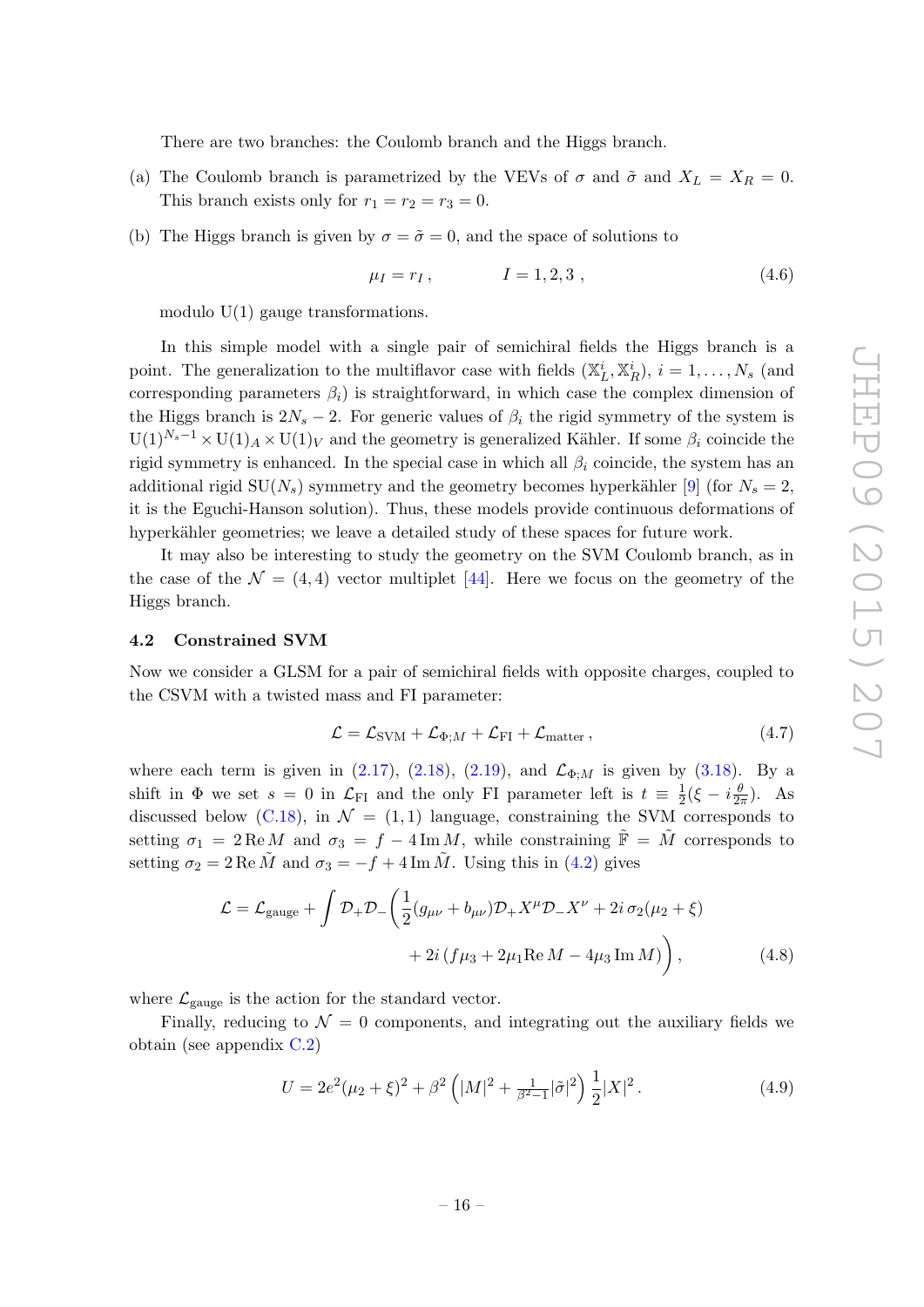The space of supersymmetric vacua depends on the values of the parameters  $\xi$  and M.

- (a) For  $M \neq 0$  and  $\xi \neq 0$  supersymmetry is broken and there is no moduli space.
- (b) For  $M \neq 0$  and  $\xi = 0$  there is only the Coulomb branch paramaterized by  $\tilde{\sigma}$ , and  $X_L = X_R = 0.$
- (c) For  $M = 0$  there can be two branches. The Higgs branch is given by  $\tilde{\sigma} = 0$  and the space of solutions to

$$
|X_L|^2 - |X_R|^2 = \xi, \tag{4.10}
$$

modulo gauge transformations. For  $\xi = 0$  there is also a Coulomb branch, parametrized by the VEV of  $\tilde{\sigma}$  and  $X_L = X_R = 0$ .

The case of the CSVM with  $\tilde{\mathbb{F}} = \tilde{M}$  is completely analogous (see appendix [C.2\)](#page-30-0).

From now on we will focus on the Higgs branch in (c). Setting  $M = 0$  in [\(4.8\)](#page-16-1) we can rewrite the Lagrangian (up to total derivatives) as

$$
\mathcal{L} = \mathcal{L}_{\text{gauge}} + \int \mathcal{D}_{+} \mathcal{D}_{-} \left( \frac{1}{2} (g_{\mu\nu} + b'_{\mu\nu}) \mathcal{D}_{+} X^{\mu} \mathcal{D}_{-} X^{\nu} + 2i \sigma_{2} (\mu_{2} + \xi) \right), \tag{4.11}
$$

where we defined

<span id="page-17-0"></span>
$$
b' = \frac{4}{\beta} \begin{pmatrix} 0 & 0 & 1 & 0 \\ 0 & 0 & 0 & 1 \\ -1 & 0 & 0 & 0 \\ 0 & -1 & 0 & 0 \end{pmatrix} . \tag{4.12}
$$

We note that in the special limit  $\beta \to \infty$  the metric g given in [\(4.3\)](#page-15-2) becomes the canonical one, the gauged WZ term  $b'$  in  $(4.12)$  vanishes, and the Lagrangian coincides with that of chiral fields with charges  $(1, -1)$  under U(1), gauged by the usual vector multiplet (cf. [C.12\)](#page-28-1). Thus, in this limit the GLSM realizes a Kähler geometry on  $\mathcal{M} = {\mu_2 + \xi = 0} / U(1)$ . For finite  $\beta$  it realizes a generalized Kähler geometry on M.

The generalization to the multiflavor case is straightforward. For  $N_s$  pairs of semichiral fields  $(\mathbb{X}_{L}^{i}, \mathbb{X}_{R}^{i})$  with charges  $(Q^{i}, -Q^{i})$  and action  $(3.17)$ , the Higgs branch corresponds to solutions to  $\mathbf{v}$ 

<span id="page-17-1"></span>
$$
\sum_{i=1}^{N_s} Q_i \left( |X_L^i|^2 - |X_R^i|^2 \right) - \xi = 0, \qquad (4.13)
$$

modulo U(1) gauge transformations, a noncompact manifold of complex dimension  $2N_s-1$ . Since the case of opposite charges is related to the case of equal charges by a simple change of coordinates, the moduli space is always noncompact, regardless of the charge assignments. Topologically, [\(4.13\)](#page-17-1) coincides with the moduli space for  $N_c = N_s$  fundamental chiral fields with charges  $Q_i$  and  $N_c$  antifundamental fields of charges  $-Q_i$ , a class of examples of the theories studied in [\[45\]](#page-34-8). In fact, in the special limit  $\beta_i \to \infty$  these gauge theories coincide, as noted above. However, at finite values of  $\beta_i$  these theories are rather different; in particular, for generic values of  $\beta_i$  the rigid symmetry of the system is U(1)<sup>N<sub>s</sub>-1</sup> × U(1)<sub>A</sub> × U(1)<sub>V</sub> (in the absence of twisted masses), as opposed to  $SU(N_c) \times SU(N_c) \times U(1)_a \times U(1)_A \times U(1)_V$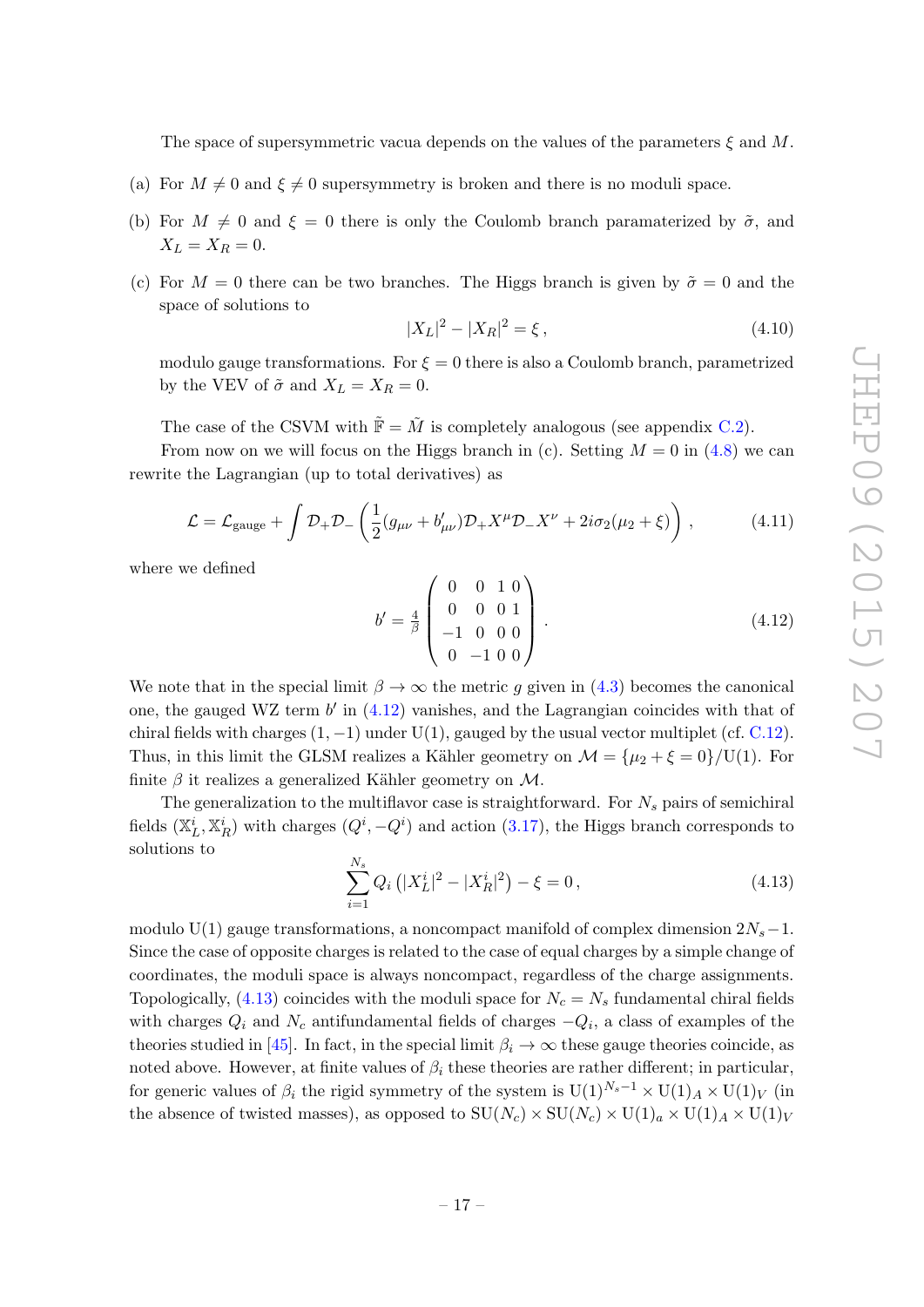in the chiral case. Furthermore, as we shall see in an explicit example, for generic  $\beta_i$ the geometry of the Higgs branch has nonzero torsion and is generalized Kähler rather than Kähler.

In the case of chiral and semichiral fields coupled to the standard vector multiplet with an action given by the sum of  $(3.15)$  and  $(3.17)$  one includes in  $(4.13)$  the usual contribution from chiral fields:  $\sum_a q_a |\phi^a|^2$ .

We note that promoting the FI parameter t to a twisted chiral field  $\chi$  corresponds to constraining both field strengths in the SVM to vanish, i.e., performing a T-duality  $[6, 7]$  $[6, 7]$ . Thus, the moduli space [\(4.13\)](#page-17-1) can also be thought of as performing a T-duality of flat space (described in terms of semichiral fields) and taking the slice  $\chi = t$ .

We may summarize as follows: the space of classical vacua of the theories at hand typically consists of a Coulomb branch and a Higgs branch. In this paper we do not discuss the Coulomb branch further, focusing on the geometry of the Higgs branch. The classical Higgs branch is a noncompact generalized Kähler manifold whose geometric structure depends on data such as the number of multiplets and their charges, and the vector multiplet they couple to, in addition to a set of continuous parameters  $\beta_i$  controlling the deformation from a certain Kähler geometry; see table [2](#page-19-1) below.

#### <span id="page-18-0"></span>4.3 The type of the target space

An important characteristic of a generalized Kähler structure is its type  $(k_{+}, k_{-})$ , given by

$$
(k_{+}, k_{-}) = (\dim_{\mathbb{C}} \ker(J_{+} - J_{-}), \dim_{\mathbb{C}} \ker(J_{+} + J_{-})) . \tag{4.14}
$$

In terms of  $\mathcal{N} = (2, 2)$  multiplets,  $k_{+}$  and  $k_{-}$  simply count, respectively, the number of chiral and twisted chiral fields describing the manifold; the number of semichiral fields is given by  $\dim_{\mathbb{C}} \text{coim}[J_+, J_-] = d - k_+ - k_-$ , with d the complex dimension of the manifold. We now discuss the type of Higgs branch.

Consider a linear model for  $N_s$  semichiral fields and a gauged  $U(1)$  isometry. If the isometry is gauged by the SVM, the complex dimension of the resulting Higgs branch is  $2N_s - 2$  and is described by  $N_s - 1$  pairs of semichiral fields; the type is  $(0, 0)$ . If instead the isometry is gauged by the CSVM the complex dimension of the target is  $2N_s - 1$ ; in the case  $\mathbb{F} = 0$  the type is  $(1,0)$ ,  $\delta$  and in the case  $\mathbb{F} = 0$  the type is  $(0,1)$ . For GLSMs involving  $N_c$  chiral fields and  $N_s$  pairs of semichiral fields coupled to the standard vector, the complex dimension is  $2N_s + N_c - 1$  and the type is  $(N_c - 1, 0)$ . This is summarized in table [2.](#page-19-1)

For higher-rank gauge groups various gaugings are possible. For instance, one may consider a GLSM with  $N_s$  pairs of semichiral fields and gauge group  $G = U(1)^k \times U(1)^l \times$  $U(1)^m$ . Gauging the first factor by the SVM, the second one by the CSVM with  $\mathbb{F} = 0$ , and the third one by the CSVM with  $\mathbb{F} = 0$ , leads to a target of complex dimension

<span id="page-18-1"></span><sup>&</sup>lt;sup>6</sup>This is clear from the point of view of the CSVM; one may use the gauge parameters in the SVM to gauge-fix one pair of semichiral fields away, at the expense of introducing the chiral Lagrange multiplier Φ. Alternatively, in terms of the usual vector multiplet, the gauge parameter allows one to only partially gauge away a pair of semichiral fields, leaving a complex linear superfield, which is dual to a chiral superfield (section [3.3\)](#page-12-0).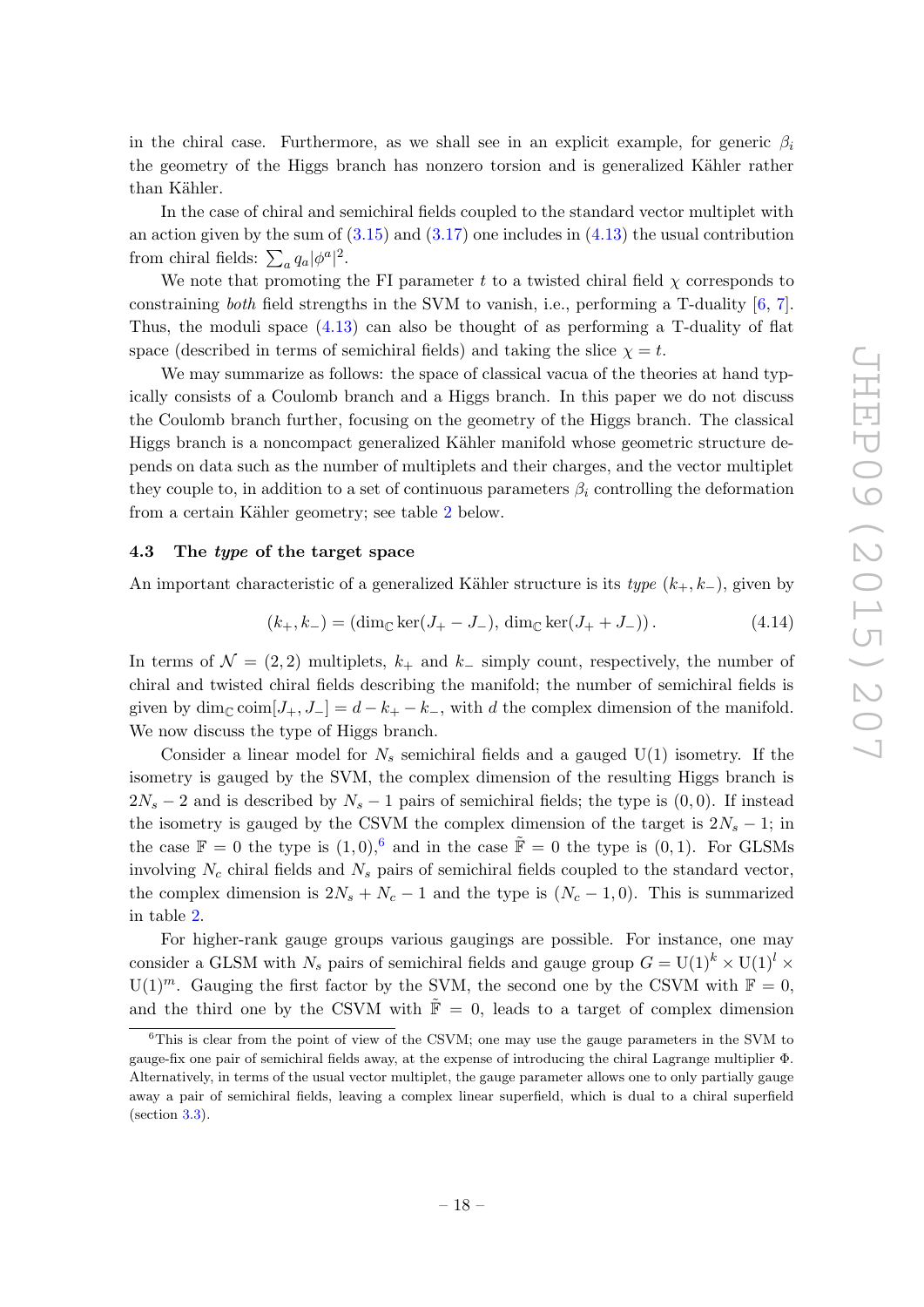| Vector      | Couples to<br>$\dim_{\mathbb{C}}$                   |                     | Geometry            | Type               | $\mathcal{A}(R)$   |
|-------------|-----------------------------------------------------|---------------------|---------------------|--------------------|--------------------|
|             | $\mathbb{X}_{L}^{i}, \mathbb{X}_{R}^{i}; \Phi^{a}$  | $2N_s + N_c - 1$    | def. of Kähler      | $(N_c - 1, 0)$     | $\sum_a q_a$       |
| twisted V   | $\mathbb{X}_{L}^{i}, \mathbb{X}_{R}^{i}; \chi^{a'}$ | $2N_s + N_{tc} - 1$ | def. of Kähler      | $(0, N_{tc}-1)$    | $\sum_{a'} q_{a'}$ |
| <b>SVM</b>  | $\mathbb{X}_{L}^{i}, \mathbb{X}_{R}^{i}$            | $2N_s-2$            | def. of hyperkähler | (0,0)              |                    |
| <b>CSVM</b> | $\mathbb{X}_{L}^i, \mathbb{X}_{R}^i$                | $2N_s-1$            | def. of Calabi-Yau  | $(1,0)$ or $(0,1)$ |                    |

<span id="page-19-1"></span>Table 2. Possible couplings of matter fields to various vector multiplets and the geometry of the Higgs branch. Here  $i = 1, \ldots, N_s, a = 1, \ldots, N_c, a' = 1, \ldots, N_{tc}$ . In the case of a U(1) gauge group we give the dimension and type (at generic points) of the manifold. For generic values of the parameters  $\beta_i$  (or  $\alpha_i$ ) the geometry is generalized Kähler, but for special values it becomes Kähler, hyperkähler or Calabi-Yau.

 $2N_s - 2k - l - m$  and type  $(l, m)$ . One may also introduce charged chiral and twisted chiral multiplets coupled to their corresponding vector multiplets.

An important aspect of generalized complex geometry is that the type is not necessarily constant over the manifold; it may jump discontinuously on certain loci [\[19\]](#page-33-1). On these loci — if they exist — a pair of semichiral fields  $(X_L, X_R)$  become either a pair of chiral or a pair of twisted chiral fields (but cannot turn into a chiral and a twisted chiral field [\[46\]](#page-34-9)). The type of the moduli spaces given above and in table [2](#page-19-1) refers to generic points in the manifold, away from possible type-changing loci. We will discuss this in more detail in section [5](#page-19-0) in a specific example where, at least for a specific choice of parameters, there are no type-changing loci. A study of whether type-changing loci exist or not in these models in general is an interesting question which we leave for future work.

Comment on RG flow. An important question is what are the quantum corrections to the moduli space geometry. In particular, in the undeformed case it is well known that if the R-symmetry anomaly cancels the gauge theory flows in the deep IR to a NLSM on a toric Calabi-Yau. It would be interesting to study the deep IR behavior of the deformed theories, which we do not discuss here. Theorems in supergravity [\[47–](#page-34-10)[49\]](#page-34-11) forbid the existence of compact Generalized Calabi-Yau manifolds with a non-zero H-flux. The theories we have discussed here avoid this no-go theorem by being noncompact. The conditions for conformal invariance of the NLSM at the quantum level, and the relation to the generalized Calabi-Yau condition of Hitchin [\[43\]](#page-34-6), is discussed in [\[50](#page-34-12)[–52\]](#page-34-13).

#### <span id="page-19-0"></span>5 An example: the conifold with torsion

Consider two pairs of semichiral fields  $(\mathbb{X}_L^1, \mathbb{X}_R^1, \mathbb{X}_L^2, \mathbb{X}_R^2)$  with charges  $(1, -1, 1, -1)$ , respectively. The action we consider is

<span id="page-19-2"></span>
$$
\mathcal{L} = -\frac{1}{2e^2} \int d^4\theta \left( \tilde{\mathbb{F}} \tilde{\mathbb{F}} - \tilde{\mathbb{F}} \mathbb{F} \right) + \int d^4\theta \sum_{i=1,2} \left[ \tilde{\mathbb{X}}_L^i e^{V_L} \mathbb{X}_L^i + \tilde{\mathbb{X}}_R^i e^{-V_R} \mathbb{X}_R^i + \beta_i \left( \mathbb{X}_L^i e^{-i\mathbb{V}} \mathbb{X}_R^i + \text{c.c.} \right) \right] + \left( i \int d^2\theta \, \Phi \, \mathbb{F} + \text{c.c.} \right) + \left( i \int d^2\tilde{\theta} \, \tilde{\mathbb{F}} + \text{c.c.} \right). \tag{5.1}
$$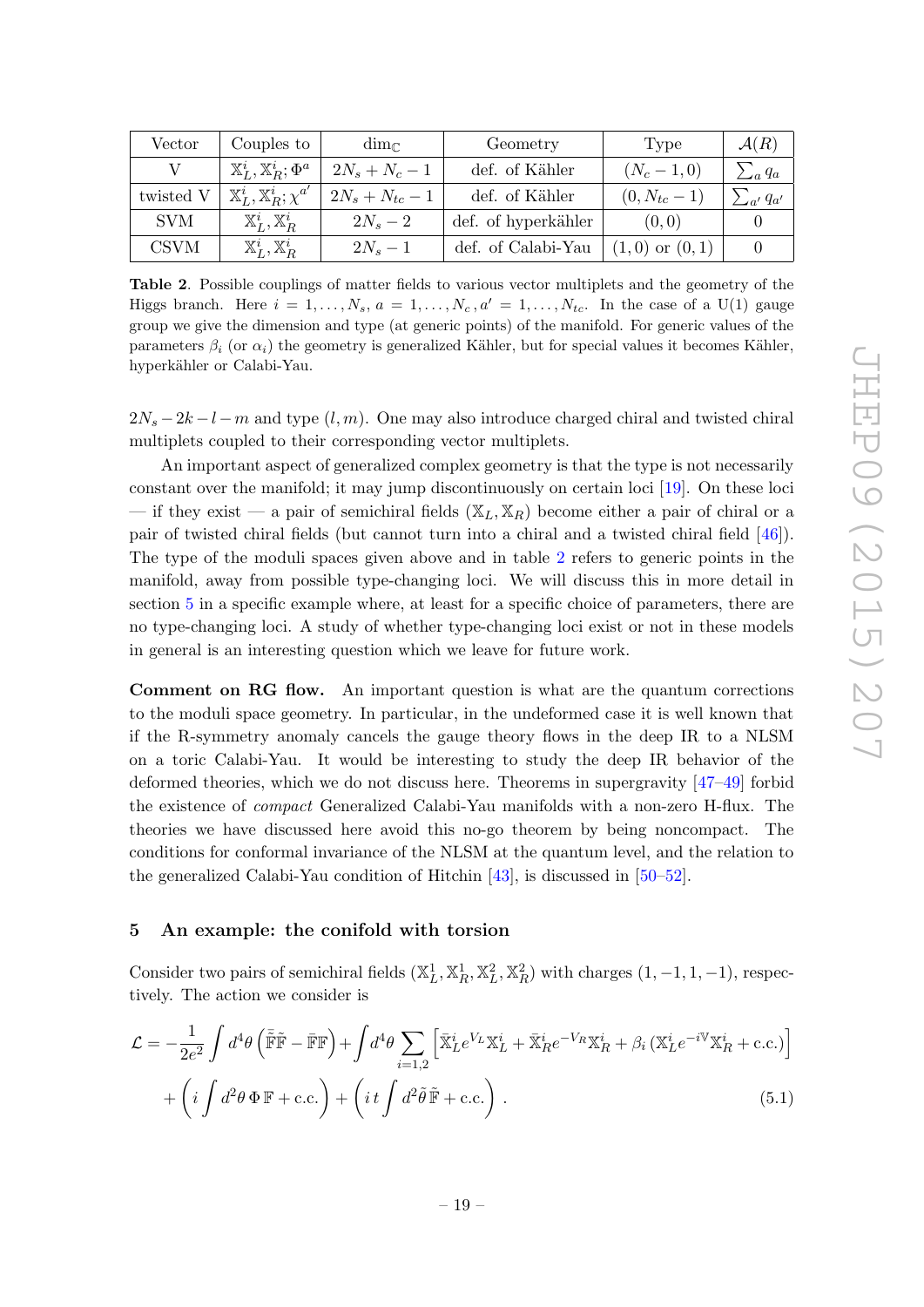As discussed, the low-energy dynamics on the Higgs branch is given by a NLSM on

$$
\left|X_L^1\right|^2 + \left|X_L^2\right|^2 - \left|X_R^1\right|^2 - \left|X_R^2\right|^2 = \xi\,,\tag{5.2}
$$

modulo U(1) gauge transformations. Topologically, this space coincides with the well-known resolved conifold [\[53\]](#page-34-14), which admits a Calabi-Yau metric [\[54\]](#page-34-15) with  $SU(2) \times$  $SU(2) \times U(1)$  symmetry and can be realized as a GLSM for chiral fields with charges  $(1, 1, -1, -1)$  [\[55\]](#page-34-16). The realization by the new GLSM [\(5.1\)](#page-19-2) leads to a two-parameter family of generalized Kähler structures on the space. For generic  $\beta_{1,2}$  the flavor symmetry of the system is broken to U(1), which is enhanced to SU(2) in the special case  $\beta_1 = \beta_2$ . To obtain the generalized Kähler potential describing this space we integrate out the CSVM in superspace. For simplicity we will set now  $\beta_1 = \beta_2 \equiv \beta$  and  $t = 0$ . In the limit  $e \to \infty$ the equations of motion read:

$$
\overline{\mathbf{X}}_L^i e^{V_L} \mathbf{X}_L^i - \overline{\mathbf{X}}_R^i e^{-V_R} \mathbf{X}_R^i = 0,
$$
  

$$
\overline{\mathbf{X}}_L^i e^{V_L} \mathbf{X}_L^i + \overline{\mathbf{X}}_R^i e^{-V_R} \mathbf{X}_R^i + \beta (\mathbf{X}_L^i e^{-i\mathbf{V}} \mathbf{X}_R^i + \text{c.c.}) = 2 \operatorname{Re} \Phi,
$$
  

$$
\frac{i\beta}{2} (\mathbf{X}_L^i e^{-i\mathbf{V}} \mathbf{X}_R^i - \text{c.c.}) = -\operatorname{Im} \Phi.
$$

Solving these equations for the vector multiplet and evaluating the action  $(5.1)$  gives the generalized Kähler potential. In terms of the gauge-invariant combinations

$$
\mathbb{X}_{L} = \frac{\mathbb{X}_{L}^{1}}{\mathbb{X}_{L}^{2}}, \qquad \mathbb{X}_{R} = \frac{\mathbb{X}_{R}^{1}}{\mathbb{X}_{R}^{2}},
$$
\n(5.3)

(which are good target coordinates in the patch  $\mathbb{X}_L^2, \mathbb{X}_R^2 \neq 0$ ) and the Lagrange multiplier Φ, the generalized potential reads:

<span id="page-20-0"></span>
$$
K_{\rm UV} = -\frac{1}{2}\Phi \log F - \frac{1}{2}\bar{\Phi}\log \bar{F},\qquad(5.4)
$$

where  $F = F(\Phi, \bar{\Phi}; \mathbb{X}_L, \bar{\mathbb{X}}_L, \mathbb{X}_R, \bar{\mathbb{X}}_R)$  is given by

$$
F = \frac{2\beta^2 \Phi |1 + \mathbb{X}_L \mathbb{X}_R|^2 - (1 + |\mathbb{X}_L|^2)(1 + |\mathbb{X}_R|^2)(\Phi - \bar{\Phi}) - \sqrt{(1 + |\mathbb{X}_L|^2)(1 + |\mathbb{X}_R|^2)} G}{4\beta(1 + \mathbb{X}_L \mathbb{X}_R)(-(1 + |\mathbb{X}_L|^2)(1 + |\mathbb{X}_R|^2) + \beta^2|1 + \mathbb{X}_L \mathbb{X}_R|^2)}
$$

and

$$
G = \sqrt{(1+|\mathbb{X}_L|^2)(1+|\mathbb{X}_R|^2)(\Phi - \bar{\Phi})^2 + 4\beta^2 |\Phi|^2 |1 + \mathbb{X}_L \mathbb{X}_R|^2}.
$$
 (5.5)

The subscript 'UV' in  $(5.4)$  is a reminder that although this is a description at low energies compared to the scale set by the gauge coupling constant  $e$ , it is still at high energies from the point of view of the NLSM; this NLSM is not conformal and will flow under RG. Using the formulas in appendix [A](#page-22-0) one can compute  $(g, H, J_{\pm})$  explicitly from [\(5.4\)](#page-20-0), but the full expressions are lengthy and not particularly enlightening. We emphasize that the H-field is non-zero:

$$
H_{\rm UV} = \frac{d\phi\wedge dX_L\wedge d\bar{X}_L}{\beta^2\left(1+|X_L|^2\right)^2} - \frac{d\phi\wedge dX_R\wedge d\bar{X}_R}{\beta^2\left(1+|X_R|^2\right)^2} + \mathrm{c.c.} + \mathcal{O}(\beta^{-3})\,.
$$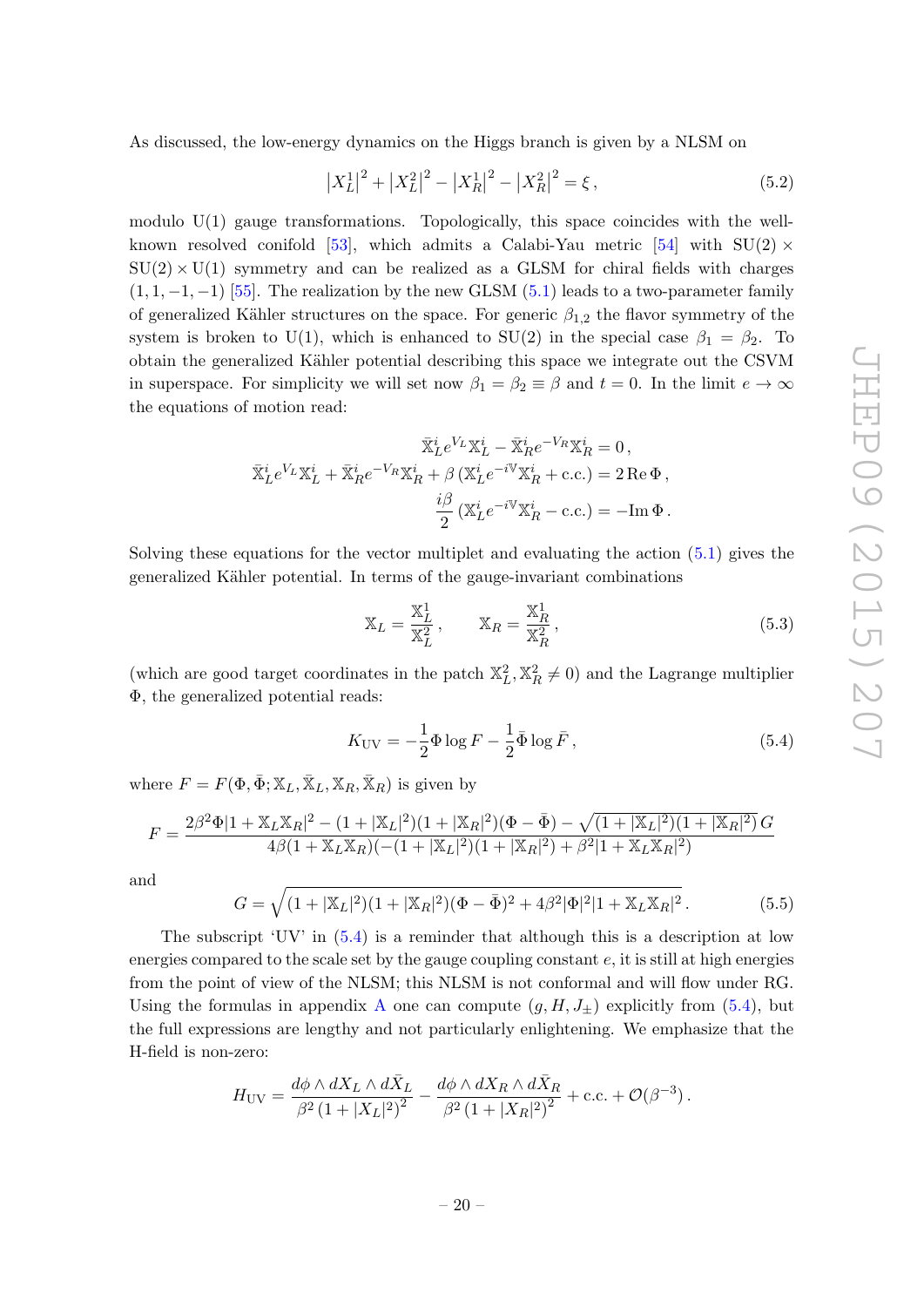As expected, in the special limit  $\beta \to \infty$  the H-field vanishes, both complex structures  $J_{\pm}$ become the canonical ones, and the geometry becomes Kähler. For finite  $\beta$  the space is generalized Kähler, as ensured by  $\mathcal{N} = (2, 2)$  SUSY.

As mentioned, the generalized potential [\(5.4\)](#page-20-0) does not describe a conformal model and will flow nontrivially under RG. In the case  $\beta \to \infty$  the endpoint of the flow is a NLSM on a Calabi-Yau; it would be interesting to study possible RG fixed points for finite  $\beta$ . One approach to investigate this question would be to study solutions to the generalized Monge-Ampère equation  $[52]$ . The specific case of one pair of semichiral fields and one chiral field, as here, is of particular interest for supergravity and was studied in [\[50\]](#page-34-12). We leave this for future work.

One may also consider a GLSM for a single pair of semichiral fields and two chiral fields  $(\mathbb{X}_L, \mathbb{X}_R; \Phi_1, \Phi_2)$  with U(1) charges  $(1, -1; 1, -1)$ , respectively, gauged by the standard vector multiplet  $V$ . This model realizes a family of generalized Kähler structures on the conifold with type  $(1,0)$  and  $U(1)^2$  isometry; this model is discussed in more detail in [\[38\]](#page-34-1).

Type-change analysis. In the current example, at generic points on the manifold the type is  $(k_{+}, k_{-}) = (1, 0)$ . To investigate the possibility of type change we study the eigenvalues of  $\frac{1}{2}(J_+ - J_-)$  and  $\frac{1}{2}(J_+ + J_-)$ . These are given by  $\{0, \pm i\lambda\}$  and  $\{\pm i, \pm i\tilde{\lambda}\}\)$ , respectively, with  $\lambda$ ,  $\lambda$  given in [\(A.8\)](#page-24-3), [\(A.9\)](#page-24-4). Interestingly, for the potential [\(5.4\)](#page-20-0) we find that the eigenvalues are constant over the manifold:

<span id="page-21-1"></span>
$$
\lambda = \frac{1}{\beta}, \qquad \tilde{\lambda} = \sqrt{1 - \frac{1}{\beta^2}}.
$$
\n(5.6)

Thus, there are no type-change loci in this coordinate patch. For  $\beta \to \infty$  the manifold is described at every point by chiral fields. The eigenvalues [\(5.6\)](#page-21-1) are unmodified by turning on an FI parameter  $t \neq 0$ , but are no longer constant when  $\beta_1 \neq \beta_2$ . We leave a careful study of the general case for future work.

#### <span id="page-21-0"></span>6 Discussion and outlook

In this paper we have described  $\mathcal{N} = (2, 2)$  GLSMs that arise from coupling chiral, twisted chiral, and semichiral fields to various  $\mathcal{N} = (2, 2)$  vector multiplets. These include the standard vector and twisted vector multiplets, the SVM, and a new kind of gauge multiplet which we call the CSVM. The GLSMs depend on a set of continuous parameters  $\beta_i$  that control, among other couplings, a gauged b-field term. For special values of the parameters these become standard GLSMs realizing Kähler manifolds, but for generic values they are non-Kähler deformations. The deformation preserves R-symmetry at the quantum level, but typically breaks some rigid isometries.

An interesting class of models arises from coupling semichiral fields to the CSVM. These are deformations of GLSMs for chiral fields containing an equal number of fundamental and antifundamental fields, realizing NLSMs on noncompact Calabi-Yau manifolds. As a specific example we have discussed a GLSM realizing a two-parameter family of generalized Kähler structures on the conifold, with only a  $U(1)$  isometry for generic value of the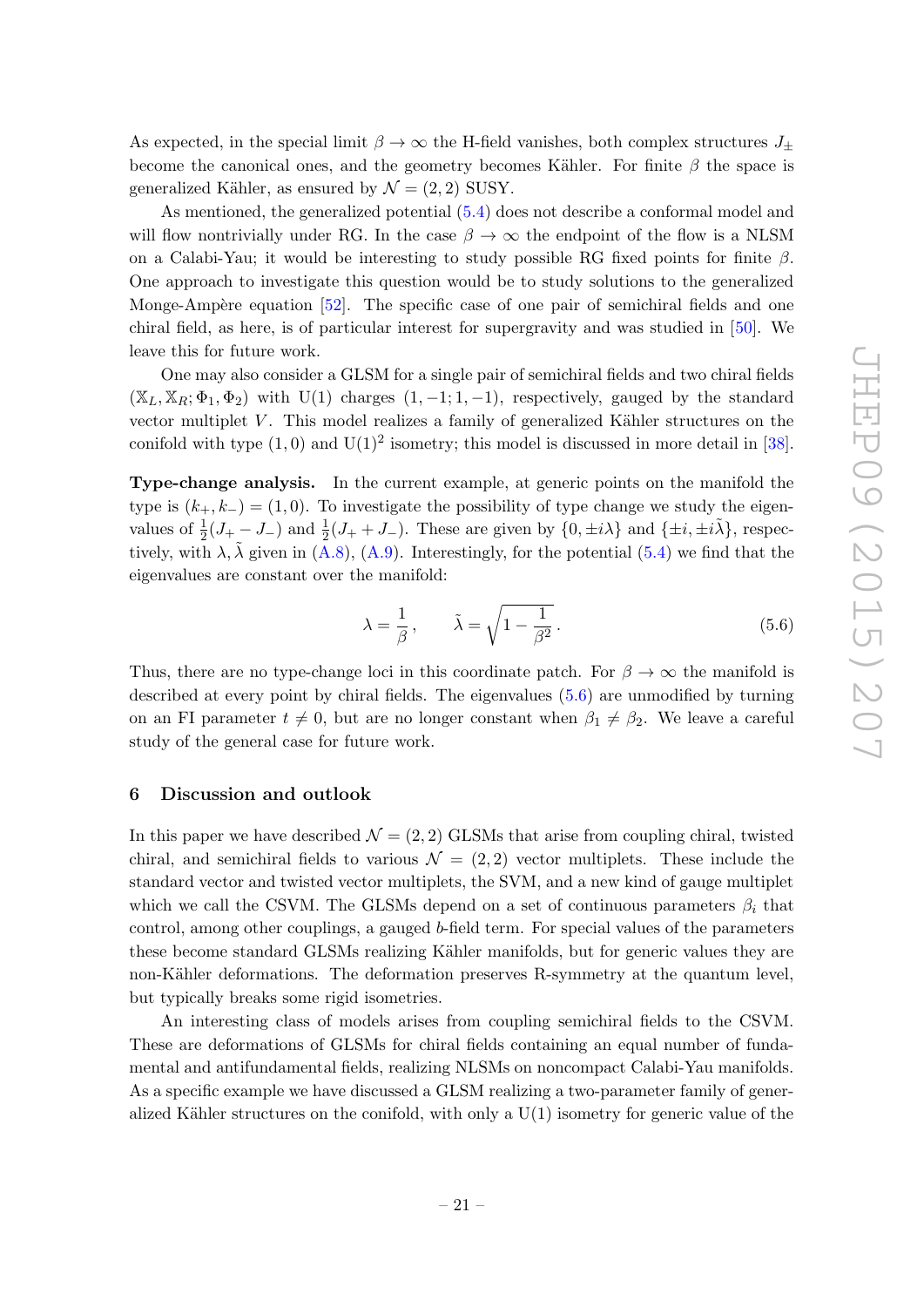parameters. In the case in which the isometry is enhanced to an SU(2) we have shown that there are no type-changing loci. It would be interesting to study whether type-changing loci are present in these models generically. This is relevant  $[42, 56]$  $[42, 56]$  to the study of nonperturbative corrections in the topologically twisted version of NLSMs with H-flux [\[42\]](#page-34-5) (see also [\[57–](#page-35-1)[59\]](#page-35-2)). In the present context this issue is discussed in more detail in [\[38\]](#page-34-1).

Another interesting class of theories arises from coupling to the SVM; as discussed these lead to deformations of hyperkähler manifolds and will be analyzed in more detail elsewhere.

There are various open questions. Regarding the new CSVM our discussion has been restricted to  $U(1)^k$  gauge theories, but it may be interesting to study possible constraints on the nonabelian SVM as well. Even in the Abelian case there are important open questions, most importantly the deep IR behavior of these NLSMs. One may also study the T-dual description of these gauge theories including nonperturbative aspects, along the lines of [\[60,](#page-35-3) [61\]](#page-35-4). An understanding of this could shed light on mirror symmetry in a generalized context. Finally, it would be interesting to formulate this method for constructing generalized Kähler manifolds as a quotient in the context of generalized Kähler geometry.

One may also consider GLSMs with torsion without introducing semichiral fields, by coupling chiral and twisted chiral fields to the Large Vector Multiplet (LVM); these can realize compact manifolds and will be studied elsewhere.

#### Acknowledgments

We would like to especially thank Francesco Benini and Dharmesh Jain for many valuable discussions and collaboration on related problems. We also acknowledge valuable discussions with Nikolay Bobev, Ulf Lindström, Daniel Park, Stefan Vandoren, and Rikard von Unge.

P.M.C. is supported by the Netherlands Organization for Scientific Research (NWO) under the VICI Grant 680-47-603. This work is part of the D-ITP consortium, a program of the NWO that is funded by the Dutch Ministry of Education, Culture and Science (OCW). MR acknowledges NSF Grant No. PHY-1316617. P.M.C. would like to thank the "2014 Summer Simons Workshop in Mathematics and Physics" at Stony Brook, during which part of this work was done.

#### <span id="page-22-0"></span>A Target space geometry

Here we give relevant formulas for computing the metric, b-field, and complex structures from the generalized Kähler potential (for a review and details see [\[23\]](#page-33-5)). The action for a  $\mathcal{N} = (2, 2)$  NLSM is given by

$$
\mathcal{L} = \int d^4\theta \, K(\Phi, \bar{\Phi}; \chi, \bar{\chi}; \mathbb{X}_L, \bar{\mathbb{X}}_L, \mathbb{X}_R, \bar{\mathbb{X}}_R), \tag{A.1}
$$

where  $\Phi$ ,  $\chi$ ,  $\mathbb{X}_L$ ,  $\mathbb{X}_R$  denote chiral, twisted chiral, and left and right semichiral fields, respectively, and  $d^4\theta$  is the Grassmann measure. The function K is known as the generalized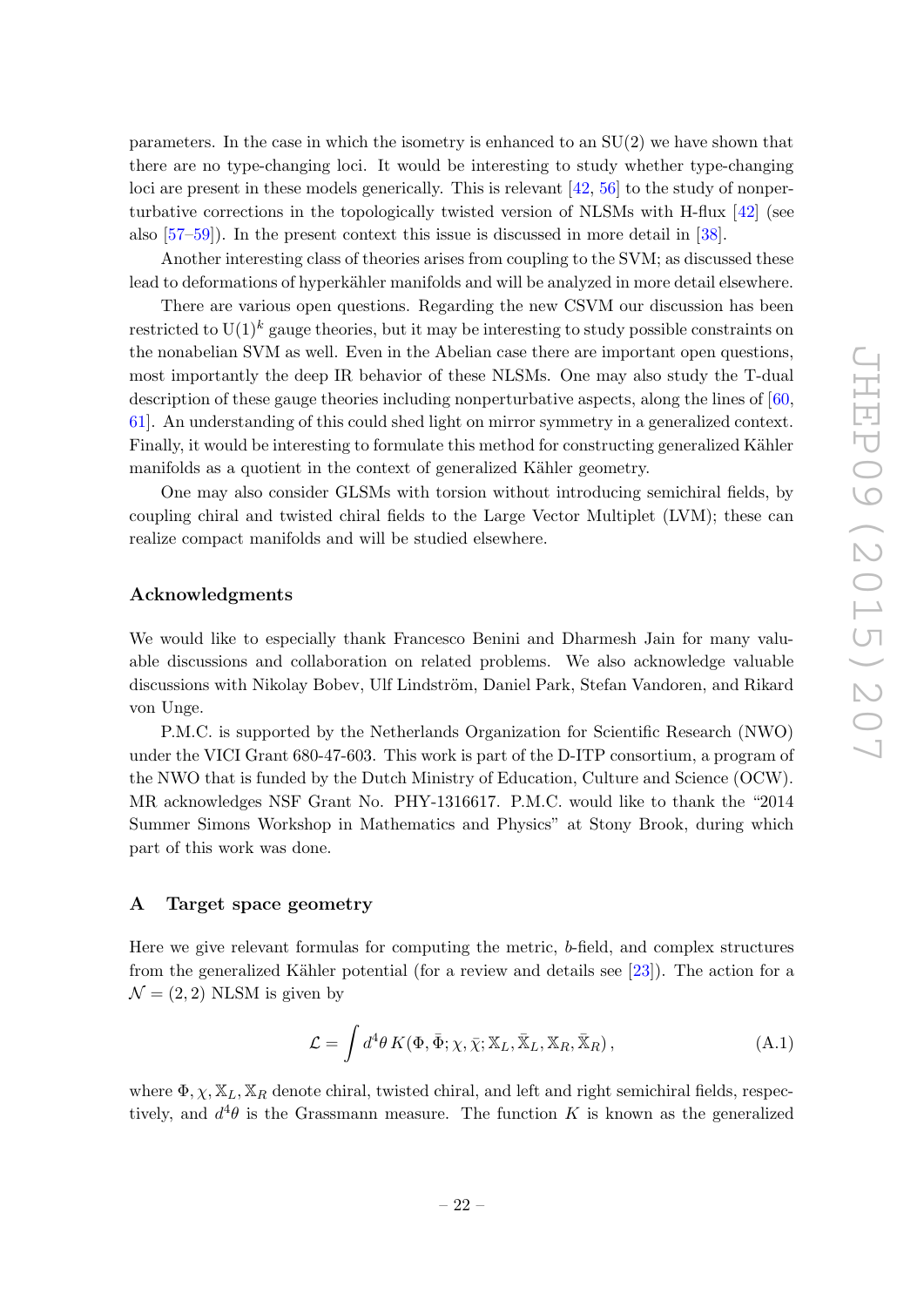Kähler potential and apart from obeying mild conditions for the metric to be positive definite, it is otherwise arbitrary. The metric, b-field, and complex structures are completely determined by this function. Defining  $E = \frac{1}{2}$  $\frac{1}{2}(g+B)$  one has

$$
E_{LL} = C_{LL}K_{LR}^{-1}J_sK_{RL}
$$
  
\n
$$
E_{LR} = J_sK_{LR}J_s + C_{LL}K_{LR}^{-1}C_{RR}
$$
  
\n
$$
E_{Lc} = K_{Lc} + J_sK_{Lc}J_c + C_{LL}K_{LR}^{-1}C_{Rc}
$$
  
\n
$$
E_{Lt} = -K_{Lt} - J_sK_{Lt}J_t + C_{LL}K_{LR}^{-1}A_{Rt}
$$
  
\n
$$
E_{RL} = -K_{RL}J_sK_{LR}^{-1}J_sK_{RL}
$$
  
\n
$$
E_{RR} = -K_{RL}J_sK_{LR}^{-1}C_{RR}
$$
  
\n
$$
E_{Rc} = K_{Rc} - K_{RL}J_sK_{LR}^{-1}C_{Rc}
$$
  
\n
$$
E_{RL} = -K_{RL} - K_{RL}J_sK_{LR}^{-1}A_{Rt}
$$
  
\n
$$
E_{cL} = C_{cL}K_{LR}^{-1}J_sK_{RL}
$$
  
\n
$$
E_{cR} = J_cK_{cR}J_s + C_{cL}K_{LR}^{-1}C_{RR}
$$
  
\n
$$
E_{cc} = K_{cc} + J_cK_{cc}J_c + C_{cL}K_{LR}^{-1}C_{Rc}
$$
  
\n
$$
E_{ct} = -K_{ct} - J_cK_{ct}J_t + C_{cL}K_{LR}^{-1}A_{Rt}
$$
  
\n
$$
E_{tL} = C_{tL}K_{LR}^{-1}J_sK_{RL}
$$
  
\n
$$
E_{tR} = J_tK_{tR}J_s + C_{tL}K_{LR}^{-1}C_{RR}
$$
  
\n
$$
E_{tc} = K_{tc} + J_tK_{tc}J_c + C_{tL}K_{LR}^{-1}C_{Rc}
$$
  
\n
$$
E_{tt} = -K_{tt} - J_tK_{tt}J_t + C_{tL}K_{LR}^{-1}C_{RR}
$$

where  $A, C$ , and  $K$  are matrices whose entries are second derivatives of the generalized potential and  $c, t, s$  denote chiral, twisted chiral and semichiral directions, respectively. For instance

$$
K_{LR} \equiv \begin{pmatrix} \frac{\partial^2 K}{\partial X_L \partial X_R} & \frac{\partial^2 K}{\partial X_L \partial \bar{X}_R} \\ \frac{\partial^2 K}{\partial X_L \partial X_R} & \frac{\partial^2 K}{\partial X_L \partial \bar{X}_R} \end{pmatrix},\tag{A.3}
$$

and similarly for  $K_{Rc}$ , etc, and

$$
A \equiv \begin{pmatrix} 2iK & 0 \\ 0 & -2iK \end{pmatrix}, \qquad C \equiv \begin{pmatrix} 0 & 2iK \\ -2iK & 0 \end{pmatrix}, \tag{A.4}
$$

where  $K$  is the matrix of second derivatives defined above.

The complex structures read [\[23,](#page-33-5) [62\]](#page-35-5)

<span id="page-23-0"></span>
$$
J_{+} = \begin{pmatrix} J_s & 0 & 0 & 0 \\ K_{RL}^{-1}C_{LL} & K_{RL}^{-1}J_sK_{LR} & K_{RL}^{-1}C_{Lc} & K_{RL}^{-1}C_{Lt} \\ 0 & 0 & J_c & 0 \\ 0 & 0 & 0 & J_t \end{pmatrix},
$$

$$
J_{-} = \begin{pmatrix} K_{LR}^{-1}J_sK_{RL} & K_{LR}^{-1}C_{RR} & K_{LR}^{-1}C_{Rc} & K_{LR}^{-1}A_{Rt} \\ 0 & J_s & 0 & 0 \\ 0 & 0 & J_c & 0 \\ 0 & 0 & 0 & -J_t \end{pmatrix}, \qquad (A.5)
$$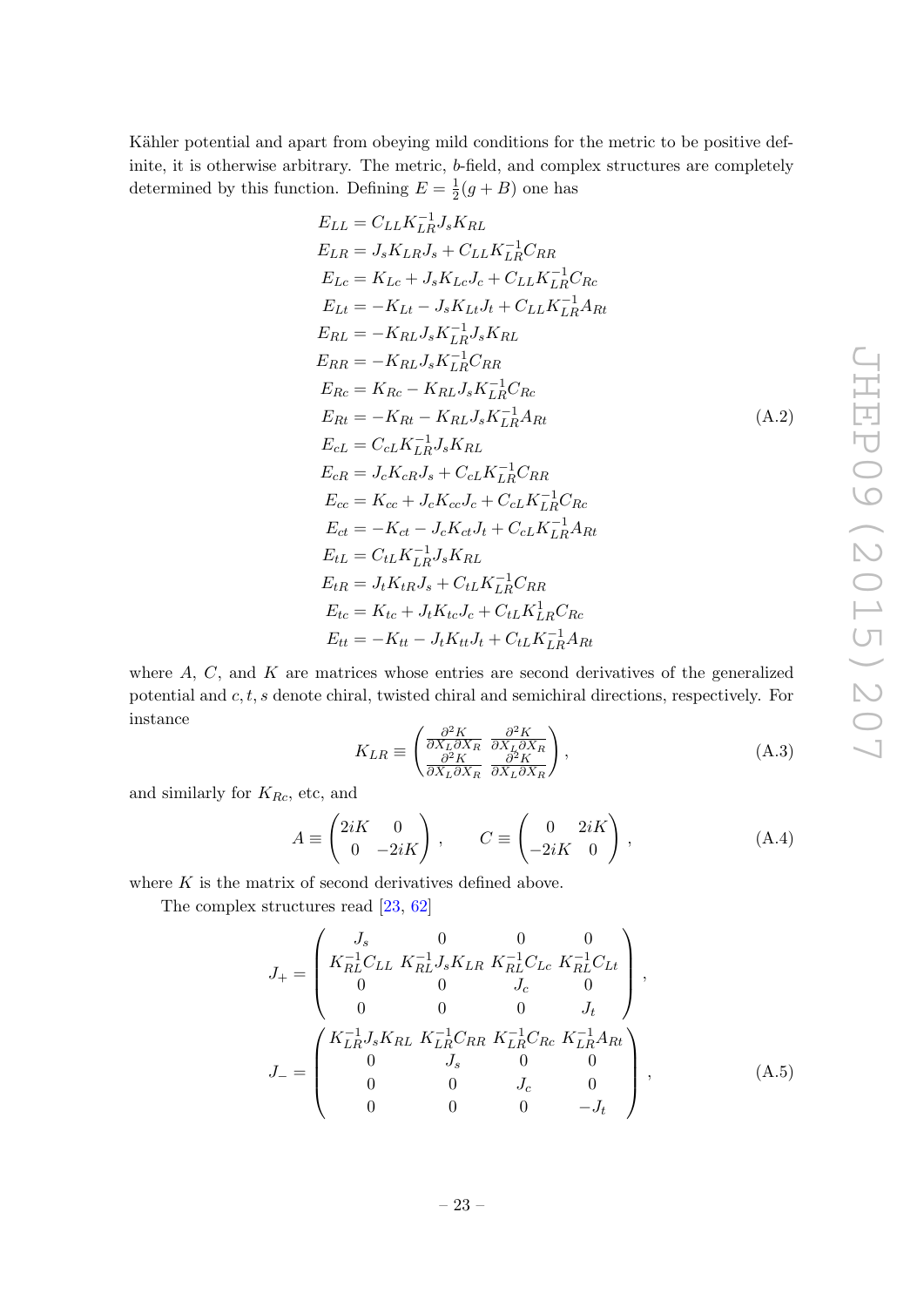where  $J_{c,t,s}$  are canonical complex structures of the form  $diag(i, -i)$  of the appropriate dimension.

**Flat space.** Setting  $c = 0$  in the flat-space Lagrangian  $(2.6)$  (and making a phase redefinition to make d real), in the basis  $X^{\mu} = (X_L, \bar{X}_L, X_R, \bar{X}_R)$  one has

<span id="page-24-1"></span>
$$
J_{+} = \begin{pmatrix} i & 0 & 0 & 0 \\ 0 & -i & 0 & 0 \\ 0 & \frac{2ia}{d} & i & 0 \\ -\frac{2ia}{d} & 0 & 0 & -i \end{pmatrix}, \qquad J_{-} = \begin{pmatrix} i & 0 & 0 & \frac{2ib}{d} \\ 0 & -i & -\frac{2ib}{d} & 0 \\ 0 & 0 & i & 0 \\ 0 & 0 & 0 & -i \end{pmatrix}, \qquad (A.6)
$$

and

<span id="page-24-2"></span>
$$
g = 4 \begin{pmatrix} 0 & a & \frac{ab}{d} & 0 \\ a & 0 & 0 & \frac{ab}{d} \\ \frac{ab}{d} & 0 & 0 & b \\ 0 & \frac{ab}{d} & b & 0 \end{pmatrix}, \qquad b = \frac{2(2ab - d^2)}{d} \begin{pmatrix} 0 & 0 & 1 & 0 \\ 0 & 0 & 0 & 1 \\ -1 & 0 & 0 & 0 \\ 0 & -1 & 0 & 0 \end{pmatrix} . \tag{A.7}
$$

Type-change. To study the phenomenon of type-change one may compute the eigenvalues of  $J_+ \pm J_-$ . For concreteness we consider here a generalized potential K that depends on a single chiral field and a pair of semichiral fields. Thus, at generic points in the manifold the type is  $(k_{+}, k_{-}) = (1, 0)$ . From  $(A.5)$  it is easy to see that the eigenvalues of 1  $\frac{1}{2}(J_{+}-J_{-})$  are  $\{0,\pm i\lambda\}$ , each of multiplicity two, and

<span id="page-24-3"></span>
$$
\lambda = \sqrt{\frac{|K_{\bar{l}r}|^2 - K_{r\bar{r}}K_{l\bar{l}}}{|K_{\bar{l}r}|^2 - |K_{lr}|^2}}.
$$
\n(A.8)

The eigenvalues of  $\frac{1}{2}(J_{+}+J_{-})$  are  $\{\pm i,\pm i\tilde{\lambda}\}\,$  each of multiplicity two, and

<span id="page-24-4"></span>
$$
\tilde{\lambda} = \sqrt{\frac{|K_{lr}|^2 - K_{r\bar{r}}K_{l\bar{l}}}{|K_{lr}|^2 - |K_{\bar{l}r}|^2}}.
$$
\n(A.9)

We note the relation  $\lambda^2 + \tilde{\lambda}^2 = 1$ . On the locus  $\lambda = 0$  the type jumps to  $(k_+, k_-) = (3, 0)$ , where the manifold is locally described by three chiral fields, and on the locus  $\tilde{\lambda} = 0$  the type jumps to  $(k_{+}, k_{-}) = (1, 2)$ , where it is locally described by one chiral field and two twisted chiral fields. Whether these loci exist or not depends on the specific potential K.

# <span id="page-24-0"></span>B Gauging and  $\mathcal{N} = (2, 2)$  vector multiplets

In this and the next appendix we review some basic elements of standard and novel  $\mathcal{N} =$  $(2, 2)$  vector mutiplets. We mostly follow  $[5, 8, 23]$  $[5, 8, 23]$  $[5, 8, 23]$  $[5, 8, 23]$ .

Vector and twisted vector multiplet. The standard vector multiplet  $V$  transforms under gauge transformations as

$$
e^V \to e^{i\bar{\Lambda}} e^V e^{-i\Lambda}.
$$
\n(B.1)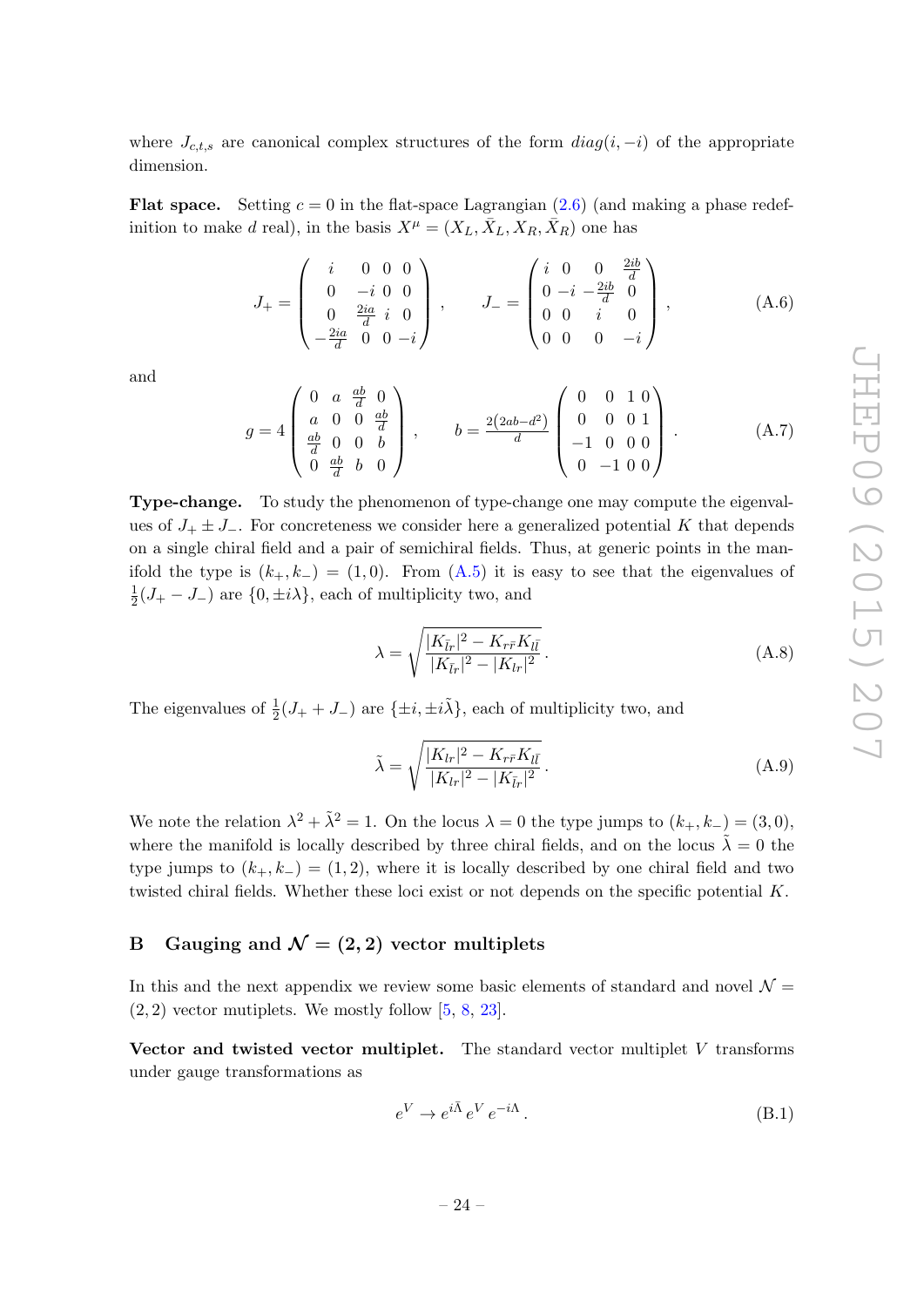It is convenient to introduce gauge-covariant superderivatives  $\nabla_{\pm}$ ,  $\bar{\nabla}_{\pm}$ . In the case of the standard vector multiplet these satisfy

$$
\{\nabla_{\pm}, \bar{\nabla}_{\pm}\} = 2i \mathcal{D}_{\pm \pm} , \qquad \Sigma = i \{\bar{\nabla}_{+}, \nabla_{-}\}, \tag{B.2}
$$

where  $\mathcal{D}_{\pm\pm}$  is the spacetime gauge-covariant derivative,  $\Sigma$  is a twisted chiral field strength, and all other anticommutators vanish.

Gauge-covariant derivatives can be expressed in terms of the superderivatives  $\mathbb{D}_\pm, \mathbb{D}_\pm$ . There are different representations, depending on the matter fields they act on. In chiral representation, for instance, all objects transform with a chiral gauge parameter; if a chiral field transform as

$$
\Phi \to e^{i\Lambda} \Phi \,, \qquad \bar{\Phi} \to \bar{\Phi} \, e^{-i\bar{\Lambda}} \,, \tag{B.3}
$$

one defines the fields  $\hat{\Phi} = \Phi$  and  $\bar{\hat{\Phi}} = \bar{\Phi}e^V$ , with gauge transformations  $\hat{\Phi} \to e^{i\Lambda} \hat{\Phi}$  and  $\bar{\hat{\Phi}} \to \infty$  $\bar{\hat{\Phi}}e^{-i\Lambda}$ . These fields are chiral (antichiral) with respect to the gauge-covariant derivatives:  $\bar{\nabla}_{\pm} \hat{\Phi} = \nabla_{\pm} \bar{\hat{\Phi}} = 0$ , where

$$
\bar{\nabla}_{\pm} = \bar{\mathbb{D}}_{\pm} , \qquad \nabla_{\pm} = e^{-V} \mathbb{D}_{\pm} e^V , \qquad (B.4)
$$

and transform as

$$
\bar{\nabla}_{\pm} \to e^{i\Lambda} \bar{\nabla}_{\pm} e^{-i\Lambda} \,, \qquad \nabla_{\pm} \to e^{i\Lambda} \nabla_{\pm} e^{-i\Lambda} \,. \tag{B.5}
$$

In the Abelian case  $\Sigma = i \{\bar{\nabla}_+, \nabla_-\} = i \bar{\mathbb{D}}_+ \mathbb{D}_- V$ .

Gauge-invariant actions for matter fields are written as

$$
\int d^4\theta \,\overline{\Phi} e^V \Phi = \int d^4\theta \,\overline{\hat{\Phi}} \hat{\Phi} = \left(\nabla_+ \nabla_- \overline{\nabla}_+ \overline{\nabla}_- (\overline{\hat{\Phi}} \hat{\Phi})\right)\Big|,\tag{B.6}
$$

where | means setting  $\theta^{\pm} = \bar{\theta}^{\pm} = 0$ .

The twisted vector multiplet  $\tilde{V}$  transforms under gauge transformations as

$$
e^{\tilde{V}} \to e^{i\tilde{\Lambda}} e^{\tilde{V}} e^{-i\tilde{\Lambda}}.
$$
\n(B.7)

Gauge-covariant derivatives satisfy

$$
\{\nabla_{\pm}, \bar{\nabla}_{\pm}\} = 2i \mathcal{D}_{\pm \pm} ,\qquad \Theta = i \{\bar{\nabla}_{+}, \bar{\nabla}_{-}\},\tag{B.8}
$$

where  $\Theta$  is a chiral field strength and all other anticommutators vanish. As above, one can construct gauge-covariant derivatives in the corresponding representation.

**Semichiral vector multiplet.** The semichiral vector multiplet  $[8]$  consists of  $(V_L, V_R)$ ,  $V$ ,  $\tilde{V}$ ), where  $V_{L,R}$  are real and  $V$ ,  $\tilde{V}$  are complex. These transform as

$$
e^{V_L} \rightarrow e^{i\bar{\Lambda}_L} e^{V_L} e^{-i\Lambda_L}
$$
  
\n
$$
e^{V_R} \rightarrow e^{i\bar{\Lambda}_R} e^{V_R} e^{-i\Lambda_R}
$$
  
\n
$$
e^{i\bar{\nu}} \rightarrow e^{i\Lambda_L} e^{i\bar{\nu}} e^{-i\Lambda_R}
$$
  
\n
$$
e^{i\bar{\nu}} \rightarrow e^{i\Lambda_L} e^{i\bar{\nu}} e^{-i\bar{\Lambda}_R}
$$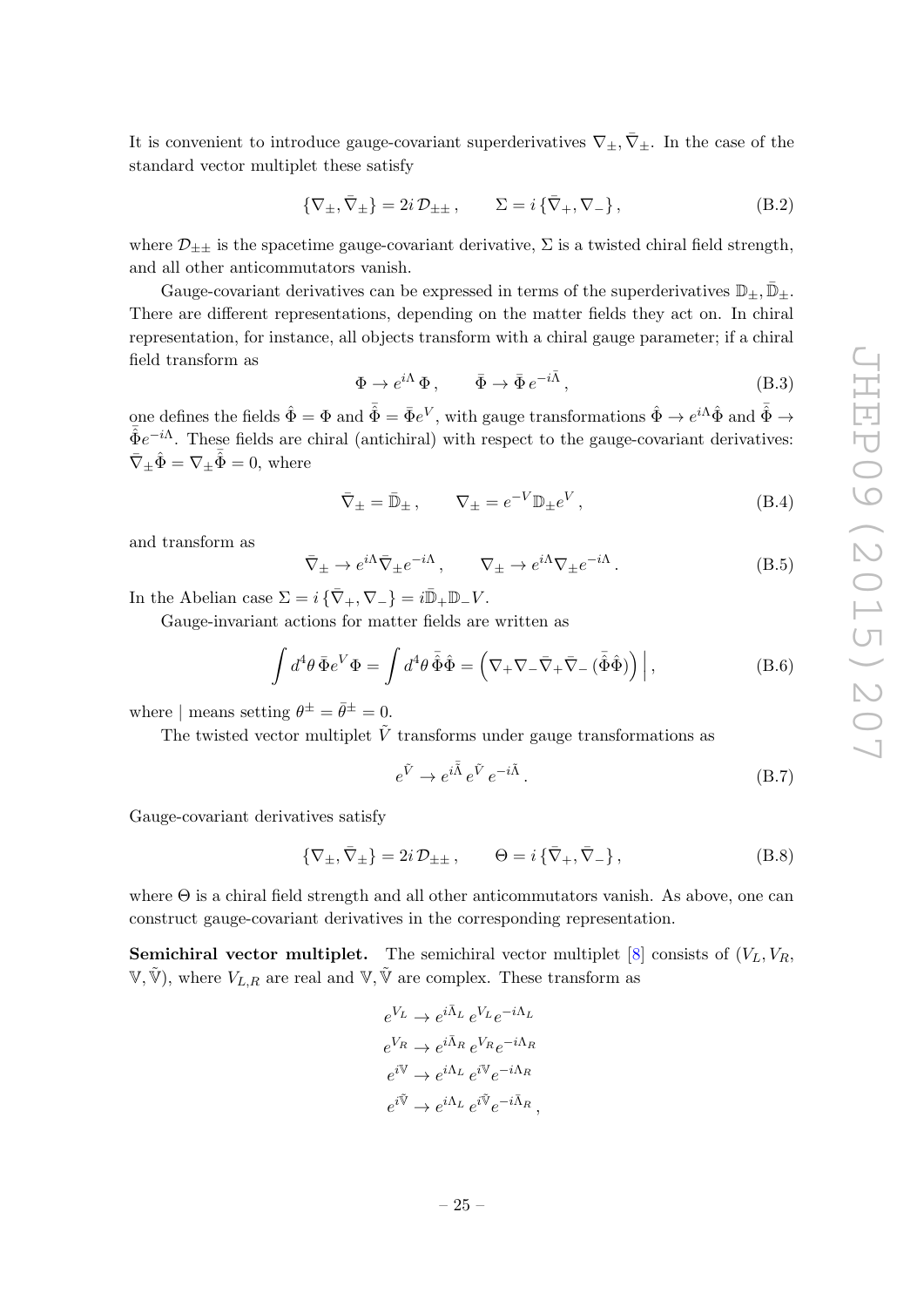and satisfy the gauge-covariant constraints

$$
e^{i\overline{\hat{\mathbb{V}}}} = e^{V_L} e^{i\mathbb{V}}, \qquad e^{i\overline{\mathbb{V}}} = e^{V_L} e^{i\mathbb{V}} e^{-V_R}.
$$
 (B.9)

Gauge-covariant derivatives satisfy:

$$
\{\nabla_{\pm}, \bar{\nabla}_{\pm}\} = 2i \mathcal{D}_{\pm \pm} , \qquad \tilde{\mathbb{F}} = i \{\bar{\nabla}_{+}, \nabla_{-}\} , \qquad \mathbb{F} = i \{\bar{\nabla}_{+}, \bar{\nabla}_{-}\} , \tag{B.10}
$$

where  $\tilde{\mathbb{F}}$  and  $\mathbb{F}$  are twisted chiral and chiral, respectively, and all other anticommutators vanish.

In left semichiral representation all objects transform with a left semichiral parameter  $\Lambda_L$ . One defines

$$
\hat{\mathbf{X}}_L = \mathbf{X}_L \n\bar{\mathbf{X}}_L = \bar{\mathbf{X}}_L e^{V_L} \n\hat{\mathbf{X}}_R = e^{i\mathbf{V}} \mathbf{X}_R \n\bar{\mathbf{X}}_R = \bar{\mathbf{X}}_R e^{-i\tilde{\mathbf{V}}};
$$
\n(B.11)

all these transform with a left semichiral parameter under gauge transformations. Gaugecovariant derivatives are given by

$$
\begin{aligned}\n\bar{\nabla}_{+} &= \bar{\mathbb{D}}_{+} \\
\nabla_{+} &= e^{-V_{L}} \mathbb{D}_{+} e^{V_{L}} \\
\bar{\nabla}_{-} &= e^{i\mathbb{V}} \bar{\mathbb{D}}_{-} e^{-i\mathbb{V}} \\
\nabla_{-} &= e^{i\mathbb{V}} \mathbb{D}_{-} e^{-i\mathbb{V}}.\n\end{aligned} \tag{B.12}
$$

Of course, one could also consider a right semichiral representation, etc.

The hatted fields are semichiral with respect to gauge-covariant derivatives:  $\bar{\nabla}_+ \hat{\mathbb{X}}_L =$  $\bar{\nabla}_{-}\hat{\mathbb{X}}_{R} = \nabla_{+}\bar{\hat{\mathbb{X}}}_{L} = \nabla_{-}\bar{\hat{\mathbb{X}}}_{R} = 0.$  Gauge-invariant actions for matter fields are written as, e.g.,

$$
\int d^4\theta \left( \bar{\hat{\mathbf{X}}}_L \hat{\mathbf{X}}_L + \bar{\hat{\mathbf{X}}}_R \hat{\mathbf{X}}_R + \beta (\hat{\mathbf{X}}_L \hat{\mathbf{X}}_R + \bar{\hat{\mathbf{X}}}_R \bar{\hat{\mathbf{X}}}_L) \right).
$$
 (B.13)

In the Abelian case,  $\tilde{\mathbb{F}} \equiv \bar{\mathbb{D}}_+ \mathbb{D}_- \tilde{\mathbb{V}}$  and  $\mathbb{F} \equiv \bar{\mathbb{D}}_+ \bar{\mathbb{D}}_- \mathbb{V}$  and

$$
-\frac{1}{2}V' \equiv \text{Re}\,\tilde{\mathbb{V}} = \text{Re}\,\mathbb{V}, \qquad \text{Im}\,(\tilde{\mathbb{V}} - \mathbb{V}) = V_R, \qquad \text{Im}\,(\tilde{\mathbb{V}} + \mathbb{V}) = V_L. \tag{B.14}
$$

Thus, one may write

$$
\mathbb{V} = \frac{1}{2}(-V' + i(V_L - V_R)), \qquad \tilde{\mathbb{V}} = \frac{1}{2}(-V' + i(V_L + V_R)), \tag{B.15}
$$

where V' transforms under gauge transformations as  $\delta V' = (\Lambda_R + \bar{\Lambda}_R - \Lambda_L - \bar{\Lambda}_L)$ . In terms of these, the FI terms [\(2.18\)](#page-7-7) read

<span id="page-26-0"></span>
$$
\mathcal{L}_{\rm FI} = -\int d^4\theta \left( \text{Re}(s+t)V_L - \text{Re}(s-t)V_R - \text{Im}(s+t)V' \right) \,. \tag{B.16}
$$

The combination Im( $s-t$ ) is a theta parameter and couples to the field strength  $F_{01}$ , which should be added to [\(B.16\)](#page-26-0).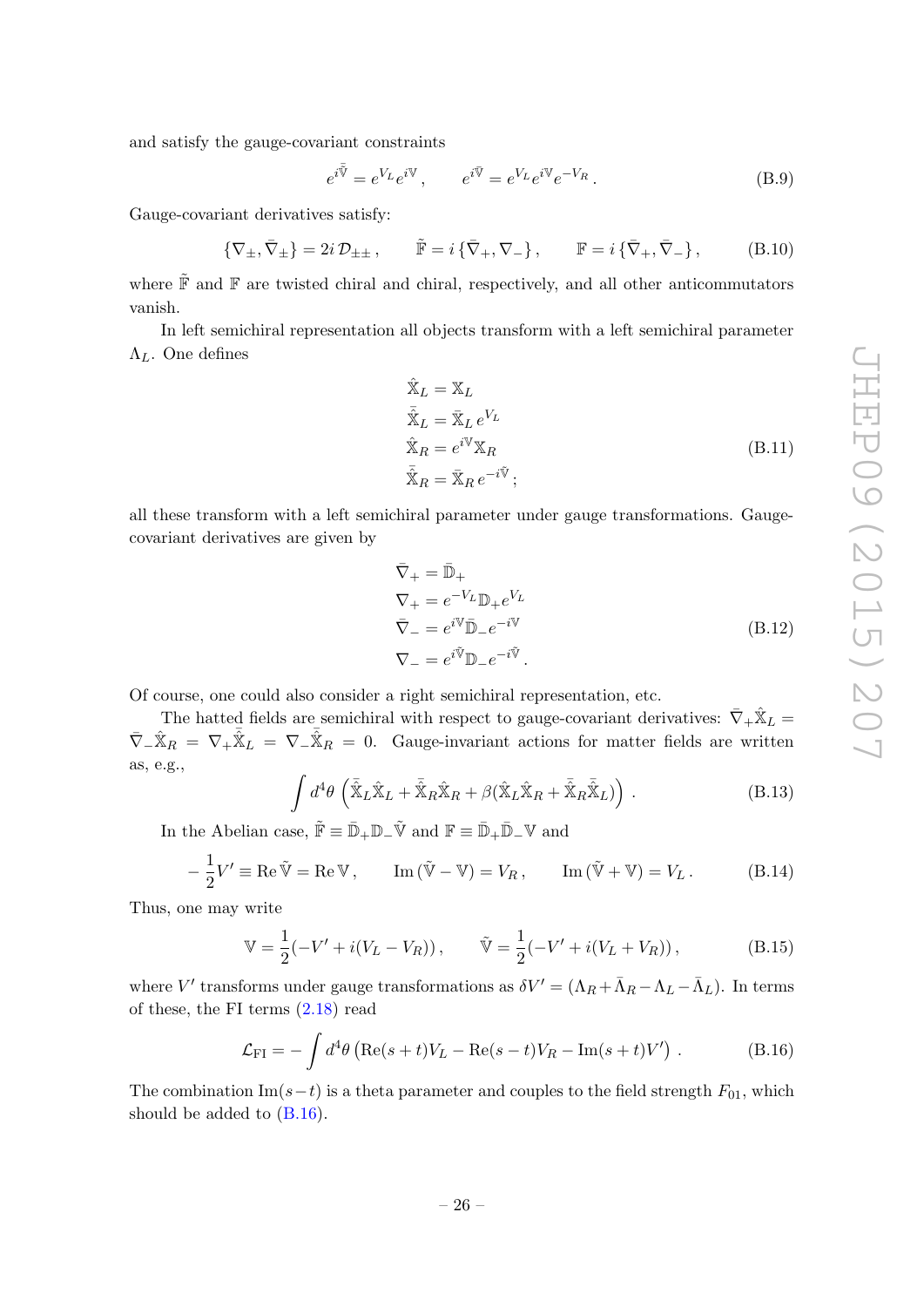#### <span id="page-27-0"></span>C Reduction to components

# <span id="page-27-1"></span>C.1 Reduction to  $\mathcal{N} = (1, 1)$

As reviewed in appendix [B](#page-24-0) in the presence of gauge fields it is convenient to work in the covariant approach. In what follows, we always work with gauge-covariant derivatives  $\nabla_{\pm}$ ,  $\bar{\nabla}_{\pm}$  and the appropriate matter fields satisfying gauge-covariant SUSY constraints (in this section we drop the 'hat' symbol in the matter fields to avoid cluttering the notation).

To reduce to  $\mathcal{N} = (1, 1)$  superspace, one writes

<span id="page-27-3"></span>
$$
\nabla_{\pm} = \frac{1}{2} \left( \mathcal{D}_{\pm} - i \mathcal{Q}_{\pm} \right), \qquad \bar{\nabla}_{\pm} = \frac{1}{2} \left( \mathcal{D}_{\pm} + i \mathcal{Q}_{\pm} \right), \tag{C.1}
$$

where  $\mathcal{D}_{\pm}$  are  $\mathcal{N} = (1, 1)$  gauge-covariant fermionic derivatives and  $\mathcal{Q}_{\pm}$  are the gaugecovariant generators of the non-manifest supersymmetry. The fermionic derivatives satisfy

<span id="page-27-2"></span>
$$
\{\mathcal{D}_{\pm}, \mathcal{D}_{\pm}\} = i\mathcal{D}_{\pm\pm} ,\qquad \{\mathcal{D}_{+}, \mathcal{D}_{-}\} = f , \tag{C.2}
$$

where  $\mathcal{D}_{\pm\pm}$  is the gauge-covariant space derivative and f is the  $\mathcal{N} = (1, 1)$  field strength.

D-terms are reduced from  $\mathcal{N} = (2, 2)$  superspace by writing

$$
\int d^4\theta K = \int \mathcal{D}_+ \mathcal{D}_- \left( \mathcal{Q}_+ \mathcal{Q}_- K \right) \Big|, \tag{C.3}
$$

where | means setting  $\bar{\theta}^{\pm} - \theta^{\pm} = 0$  and F-terms reduce trivially by

$$
\int d^2 \theta \mathcal{W}(\Phi) + \int d^2 \tilde{\theta} \widetilde{\mathcal{W}}(\chi) = \int \mathcal{D}_+ \mathcal{D}_- \left( \mathcal{W}(\phi) + \widetilde{\mathcal{W}}(\chi) \right) . \tag{C.4}
$$

**Standard vector multiplets.** The usual  $\mathcal{N} = (2, 2)$  vector multiplet V transforms under gauge transformations as  $\delta_q V = i(\bar{\Lambda} - \Lambda)$ . The gauge-invariant field strength is defined by  $\Sigma = i\{\bar{\nabla}_+, \nabla_-\}$  and is twisted chiral. The reduction to  $\mathcal{N} = (1,1)$  is given by

$$
\Sigma| = \frac{1}{2}(\sigma + if) \,,\tag{C.5}
$$

where  $\sigma$  is a real bosonic superfield and f is defined in [\(C.2\)](#page-27-2). The non-manifest SUSY acts by

$$
\{Q_+, \mathcal{D}_-\} = -\sigma, \qquad \{Q_-, \mathcal{D}_+\} = \sigma, \qquad (C.6)
$$

and obeys the algebra

$$
\{\mathcal{Q}_+,\mathcal{Q}_-\}=f.\tag{C.7}
$$

Similarly, for the twisted vector multiplet  $\tilde{V}$  transforms with a twisted chiral gauge parameter:  $\delta_g \tilde{V} = i(\bar{\tilde{\Lambda}} - \tilde{\Lambda})$ . The gauge-invariant field strength is defined by  $\Theta = i\{\bar{\nabla}_+, \bar{\nabla}_-\}$ and is chiral. The reduction to  $\mathcal{N} = (1, 1)$  is given by

$$
\Theta| = \frac{1}{2}(\sigma' + if), \qquad (C.8)
$$

where  $\sigma'$  is a bosonic superfield, where now:

$$
\{Q_+, \mathcal{D}_-\} = -\sigma', \qquad \{Q_-, \mathcal{D}_+\} = -\sigma', \qquad \{Q_+, Q_-\} = -f. \tag{C.9}
$$

$$
-27-
$$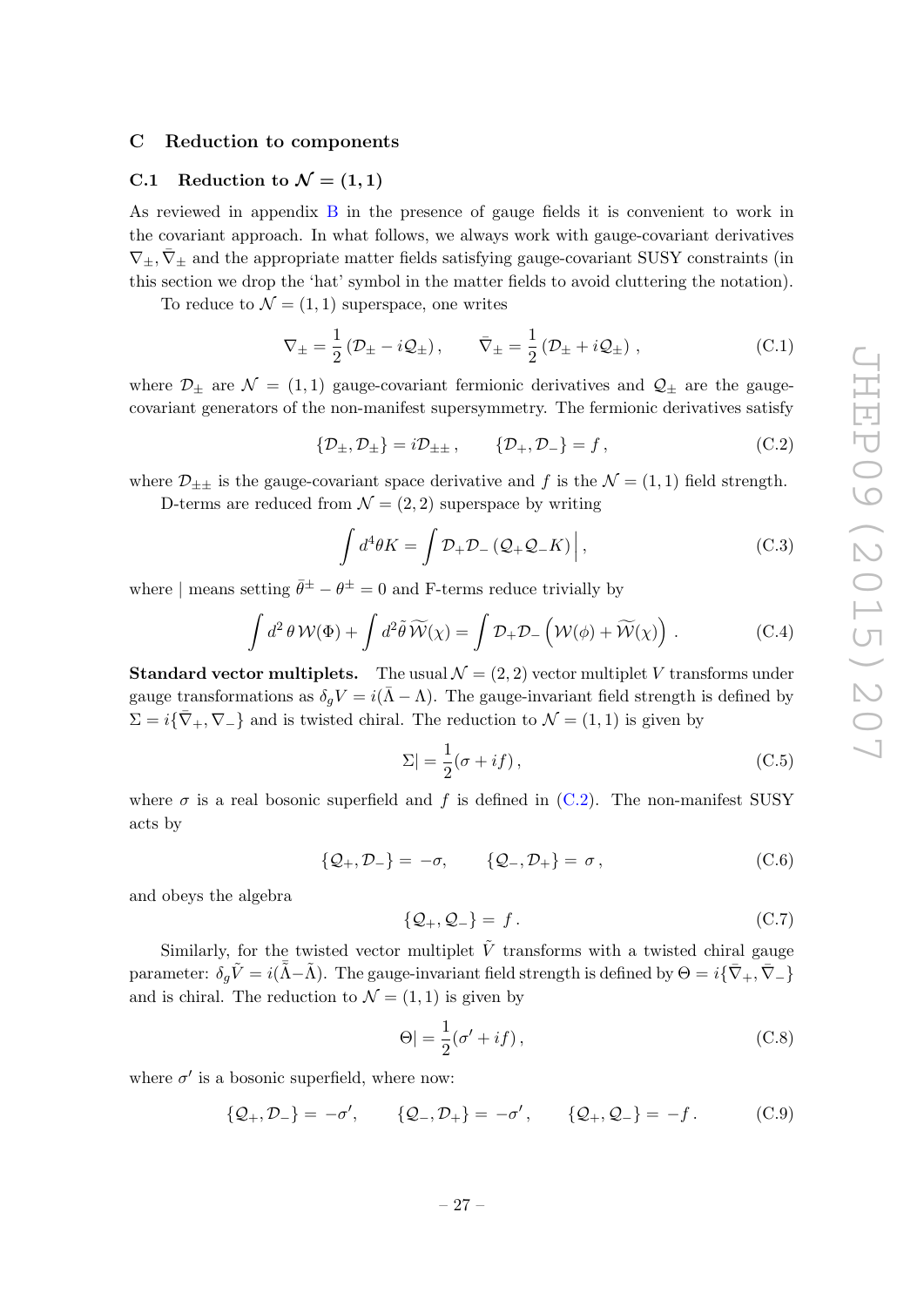Chiral and twisted chiral matter fields. Chiral fields  $\Phi$  and twisted chiral fields  $\chi$ are defined by

<span id="page-28-2"></span>
$$
\overline{\nabla}_{+}\Phi = \overline{\nabla}_{-}\Phi = \overline{\nabla}_{+}\chi = \nabla_{-\chi} = 0.
$$
\n(C.10)

In  $\mathcal{N} = (1, 1)$  superspace, chiral and twisted chiral fields both reduce to an unconstrained complex bosonic multiplet; what distinguishes them is their transformation under the nonmanifest supersymmetry generated by  $\mathcal{Q}_{\pm}$ , which follows from [\(C.10\)](#page-28-2) and [\(C.1\)](#page-27-3):

$$
\mathcal{Q}_{\pm}\phi = i\mathcal{D}_{\pm}\phi \,, \qquad \mathcal{Q}_{\pm}\chi = \pm i\mathcal{D}_{\pm}\chi \,, \tag{C.11}
$$

where  $\phi$ ,  $\chi$  denote the obvious projections.

Using the formulae above, the kinetic action for a chiral field coupled to the usual vector reads

<span id="page-28-1"></span>
$$
\int d^4\theta \,\bar{\Phi}\Phi = 2 \int \mathcal{D}_+ \mathcal{D}_- \left( \mathcal{D}_+ \phi \,\mathcal{D}_- \bar{\phi} + \mathcal{D}_+ \bar{\phi} \,\mathcal{D}_- \phi - i \bar{\phi} \,d\,\phi \right) , \tag{C.12}
$$

and for a twisted chiral field coupled to the twisted vector

$$
-\int d^4\theta \,\bar{\chi}\chi = 2\int \mathcal{D}_+ \mathcal{D}_-\left(\mathcal{D}_+\chi \mathcal{D}_-\bar{\chi} + \mathcal{D}_+\bar{\chi} \mathcal{D}_-\chi - i\bar{\chi} \,d'\chi\right) \,. \tag{C.13}
$$

**SVM.** There are two gauge-invariant field strengths in the SVM:  $\mathbb{F} = i\{\bar{\nabla}_+, \bar{\nabla}_-\}$  and  $\tilde{\mathbb{F}} = i\{\bar{\nabla}_+, \nabla_-\}.$  In terms of  $\mathcal{N} = (1,1)$  fields, the SVM consists of three real bosonic superfields<sup>[7](#page-28-3)</sup>  $\sigma$ <sub>I</sub> and the vector multiplet f. These are defined by [\[5\]](#page-32-4)

$$
\sigma_1 = (\mathbb{F} + \bar{\mathbb{F}}) \Big|, \quad \sigma_2 = \left( \tilde{\mathbb{F}} + \tilde{\bar{\mathbb{F}}} \right) \Big|, \quad \sigma_3 = i \left( \mathbb{F} - \bar{\mathbb{F}} - \tilde{\mathbb{F}} + \tilde{\bar{\mathbb{F}}} \right) \Big|,
$$

$$
f = -i \left( \mathbb{F} - \bar{\mathbb{F}} + \tilde{\mathbb{F}} - \tilde{\bar{\mathbb{F}}} \right) \Big|.
$$
 (C.14)

Equivalently,

<span id="page-28-4"></span>
$$
\mathbb{F}\left| = \frac{1}{2}\left(\sigma_1 + \frac{i}{2}(f - \sigma_3)\right), \qquad \tilde{\mathbb{F}}\right| = \frac{1}{2}\left(\sigma_2 + \frac{i}{2}(f + \sigma_3)\right). \tag{C.15}
$$

The non-manifest SUSY obeys

$$
\{Q_+, \mathcal{D}_-\} = -(\sigma_1 + \sigma_2), \{\mathcal{D}_+, \mathcal{Q}_-\} = -(\sigma_1 - \sigma_2), \{\mathcal{Q}_+, \mathcal{Q}_-\} = \sigma_3.
$$
\n(C.16)

The reduction of the kinetic action [\(2.17\)](#page-7-6) gives (in the Abelian case) [\[8\]](#page-32-10)

<span id="page-28-0"></span>
$$
\mathcal{L}_{\text{SVM}} = \frac{1}{2e^2} \int \mathcal{D}_+ \mathcal{D}_- \left( \frac{1}{2} \mathcal{D}_+ f \mathcal{D}_- f + \mathcal{D}_+ \sigma_1 \mathcal{D}_- \sigma_1 + \mathcal{D}_+ \sigma_2 \mathcal{D}_- \sigma_2 + \frac{1}{2} \mathcal{D}_+ \sigma_3 \mathcal{D}_- \sigma_3 \right). (C.17)
$$

<span id="page-28-3"></span><sup>&</sup>lt;sup>7</sup>These fields were previously denoted  $d_I$  in references [\[5,](#page-32-4) [8\]](#page-32-10).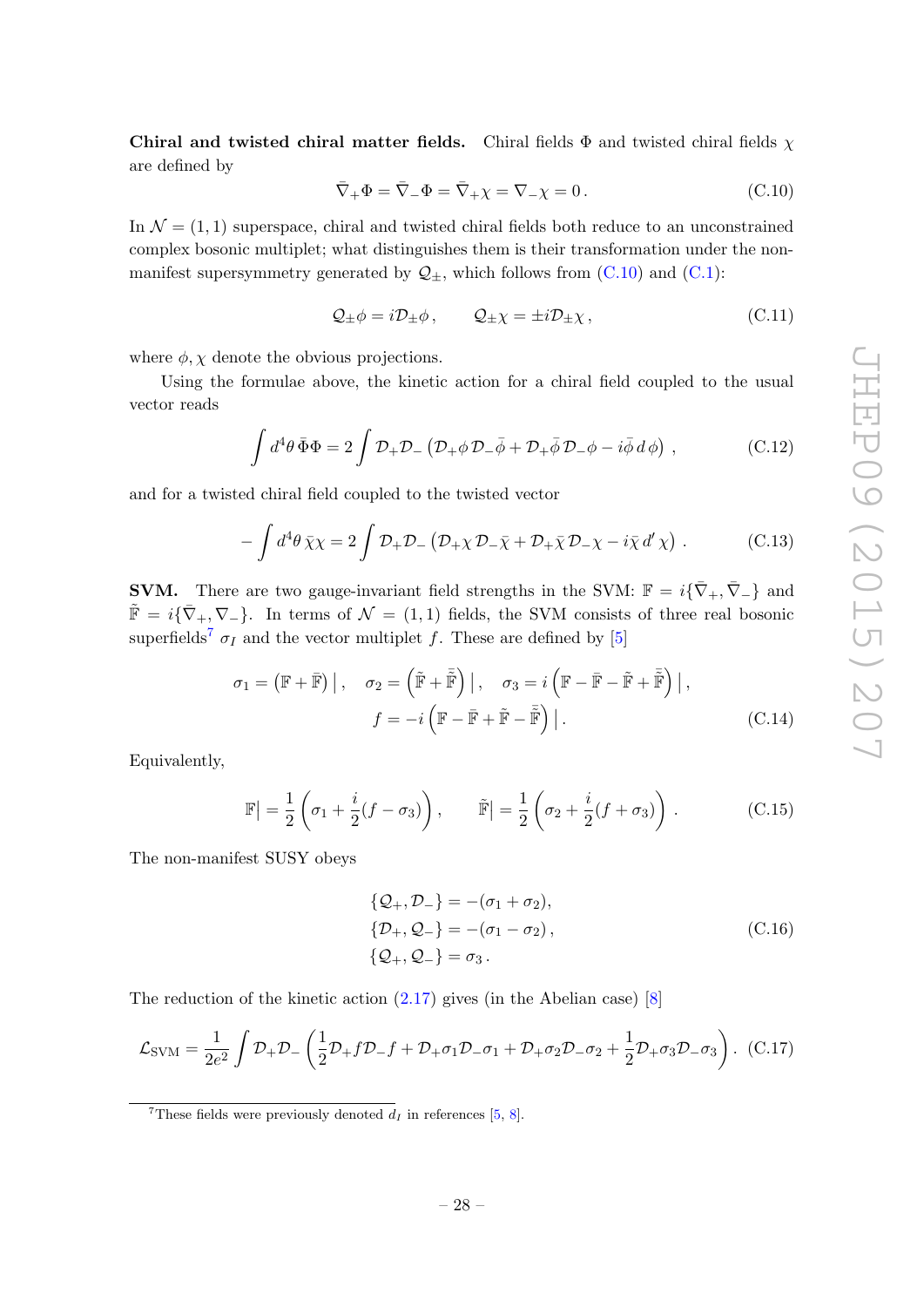CSVM and twisted masses. The reduction of the twisted mass constraint [\(3.18\)](#page-11-0) gives:

$$
\mathcal{L}_{\phi} = \frac{i}{2} \int \mathcal{D}_{+} \mathcal{D}_{-} \left[ \phi \left( \sigma_{1} - 2 \operatorname{Re} M + i \left( f - \sigma_{3} - 4 \operatorname{Im} M \right) \right) \right] + \text{c.c.} \tag{C.18}
$$

Thus, in  $\mathcal{N} = (1, 1)$  language the CSVM with  $\mathbb{F} = M$  corresponds to setting  $\sigma_1 = 2 \text{Re } M$ and  $\sigma_3 = f - 4 \operatorname{Im} M$ , while constraining  $\tilde{\mathbb{F}} = \tilde{M}$  corresponds to setting  $\sigma_2 = 2 \operatorname{Re} \tilde{M}$  and  $\sigma_3 = -f + 4 \operatorname{Im} \tilde{M}$  (this also follows directly from [C.15\)](#page-28-4).

Semichiral fields. Left and right semichiral field are defined by

<span id="page-29-1"></span>
$$
\overline{\nabla}_{+} \mathbb{X}_{L} = \overline{\nabla}_{-} \mathbb{X}_{R} = 0. \qquad (C.19)
$$

From  $(C.1)$ , it follows that

$$
Q_+ X_L = i \mathcal{D}_+ X_L, \qquad Q_- X_R = i \mathcal{D}_- X_R. \tag{C.20}
$$

The action of  $\mathcal{Q}_-(\mathcal{Q}_+)$  on  $X_L(X_R)$  is undetermined and is simply defined as an independent fermionic multiplet  $\Psi_-(\Psi_+)$ . Thus, in  $\mathcal{N} = (1,1)$  language semichiral multiplets consist of a bosonic and fermionic multiplet:

$$
X_L = \mathbb{X}_L | , \qquad \Psi_- = \mathcal{Q}_- \mathbb{X}_L | , \qquad \bar{X}_L = \mathbb{X}_L | , \qquad \bar{\Psi}_- = \mathcal{Q}_- \bar{\mathbb{X}}_L | ,
$$
  
\n
$$
X_R = \mathbb{X}_R | , \qquad \Psi_+ = \mathcal{Q}_+ \mathbb{X}_R | , \qquad \bar{X}_R = \mathbb{X}_R | , \qquad \bar{\Psi}_+ = \mathcal{Q}_+ \bar{\mathbb{X}}_R | .
$$
 (C.21)

Actions such as [\(2.19\)](#page-7-8) are reduced as

$$
\mathcal{L}_{\text{matter}} = \int \mathcal{D}_{+} \mathcal{D}_{-} \Big[ \mathcal{Q}_{+} \mathcal{Q}_{-} \left( \bar{\mathbb{X}}_{L} \mathbb{X}_{L} + \bar{\mathbb{X}}_{R} \mathbb{X}_{R} + \beta \left( \mathbb{X}_{L} \mathbb{X}_{R} + \text{c.c.} \right) \right) \Big] \Big|.
$$

Using the formulae above and integrating out the auxiliary superfields  $\Psi_{\pm}$  gives

<span id="page-29-2"></span>
$$
\mathcal{L}_{\text{matter}} = \int \mathcal{D}_{+} \mathcal{D}_{-} \left( \frac{1}{2} \left( g_{\mu\nu} + b_{\mu\nu} \right) \mathcal{D}_{+} X^{\mu} \mathcal{D}_{-} X^{\nu} + 2i \sigma_{I} \mu_{I} \right) , \qquad (C.22)
$$

where g, b are the flat-space metric and b-field of the ungauged case (set  $a = b = 1, d = \beta$ ) in [A.7\)](#page-24-2) and

<span id="page-29-3"></span><span id="page-29-0"></span>
$$
\mu_1 \equiv \bar{X}_L X_L + \bar{X}_R X_R + \beta (X_L X_R + \bar{X}_L \bar{X}_R),
$$
  
\n
$$
\mu_2 \equiv -(\bar{X}_L X_L - \bar{X}_R X_R),
$$
  
\n
$$
\mu_3 \equiv -\frac{i\beta}{2} (X_L X_R - \bar{X}_L \bar{X}_R).
$$
\n(C.23)

This is not the standard way of writing the matter  $\mathcal{N} = (1, 1)$  Lagrangian; in [\[10](#page-32-6)[–12\]](#page-32-8), it is written in a way that makes clear the invariance of the action under b-field transformations  $\delta b = d\lambda$  for an arbitrary 1-form  $\lambda$ . If we write the gauge transformations of the matter fields as  $\delta X^{\mu} = \xi^{\mu}$  where  $X^{\mu} = \{X_L, \bar{X}_L, X_R, \bar{X}_R\}$  and  $\xi^{\mu} = iQ\{X_L, -\bar{X}_L, -X_R, \bar{X}_R\}$  for semichiral matter fields with charge  $\pm Q$ , then we can rewrite [\(C.22\)](#page-29-2) as

$$
\mathcal{L}_{\text{matter}} = \mathcal{L}_1 + \mathcal{L}_2 ,
$$
\n
$$
\mathcal{L}_1 = \int D_+ D_- \left( \frac{1}{2} g_{\mu\nu} \mathcal{D}_+ X^\mu \mathcal{D}_- X^\nu + 2i \sigma_I \mu_I \right) , \qquad (C.24)
$$

$$
\mathcal{L}_2 = \int D_+ D_- \left( \frac{1}{2} \left[ b_{\mu\nu} D_+ X^{\mu} D_- X^{\nu} - (\Gamma_+ D_- X^{\mu} + \Gamma_- D_+ X^{\mu}) (b_{\mu\nu} \xi^{\nu}) \right] \right), \quad (C.25)
$$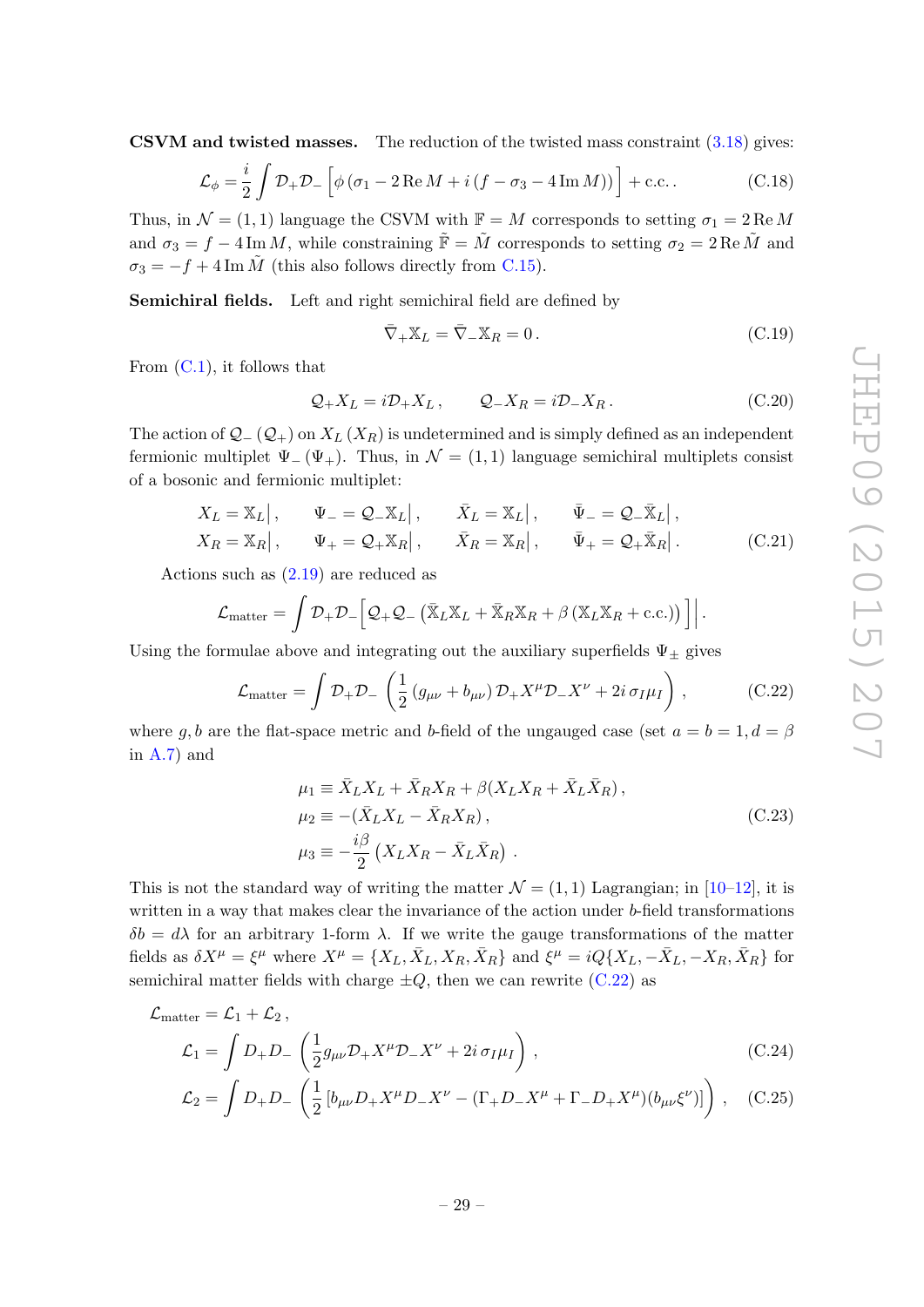where  $\mathcal{D}_{\pm}X^{\mu} = D_{\pm}X^{\mu} - \Gamma_{\pm}\xi^{\mu}$ . The first term in [\(C.25\)](#page-29-3) is just the ungauged one and behaves as expected under b-transformations. The second term can be rewritten as

$$
-\int D_{+}D_{-}\frac{1}{2}(\Gamma_{+}D_{-}X^{\mu}+\Gamma_{-}D_{+}X^{\mu})\,\alpha_{\mu}\,,\tag{C.26}
$$

where  $\alpha_{\mu}$  is defined by  $\iota_{\xi}(db) \equiv d\alpha$ ,  $\iota_{\xi}\alpha = 0$ , which is not changed by a b-transformation. In our case

$$
\alpha_{\mu} = \partial_{\mu} \left( \frac{1}{2} b_{\rho \nu} X^{\rho} \xi^{\nu} \right) \propto \partial_{\mu} \left( 2iQ(-X_L X_R + \bar{X}_L \bar{X}_R) \right) . \tag{C.27}
$$

Couplings to the CSVM. In the case of the CSVM, we need to impose the con-straint [\(C.18\)](#page-29-1); this modifies the  $\mathcal{N} = (1, 1)$  action, leaving only one moment map coupling. As discussed in [\[12\]](#page-32-8) the one-form  $\alpha$  must satisfy

$$
gJ_{\pm}\xi \mp J_{\pm}^t \alpha = d\mu, \qquad \iota_{\xi}\alpha = 0, \qquad (C.28)
$$

for the model to admit  $\mathcal{N} = (2, 2)$  supersymmetry. In our case these are satisfied automatically with  $\alpha_{\mu} = b'_{\mu\nu} \xi^{\nu}$  and  $\mu = 4\mu_2$ .

#### <span id="page-30-0"></span>C.2 Reduction to  $\mathcal{N}=0$  and the scalar potential

In a NLSM, reduction to  $\mathcal{N} = (1, 1)$  is sufficient to study geometric data such as the metric, b-field, or complex structures. However, to compute the scalar potential in a GLSM one must reduce to  $\mathcal{N} = 0$  components. The reduction of a bosonic  $\mathcal{N} = (1, 1)$  superfield to  $\mathcal{N} = 0$  components is given by  $\frac{8}{3}$  $\frac{8}{3}$  $\frac{8}{3}$ 

$$
X = X | , \t \psi_{\pm} = \mathcal{D}_{\pm} X | , \t g = \mathcal{D}_{+} \mathcal{D}_{-} X | ,
$$
  

$$
\bar{X} = \bar{X} | , \t \bar{\psi}_{\pm} = \mathcal{D}_{\pm} \bar{X} | , \t \bar{g} = \mathcal{D}_{+} \mathcal{D}_{-} \bar{X} | .
$$

Here | means setting the remaining  $\mathcal{N} = (1, 1)$  Grassmann variables to zero.

To compute the scalar potential, we further reduce [\(C.22\)](#page-29-2) to  $\mathcal{N} = 0$  components and integrate out the remaining auxiliary fields. We denote the lowest scalars of  $\mathbb F$  and  $\tilde{\mathbb F}$  by σ and  $\tilde{\sigma}$ , respectively, the auxiliary scalars by  $D_I = \mathcal{D}_+ \mathcal{D}_- \sigma_I$  and the auxiliary scalars in the semichiral multiplet by  $g_{L,R} = \mathcal{D}_+ \mathcal{D}_- X_{L,R}$ . Integrating out  $g_{L,R}$  we obtain the relevant terms

<span id="page-30-2"></span>
$$
\mathcal{L} = -\frac{1}{2e^2} \left( D_1^2 + D_2^2 + \frac{1}{2} D_3^2 \right) - \beta^2 \left( |\sigma|^2 + \frac{1}{\beta^2 - 1} |\tilde{\sigma}|^2 \right) \frac{1}{2} |X|^2 + 2i \left( \bar{X}_L D_1 X_L - \bar{X}_R D_1 X_R - \beta X_L D_1 X_R + \beta \bar{X}_L D_1 \bar{X}_R \right) - 2i \left( \bar{X}_L D_2 X_L + \bar{X}_R D_2 X_R \right) - \beta (X_L D_3 X_R + \bar{X}_L D_3 \bar{X}_R) + \dots
$$
(C.29)

where  $|X|^2 > 0$  is contracted with the flat-space metric g in [\(4.3\)](#page-15-2) and the ellipses represent kinetic and fermionic terms that do not contribute to the scalar potential.

<span id="page-30-1"></span><sup>&</sup>lt;sup>8</sup>To avoid introducing new notation here we denote the  $\mathcal{N} = (1, 1)$  multiplet and its lowest component by the same symbol; it should be clear from the context what is meant.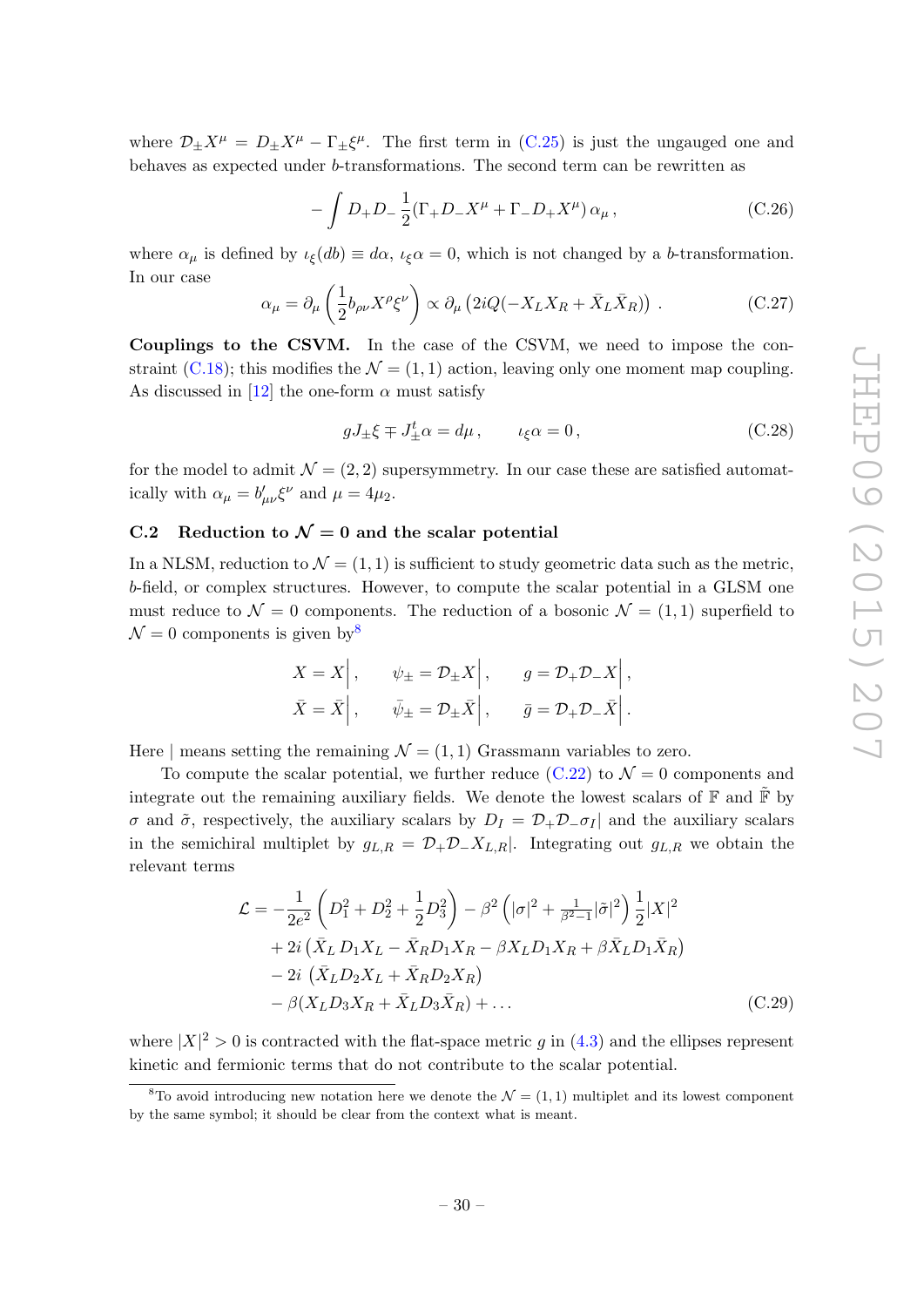For the unconstrained SVM one must integrate out all  $D_I$ , finally leading to the scalar potential

$$
U = 2e^2(\mu_1 - r_1)^2 + 2e^2(\mu_2 - r_2)^2 + 4e^2(\mu_3 - r_3)^2 + \beta^2\left(|\sigma|^2 + \frac{1}{\beta^2 - 1}|\tilde{\sigma}|^2\right)\frac{1}{2}|X|^2, \quad (C.30)
$$

where the functions  $\mu_I$  are defined in [\(C.23\)](#page-29-0).

For the constrained SVM with  $\mathbb{F} = M$  one must set  $D_1 = D_3 = 0$  and  $\sigma = M$  in [\(C.29\)](#page-30-2). Integrating out  $D_2$  gives

$$
U = 2e^2(\mu_2 - r_2)^2 + \beta^2 \left( |M|^2 + \frac{1}{\beta^2 - 1} |\tilde{\sigma}|^2 \right) \frac{1}{2} |X|^2.
$$
 (C.31)

Similarly, the scalar potential for the constrained SVM with  $\tilde{\mathbb{F}} = \tilde{M}$  is obtained by setting  $D_2 = D_3 = 0$  and  $\tilde{\sigma} = \tilde{M}$  in [\(C.29\)](#page-30-2), leading to the scalar potential

$$
\tilde{U} = 2e^2(\mu_1 - r_1)^2 + \beta^2 \left( |\sigma|^2 + \frac{1}{\beta^2 - 1} |\tilde{M}|^2 \right) \frac{1}{2} |X|^2.
$$
\n(C.32)

It is easy to see that the moduli space in the case  $\mathbb{F} = M$  and  $\tilde{\mathbb{F}} = \tilde{M}$  coincide. For example, the equation  $\mu_1 = r_1$  can be written as:

$$
\frac{1}{2}(\beta+1)|X_L + \bar{X}_R|^2 - \frac{1}{2}(\beta-1)|X_L - \bar{X}_R|^2 = r_1.
$$
 (C.33)

Assuming  $\beta > 1$  the space of solutions to this equation coincides with the space of solutions to  $\mu_2 = r_2$ .

For completeness, we give the potential in the case of equal charges and a CSVM with  $\mathbb{F} = M$ :

$$
U = 2e^2(\mu'_2 - r_2)^2 + \alpha^2 \left(\frac{1}{(\alpha^2 - 1)}|M|^2 + |\tilde{\sigma}|^2\right) \frac{1}{2}|X|^2,
$$

where  $|X|^2$  is contracted with the corresponding flat-space metric and  $\mu'_2 = \bar{X}_L X_L +$  $\bar{X}_R X_R + \alpha (\bar{X}_L X_R + \text{c.c.}).$ 

#### <span id="page-31-0"></span>C.3 Components of semichiral multiplets

We denote the  $\mathcal{N}=0$  components of a left semichiral multiplet by  $(X_L, F_L, M_{-+}, \psi^l_{\pm}, \bar{\chi}^l_{-},$  $\bar{\eta}^l_-,M_{--})$  and their conjugates, and for right semichiral multiplet by  $(X_R,F_R,M_{+-},\psi^r_\pm,\bar{\chi}^r_+,$  $\bar{\eta}^r_+, M_{++}$ ) and their conjugates. These are defined by

$$
X_L = \mathbb{X}_L | , \qquad \psi_{\pm}^l = \mathbb{D}_{\pm} \mathbb{X}_L | , \qquad F_L = \mathbb{D}_{+} \mathbb{D}_{-} \mathbb{X}_L | ,
$$
  
\n
$$
\bar{X}_L = \bar{\mathbb{X}}_L | , \qquad \bar{\psi}_{\pm}^l = \bar{\mathbb{D}}_{\pm} \bar{\mathbb{X}}_L | , \qquad \bar{F}_L = \bar{\mathbb{D}}_{+} \bar{\mathbb{D}}_{-} \bar{\mathbb{X}}_L | ,
$$
  
\n
$$
\bar{\chi}_{-}^l = \bar{\mathbb{D}}_{-} \mathbb{X}_L | , \qquad M_{-+} = \mathbb{D}_{+} \bar{\mathbb{D}}_{-} \mathbb{X}_L | , \qquad M_{--} = \mathbb{D}_{-} \bar{\mathbb{D}}_{-} \mathbb{X}_L | , \qquad \bar{\eta}_{-}^l = \mathbb{D}_{+} \mathbb{D}_{-} \bar{\mathbb{X}}_L | ,
$$
  
\n
$$
\chi_{-}^l = \mathbb{D}_{-} \bar{\mathbb{X}}_L | , \qquad \bar{M}_{-+} = \bar{\mathbb{D}}_{+} \mathbb{D}_{-} \bar{\mathbb{X}}_L | , \qquad \bar{M}_{--} = \bar{\mathbb{D}}_{-} \mathbb{D}_{-} \bar{\mathbb{X}}_L | , \qquad \eta_{-}^l = \bar{\mathbb{D}}_{+} \bar{\mathbb{D}}_{-} \mathbb{D}_{-} \bar{\mathbb{X}}_L | ,
$$

and

$$
X_R = \mathbb{X}_R | , \qquad \psi_{\pm}^r = \mathbb{D}_{\pm} \mathbb{X}_R | , \qquad F_R = \mathbb{D}_{+} \mathbb{D}_{-} \mathbb{X}_R | ,
$$
  
\n
$$
\bar{X}_R = \bar{\mathbb{X}}_R | , \qquad \bar{\psi}_{\pm}^r = \bar{\mathbb{D}}_{\pm} \bar{\mathbb{X}}_R | , \qquad \bar{F}_R = \bar{\mathbb{D}}_{+} \bar{\mathbb{D}}_{-} \bar{\mathbb{X}}_R | ,
$$
  
\n
$$
\bar{\chi}_{+}^r = \bar{\mathbb{D}}_{+} \mathbb{X}_R | , \qquad M_{+-} = \mathbb{D}_{-} \bar{\mathbb{D}}_{+} \mathbb{X}_R | , \qquad M_{++} = \mathbb{D}_{+} \bar{\mathbb{D}}_{+} \mathbb{X}_R | , \qquad \bar{\eta}_{+}^r = \mathbb{D}_{+} \mathbb{D}_{-} \bar{\mathbb{D}}_{+} \mathbb{X}_R | ,
$$
  
\n
$$
\chi_{+}^r = \mathbb{D}_{+} \bar{\mathbb{X}}_R | , \qquad \bar{M}_{+-} = \bar{\mathbb{D}}_{-} \mathbb{D}_{+} \bar{\mathbb{X}}_R | , \qquad \bar{M}_{++} = \bar{\mathbb{D}}_{+} \mathbb{D}_{+} \bar{\mathbb{X}}_R | , \qquad \eta_{+}^r = \bar{\mathbb{D}}_{+} \bar{\mathbb{D}}_{-} \mathbb{D}_{+} \bar{\mathbb{X}}_R | .
$$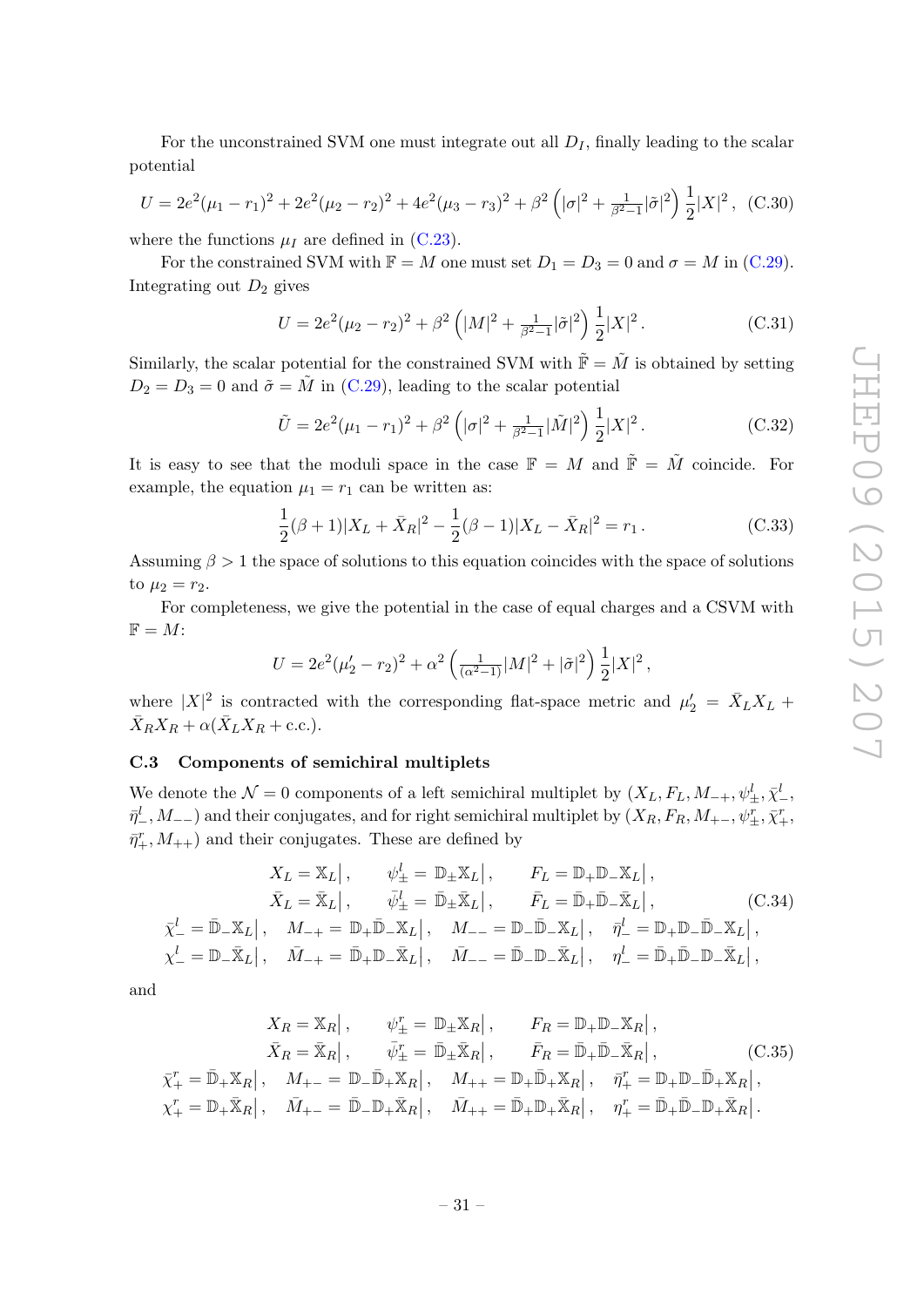Setting  $\chi = M = \eta = 0$  in either of these multiplets reduces the field content to the off-shell content of a chiral multiplet. With appropriate identifications, it also contains the field content of the twisted chiral multiplet.

When the fields are coupled to a certain vector multiplet, one defines the 'hatted' fields (as discussed in appendix [B\)](#page-24-0) and the component fields are defined by using gauge-covariant derivatives.

Open Access. This article is distributed under the terms of the Creative Commons Attribution License [\(CC-BY 4.0\)](http://creativecommons.org/licenses/by/4.0/), which permits any use, distribution and reproduction in any medium, provided the original author(s) and source are credited.

# References

- <span id="page-32-0"></span>[1] S.J. Gates Jr., C.M. Hull and M. Roček, Twisted Multiplets and New Supersymmetric Nonlinear σ-models, [Nucl. Phys.](http://dx.doi.org/10.1016/0550-3213(84)90592-3) **B** 248 (1984) 157 [IN[SPIRE](http://inspirehep.net/search?p=find+J+Nucl.Phys.,B248,157)].
- <span id="page-32-1"></span>[2] E. Witten, Phases of  $N = 2$  theories in two-dimensions, [Nucl. Phys.](http://dx.doi.org/10.1016/0550-3213(93)90033-L) **B** 403 (1993) 159 [[hep-th/9301042](http://arxiv.org/abs/hep-th/9301042)] [IN[SPIRE](http://inspirehep.net/search?p=find+EPRINT+hep-th/9301042)].
- <span id="page-32-2"></span>[3] W. Merrell, L.A. Pando Zayas and D. Vaman, *Gauged*  $(2,2)$   $\sigma$ -models and *Generalized* Kähler Geometry, JHEP 12 [\(2007\) 039](http://dx.doi.org/10.1088/1126-6708/2007/12/039) [[hep-th/0610116](http://arxiv.org/abs/hep-th/0610116)] [IN[SPIRE](http://inspirehep.net/search?p=find+EPRINT+hep-th/0610116)].
- <span id="page-32-3"></span>[4] A. Adams, M. Ernebjerg and J.M. Lapan, *Linear models for flux vacua, [Adv. Theor. Math.](http://dx.doi.org/10.4310/ATMP.2008.v12.n4.a4)* Phys. 12 [\(2008\) 817](http://dx.doi.org/10.4310/ATMP.2008.v12.n4.a4) [[hep-th/0611084](http://arxiv.org/abs/hep-th/0611084)] [IN[SPIRE](http://inspirehep.net/search?p=find+EPRINT+hep-th/0611084)].
- <span id="page-32-4"></span>[5] U. Lindström, M. Roček, I. Ryb, R. von Unge and M. Zabzine, New  $N = (2,2)$  vector multiplets, JHEP 08 [\(2007\) 008](http://dx.doi.org/10.1088/1126-6708/2007/08/008) [[arXiv:0705.3201](http://arxiv.org/abs/0705.3201)] [IN[SPIRE](http://inspirehep.net/search?p=find+EPRINT+arXiv:0705.3201)].
- <span id="page-32-11"></span>[6] W. Merrell and D. Vaman, T-duality, quotients and generalized Kähler geometry, [Phys. Lett.](http://dx.doi.org/10.1016/j.physletb.2008.06.031) B 665 [\(2008\) 401](http://dx.doi.org/10.1016/j.physletb.2008.06.031) [[arXiv:0707.1697](http://arxiv.org/abs/0707.1697)] [IN[SPIRE](http://inspirehep.net/search?p=find+EPRINT+arXiv:0707.1697)].
- <span id="page-32-12"></span>[7] U. Lindström, M. Roček, I. Ryb, R. von Unge and M. Zabzine, T-duality and Generalized Kähler Geometry, JHEP  $02$  [\(2008\) 056](http://dx.doi.org/10.1088/1126-6708/2008/02/056) [[arXiv:0707.1696](http://arxiv.org/abs/0707.1696)] [IN[SPIRE](http://inspirehep.net/search?p=find+EPRINT+arXiv:0707.1696)].
- <span id="page-32-10"></span>[8] U. Lindström, M. Roček, I. Ryb, R. von Unge and M. Zabzine, Nonabelian Generalized Gauge Multiplets, JHEP 02 [\(2009\) 020](http://dx.doi.org/10.1088/1126-6708/2009/02/020) [[arXiv:0808.1535](http://arxiv.org/abs/0808.1535)] [IN[SPIRE](http://inspirehep.net/search?p=find+EPRINT+arXiv:0808.1535)].
- <span id="page-32-5"></span>[9] P.M. Crichigno, The Semi-Chiral Quotient, HyperKähler Manifolds and T-duality, [JHEP](http://dx.doi.org/10.1007/JHEP10(2012)046) 10 [\(2012\) 046](http://dx.doi.org/10.1007/JHEP10(2012)046) [[arXiv:1112.1952](http://arxiv.org/abs/1112.1952)] [IN[SPIRE](http://inspirehep.net/search?p=find+EPRINT+arXiv:1112.1952)].
- <span id="page-32-6"></span>[10] C.M. Hull and B.J. Spence, The Gauged Nonlinear σ Model With Wess-Zumino Term, [Phys.](http://dx.doi.org/10.1016/0370-2693(89)91688-2) Lett. **B 232** [\(1989\) 204](http://dx.doi.org/10.1016/0370-2693(89)91688-2) [IN[SPIRE](http://inspirehep.net/search?p=find+J+Phys.Lett.,B232,204)].
- <span id="page-32-7"></span>[11] I. Jack, D.R.T. Jones, N. Mohammedi and H. Osborn, Gauging the General σ Model With a Wess-Zumino Term, [Nucl. Phys.](http://dx.doi.org/10.1016/0550-3213(90)90099-Y)  $\bf{B}$  332 (1990) 359 [IN[SPIRE](http://inspirehep.net/search?p=find+J+Nucl.Phys.,B332,359)].
- <span id="page-32-8"></span>[12] A. Kapustin and A. Tomasiello, The General  $(2,2)$  gauged  $\sigma$ -model with three-form flux, JHEP 11 [\(2007\) 053](http://dx.doi.org/10.1088/1126-6708/2007/11/053) [[hep-th/0610210](http://arxiv.org/abs/hep-th/0610210)] [IN[SPIRE](http://inspirehep.net/search?p=find+EPRINT+hep-th/0610210)].
- <span id="page-32-9"></span>[13] A. Adams and D. Guarrera, Heterotic Flux Vacua from Hybrid Linear Models, [arXiv:0902.4440](http://arxiv.org/abs/0902.4440) [IN[SPIRE](http://inspirehep.net/search?p=find+EPRINT+arXiv:0902.4440)].
- [14] C. Quigley and S. Sethi, *Linear*  $\sigma$ *-models with Torsion, JHEP* 11 [\(2011\) 034](http://dx.doi.org/10.1007/JHEP11(2011)034) [[arXiv:1107.0714](http://arxiv.org/abs/1107.0714)] [IN[SPIRE](http://inspirehep.net/search?p=find+EPRINT+arXiv:1107.0714)].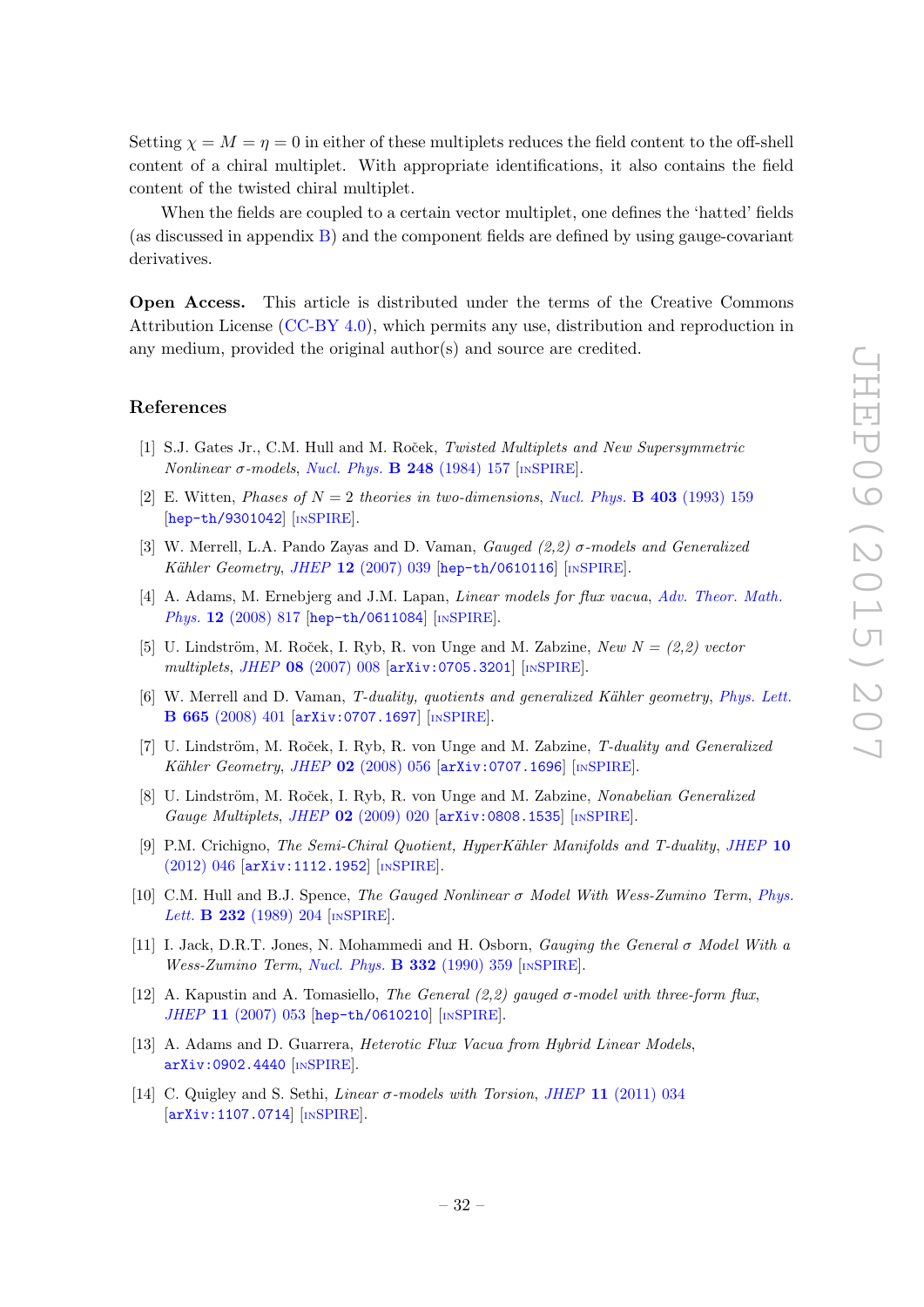- [15] M. Blaszczyk, S. Groot Nibbelink and F. Ruehle, Green-Schwarz Mechanism in Heterotic (2,0) Gauged Linear  $\sigma$ -models: Torsion and NS5 Branes, JHEP 08 [\(2011\) 083](http://dx.doi.org/10.1007/JHEP08(2011)083) [[arXiv:1107.0320](http://arxiv.org/abs/1107.0320)] [IN[SPIRE](http://inspirehep.net/search?p=find+EPRINT+arXiv:1107.0320)].
- [16] A. Adams, E. Dyer and J. Lee, *GLSMs for non-Kähler Geometries, JHEP* 01 [\(2013\) 044](http://dx.doi.org/10.1007/JHEP01(2013)044) [[arXiv:1206.5815](http://arxiv.org/abs/1206.5815)] [IN[SPIRE](http://inspirehep.net/search?p=find+EPRINT+arXiv:1206.5815)].
- [17] C. Quigley, S. Sethi and M. Stern, Novel Branches of (0,2) Theories, JHEP 09 [\(2012\) 064](http://dx.doi.org/10.1007/JHEP09(2012)064) [[arXiv:1206.3228](http://arxiv.org/abs/1206.3228)] [IN[SPIRE](http://inspirehep.net/search?p=find+EPRINT+arXiv:1206.3228)].
- <span id="page-33-0"></span>[18] I.V. Melnikov, C. Quigley, S. Sethi and M. Stern, Target Spaces from Chiral Gauge Theories, JHEP 02 [\(2013\) 111](http://dx.doi.org/10.1007/JHEP02(2013)111) [[arXiv:1212.1212](http://arxiv.org/abs/1212.1212)] [IN[SPIRE](http://inspirehep.net/search?p=find+EPRINT+arXiv:1212.1212)].
- <span id="page-33-1"></span>[19] M. Gualtieri, *Generalized complex geometry*, [math.DG/0401221](http://arxiv.org/abs/math.DG/0401221).
- <span id="page-33-2"></span>[20] M. Gualtieri, *Generalized Kähler geometry*,  $arXiv:1007.3485$  [IN[SPIRE](http://inspirehep.net/search?p=find+EPRINT+arXiv:1007.3485)].
- <span id="page-33-3"></span>[21] M. Zabzine, Lectures on Generalized Complex Geometry and Supersymmetry, Archivum Math. 42 (2006) 119 [[hep-th/0605148](http://arxiv.org/abs/hep-th/0605148)] [IN[SPIRE](http://inspirehep.net/search?p=find+EPRINT+hep-th/0605148)].
- <span id="page-33-4"></span>[22] P. Koerber, Lectures on Generalized Complex Geometry for Physicists, [Fortsch. Phys.](http://dx.doi.org/10.1002/prop.201000083) 59 [\(2011\) 169](http://dx.doi.org/10.1002/prop.201000083) [[arXiv:1006.1536](http://arxiv.org/abs/1006.1536)] [IN[SPIRE](http://inspirehep.net/search?p=find+EPRINT+arXiv:1006.1536)].
- <span id="page-33-5"></span>[23] U. Lindström, M. Roček, R. von Unge and M. Zabzine, *Generalized Kähler manifolds and* off-shell supersymmetry, [Commun. Math. Phys.](http://dx.doi.org/10.1007/s00220-006-0149-3)  $269$  (2007) 833 [[hep-th/0512164](http://arxiv.org/abs/hep-th/0512164)] [IN[SPIRE](http://inspirehep.net/search?p=find+EPRINT+hep-th/0512164)].
- [24] I.T. Ivanov, B.-b. Kim and M. Roček, *Complex structures, duality and WZW models in* extended superspace, [Phys. Lett.](http://dx.doi.org/10.1016/0370-2693(94)01476-S) B 343 (1995) 133 [[hep-th/9406063](http://arxiv.org/abs/hep-th/9406063)] [IN[SPIRE](http://inspirehep.net/search?p=find+EPRINT+hep-th/9406063)].
- <span id="page-33-6"></span>[25] S. Lyakhovich and M. Zabzine, *Poisson geometry of*  $\sigma$ *-models with extended supersymmetry*, [Phys. Lett.](http://dx.doi.org/10.1016/S0370-2693(02)02851-4) B 548 (2002) 243 [[hep-th/0210043](http://arxiv.org/abs/hep-th/0210043)] [IN[SPIRE](http://inspirehep.net/search?p=find+EPRINT+hep-th/0210043)].
- <span id="page-33-7"></span>[26] T. Buscher, U. Lindström and M. Roček, New Supersymmetric  $\sigma$  Models With Wess-Zumino Terms, *[Phys. Lett.](http://dx.doi.org/10.1016/0370-2693(88)90859-3)* **B 202** (1988) 94 [IN[SPIRE](http://inspirehep.net/search?p=find+J+Phys.Lett.,B202,94)].
- <span id="page-33-14"></span>[27] I. Ryb, The Large Vector Multiplet Action, [arXiv:0710.3208](http://arxiv.org/abs/0710.3208) [IN[SPIRE](http://inspirehep.net/search?p=find+EPRINT+arXiv:0710.3208)].
- <span id="page-33-8"></span>[28] M. Dyckmanns, A twistor sphere of generalized Kähler potentials on hyperKähler manifolds, [arXiv:1111.3893](http://arxiv.org/abs/1111.3893) [IN[SPIRE](http://inspirehep.net/search?p=find+EPRINT+arXiv:1111.3893)].
- <span id="page-33-9"></span>[29] E. Witten, *Topological σ-models, [Commun. Math. Phys.](http://dx.doi.org/10.1007/BF01466725)* **118** (1988) 411 [IN[SPIRE](http://inspirehep.net/search?p=find+J+Comm.Math.Phys.,118,411)].
- [30] E. Witten, Mirror manifolds and topological field theory, [hep-th/9112056](http://arxiv.org/abs/hep-th/9112056) [IN[SPIRE](http://inspirehep.net/search?p=find+EPRINT+hep-th/9112056)].
- <span id="page-33-10"></span>[31] V. Pestun, *Localization of gauge theory on a four-sphere and supersymmetric Wilson loops*, [Commun. Math. Phys.](http://dx.doi.org/10.1007/s00220-012-1485-0) 313 (2012) 71 [[arXiv:0712.2824](http://arxiv.org/abs/0712.2824)] [IN[SPIRE](http://inspirehep.net/search?p=find+EPRINT+arXiv:0712.2824)].
- <span id="page-33-11"></span>[32] F. Benini and S. Cremonesi, Partition Functions of  $\mathcal{N} = (2, 2)$  Gauge Theories on  $S^2$  and Vortices, [Commun. Math. Phys.](http://dx.doi.org/10.1007/s00220-014-2112-z) 334 (2015) 1483 [[arXiv:1206.2356](http://arxiv.org/abs/1206.2356)] [IN[SPIRE](http://inspirehep.net/search?p=find+EPRINT+arXiv:1206.2356)].
- <span id="page-33-12"></span>[33] N. Doroud, J. Gomis, B. Le Floch and S. Lee, *Exact Results in*  $D = 2$  *Supersymmetric* Gauge Theories, JHEP 05 [\(2013\) 093](http://dx.doi.org/10.1007/JHEP05(2013)093) [[arXiv:1206.2606](http://arxiv.org/abs/1206.2606)] [IN[SPIRE](http://inspirehep.net/search?p=find+EPRINT+arXiv:1206.2606)].
- <span id="page-33-13"></span>[34] H. Jockers, V. Kumar, J.M. Lapan, D.R. Morrison and M. Romo, Two-Sphere Partition Functions and Gromov-Witten Invariants, [Commun. Math. Phys.](http://dx.doi.org/10.1007/s00220-013-1874-z) 325 (2014) 1139 [[arXiv:1208.6244](http://arxiv.org/abs/1208.6244)] [IN[SPIRE](http://inspirehep.net/search?p=find+EPRINT+arXiv:1208.6244)].
- [35] J. Gomis and S. Lee, Exact Kähler Potential from Gauge Theory and Mirror Symmetry, JHEP 04 [\(2013\) 019](http://dx.doi.org/10.1007/JHEP04(2013)019) [[arXiv:1210.6022](http://arxiv.org/abs/1210.6022)] [IN[SPIRE](http://inspirehep.net/search?p=find+EPRINT+arXiv:1210.6022)].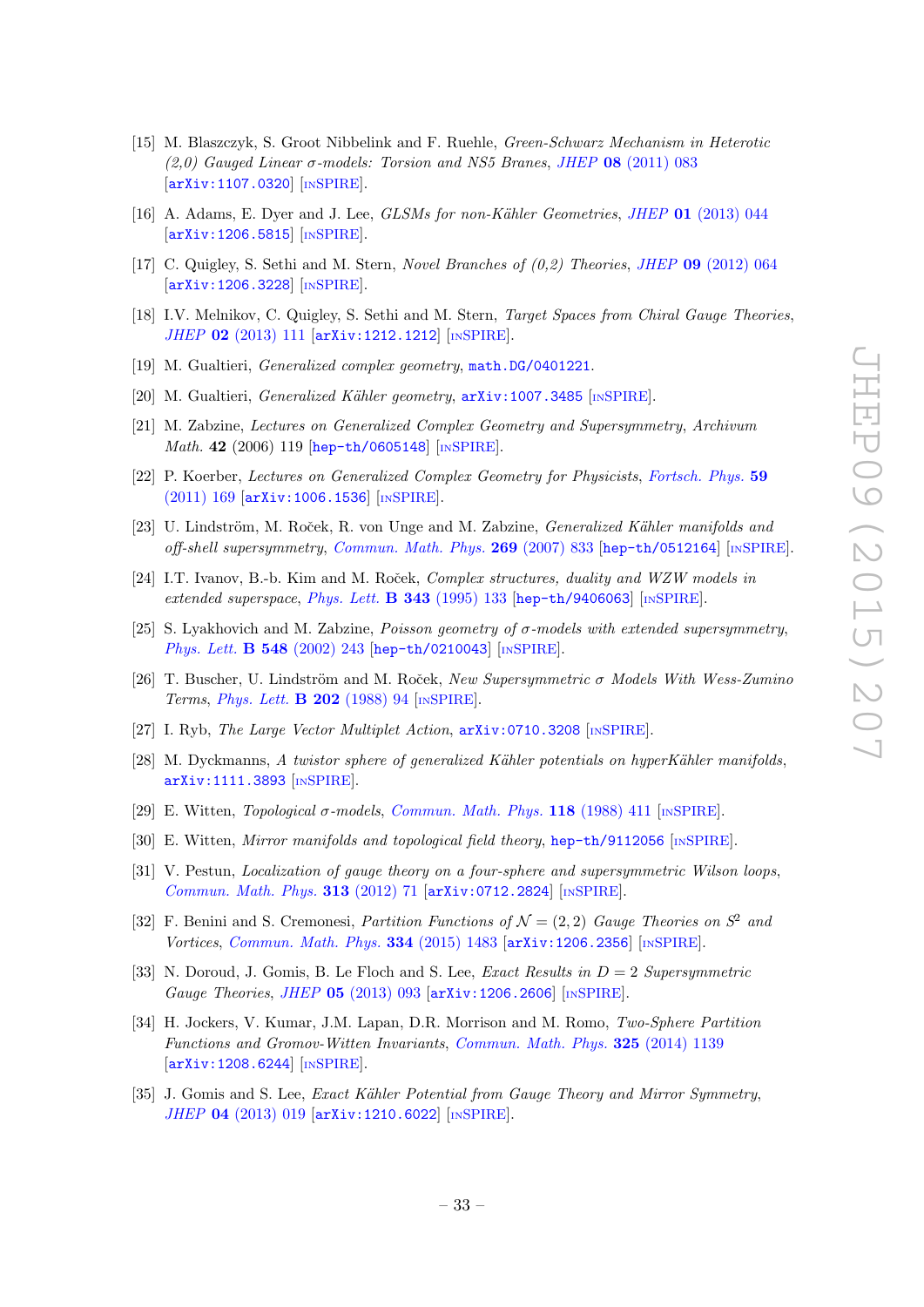- [36] D.S. Park and J. Song, The Seiberg-Witten Kähler Potential as a Two-Sphere Partition Function, JHEP 01 [\(2013\) 142](http://dx.doi.org/10.1007/JHEP01(2013)142) [[arXiv:1211.0019](http://arxiv.org/abs/1211.0019)] [IN[SPIRE](http://inspirehep.net/search?p=find+EPRINT+arXiv:1211.0019)].
- <span id="page-34-0"></span>[37] N. Doroud and J. Gomis, *Gauge theory dynamics and Kähler potential for Calabi-Yau* complex moduli, JHEP 12 [\(2013\) 99](http://dx.doi.org/10.1007/JHEP12(2013)099) [[arXiv:1309.2305](http://arxiv.org/abs/1309.2305)] [IN[SPIRE](http://inspirehep.net/search?p=find+EPRINT+arXiv:1309.2305)].
- <span id="page-34-1"></span>[38] F. Benini, P.M. Crichigno, D. Jain and J. Nian, Semichiral Fields on  $S^2$  and Generalized Kähler Geometry,  $arXiv:1505.06207$  [IN[SPIRE](http://inspirehep.net/search?p=find+EPRINT+arXiv:1505.06207)].
- <span id="page-34-2"></span>[39] S.J. Gates Jr. and W. Siegel, Variant superfield representations, [Nucl. Phys.](http://dx.doi.org/10.1016/0550-3213(81)90281-9) B 187 (1981) [389](http://dx.doi.org/10.1016/0550-3213(81)90281-9) [IN[SPIRE](http://inspirehep.net/search?p=find+J+Nucl.Phys.,B187,389)].
- <span id="page-34-3"></span>[40] S.J. Gates, M.T. Grisaru, M. Roček and W. Siegel, Superspace Or One Thousand and One Lessons in Supersymmetry, Front. Phys. 58 (1983) 1 [[hep-th/0108200](http://arxiv.org/abs/hep-th/0108200)] [IN[SPIRE](http://inspirehep.net/search?p=find+EPRINT+hep-th/0108200)].
- <span id="page-34-4"></span>[41] M.T. Grisaru, M. Massar, A. Sevrin and J. Troost, Some aspects of  $N=(2,2)$ ,  $D=2$ supersymmetry, [Fortsch. Phys.](http://dx.doi.org/10.1002/(SICI)1521-3978(199901)47:1/3<301::AID-PROP301>3.0.CO;2-F)  $47$  (1999) 301 [[hep-th/9801080](http://arxiv.org/abs/hep-th/9801080)] [IN[SPIRE](http://inspirehep.net/search?p=find+EPRINT+hep-th/9801080)].
- <span id="page-34-5"></span>[42] A. Kapustin and Y. Li, Topological  $\sigma$ -models with H-flux and twisted generalized complex manifolds, Adv. Theor. Math. Phys.  $11$  (2007) [[hep-th/0407249](http://arxiv.org/abs/hep-th/0407249)] [IN[SPIRE](http://inspirehep.net/search?p=find+EPRINT+hep-th/0407249)].
- <span id="page-34-6"></span>[43] N. Hitchin, Generalized Calabi-Yau manifolds, [Quart. J. Math.](http://dx.doi.org/10.1093/qjmath/54.3.281) 54 (2003) 281 [[math/0209099](http://arxiv.org/abs/math/0209099)] [IN[SPIRE](http://inspirehep.net/search?p=find+EPRINT+math/0209099)].
- <span id="page-34-7"></span>[44] D.-E. Diaconescu and N. Seiberg, The Coulomb branch of  $(4,4)$  supersymmetric field theories in two-dimensions, JHEP  $07$  [\(1997\) 001](http://dx.doi.org/10.1088/1126-6708/1997/07/001) [[hep-th/9707158](http://arxiv.org/abs/hep-th/9707158)] [IN[SPIRE](http://inspirehep.net/search?p=find+EPRINT+hep-th/9707158)].
- <span id="page-34-8"></span>[45] A. Hanany and K. Hori, *Branes and*  $N = 2$  *theories in two-dimensions, [Nucl. Phys.](http://dx.doi.org/10.1016/S0550-3213(97)00754-2)* **B 513** [\(1998\) 119](http://dx.doi.org/10.1016/S0550-3213(97)00754-2) [[hep-th/9707192](http://arxiv.org/abs/hep-th/9707192)] [IN[SPIRE](http://inspirehep.net/search?p=find+EPRINT+hep-th/9707192)].
- <span id="page-34-9"></span>[46] S. Gindi, Representation Theory of the Algebra Generated By a Pair of Complex Structures, [arXiv:0804.3621](http://arxiv.org/abs/0804.3621).
- <span id="page-34-10"></span>[47] J.M. Maldacena and C. Núñez, Supergravity description of field theories on curved manifolds and a no go theorem, [Int. J. Mod. Phys.](http://dx.doi.org/10.1142/S0217751X01003935) A 16 (2001) 822 [[hep-th/0007018](http://arxiv.org/abs/hep-th/0007018)] [IN[SPIRE](http://inspirehep.net/search?p=find+EPRINT+hep-th/0007018)].
- [48] S. Ivanov and G. Papadopoulos, A no go theorem for string warped compactifications, [Phys.](http://dx.doi.org/10.1016/S0370-2693(00)01330-7) Lett. **B 497** [\(2001\) 309](http://dx.doi.org/10.1016/S0370-2693(00)01330-7) [[hep-th/0008232](http://arxiv.org/abs/hep-th/0008232)] [IN[SPIRE](http://inspirehep.net/search?p=find+EPRINT+hep-th/0008232)].
- <span id="page-34-11"></span>[49] S.B. Giddings, S. Kachru and J. Polchinski, Hierarchies from fluxes in string compactifications, Phys. Rev. D 66 [\(2002\) 106006](http://dx.doi.org/10.1103/PhysRevD.66.106006) [[hep-th/0105097](http://arxiv.org/abs/hep-th/0105097)] [IN[SPIRE](http://inspirehep.net/search?p=find+EPRINT+hep-th/0105097)].
- <span id="page-34-12"></span>[50] N. Halmagyi and A. Tomasiello, *Generalized Kähler Potentials from Supergravity, [Commun.](http://dx.doi.org/10.1007/s00220-009-0881-6)* [Math. Phys.](http://dx.doi.org/10.1007/s00220-009-0881-6) 291 (2009) 1 [[arXiv:0708.1032](http://arxiv.org/abs/0708.1032)] [IN[SPIRE](http://inspirehep.net/search?p=find+EPRINT+arXiv:0708.1032)].
- [51] M.T. Grisaru, M. Massar, A. Sevrin and J. Troost, The Quantum geometry of  $N=(2,2)$ nonlinear  $\sigma$ -models, [Phys. Lett.](http://dx.doi.org/10.1016/S0370-2693(97)01053-8) **B 412** (1997) 53 [[hep-th/9706218](http://arxiv.org/abs/hep-th/9706218)] [IN[SPIRE](http://inspirehep.net/search?p=find+EPRINT+hep-th/9706218)].
- <span id="page-34-13"></span>[52] C.M. Hull, U. Lindström, M. Roček, R. von Unge and M. Zabzine, *Generalized Calabi-Yau* metric and Generalized Monge-Ampere equation, JHEP 08 [\(2010\) 060](http://dx.doi.org/10.1007/JHEP08(2010)060) [[arXiv:1005.5658](http://arxiv.org/abs/1005.5658)] [IN[SPIRE](http://inspirehep.net/search?p=find+EPRINT+arXiv:1005.5658)].
- <span id="page-34-14"></span>[53] P. Candelas and X.C. de la Ossa, Comments on Conifolds, [Nucl. Phys.](http://dx.doi.org/10.1016/0550-3213(90)90577-Z) B 342 (1990) 246 [IN[SPIRE](http://inspirehep.net/search?p=find+J+Nucl.Phys.,B342,246)].
- <span id="page-34-15"></span>[54] L.A. Pando Zayas and A.A. Tseytlin, 3-branes on resolved conifold, JHEP 11 [\(2000\) 028](http://dx.doi.org/10.1088/1126-6708/2000/11/028) [[hep-th/0010088](http://arxiv.org/abs/hep-th/0010088)] [IN[SPIRE](http://inspirehep.net/search?p=find+EPRINT+hep-th/0010088)].
- <span id="page-34-16"></span>[55] I.R. Klebanov and E. Witten, Superconformal field theory on three-branes at a Calabi-Yau singularity, [Nucl. Phys.](http://dx.doi.org/10.1016/S0550-3213(98)00654-3)  $\bf{B}$  536 (1998) 199 [[hep-th/9807080](http://arxiv.org/abs/hep-th/9807080)] [IN[SPIRE](http://inspirehep.net/search?p=find+EPRINT+hep-th/9807080)].